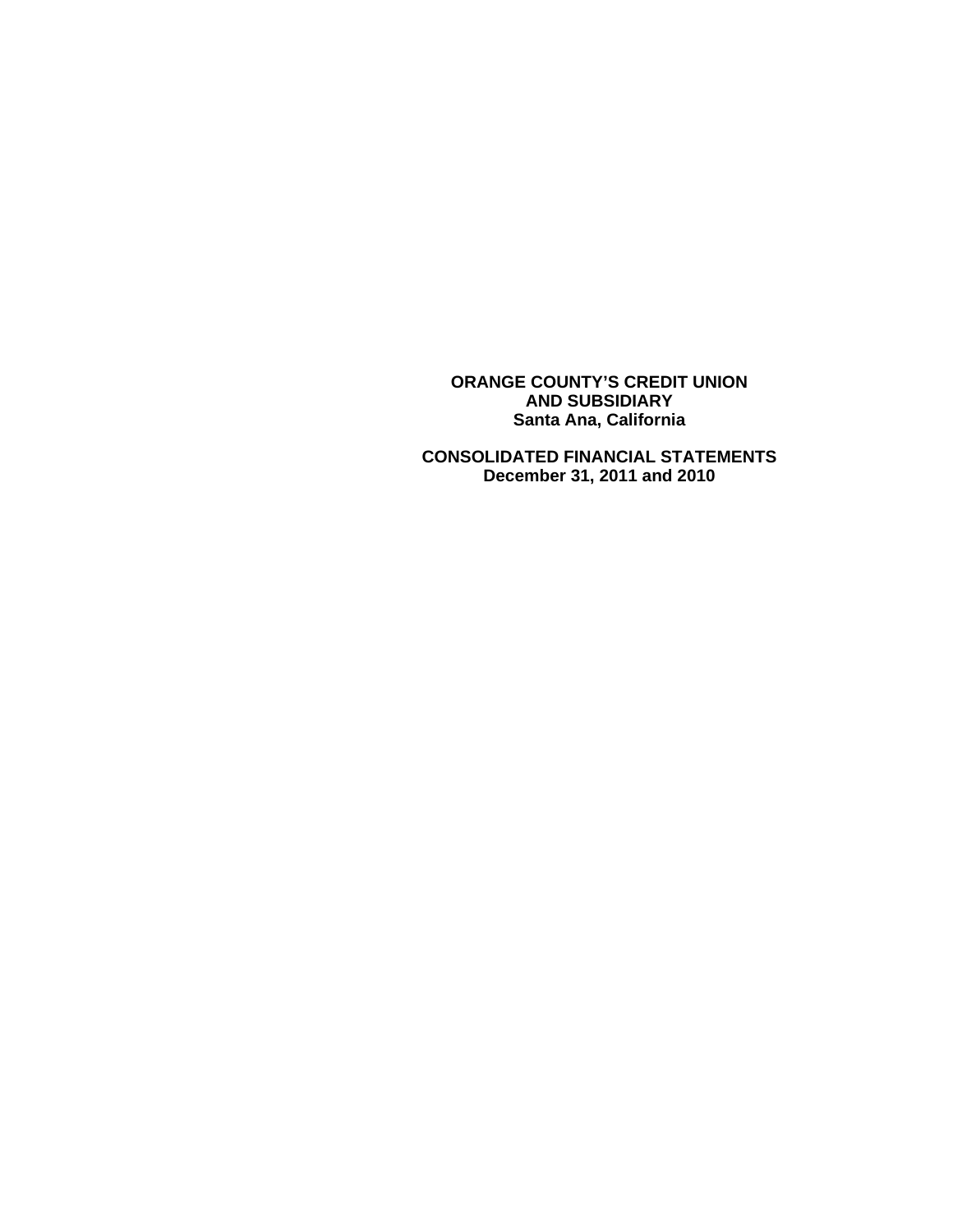# **TABLE OF CONTENTS**

# **PAGE**

# **INDEPENDENT AUDITOR'S REPORT** ....................................................................................... 1

# **CONSOLIDATED FINANCIAL STATEMENTS**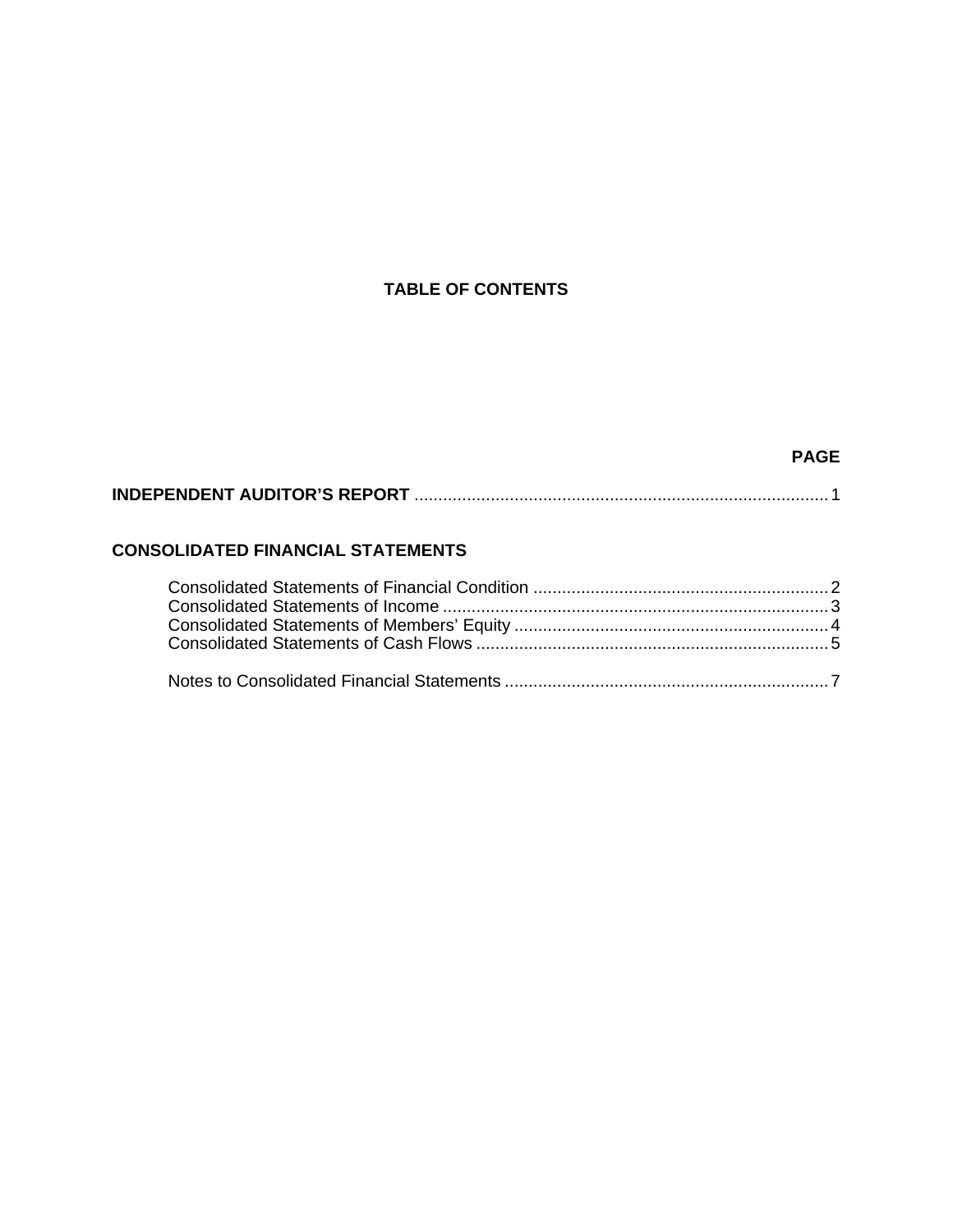

CliftonLarsonAllen LLP www.cliftonlarsonallen.com

# **Independent Auditor's Report**

Members of the Supervisory Committee and Board of Directors Orange County's Credit Union and subsidiary Santa Ana, California

We have audited the accompanying consolidated statements of financial condition of Orange County's Credit Union and subsidiary as of December 31, 2011 and 2010, and the related consolidated statements of income, members' equity, and cash flows for the years then ended. These consolidated financial statements are the responsibility of the Credit Union's management. Our responsibility is to express an opinion on these consolidated financial statements based on our audits.

We conducted our audits in accordance with auditing standards generally accepted in the United States of America. Those standards require that we plan and perform the audits to obtain reasonable assurance about whether the consolidated financial statements are free of material misstatement. An audit includes examining, on a test basis, evidence supporting the amounts and disclosures in the consolidated financial statements. An audit also includes assessing the accounting principles used and significant estimates made by management, as well as evaluating the overall consolidated financial statement presentation. We believe that our audits provide a reasonable basis for our opinion.

In our opinion, the consolidated financial statements referred to above present fairly, in all material respects, the financial position of Orange County's Credit Union and subsidiary as of December 31, 2011 and 2010, and the results of their operations and their cash flows for the years then ended in conformity with accounting principles generally accepted in the United States of America.

Viifton Larson Allen LLP

Tucson, Arizona March 12, 2012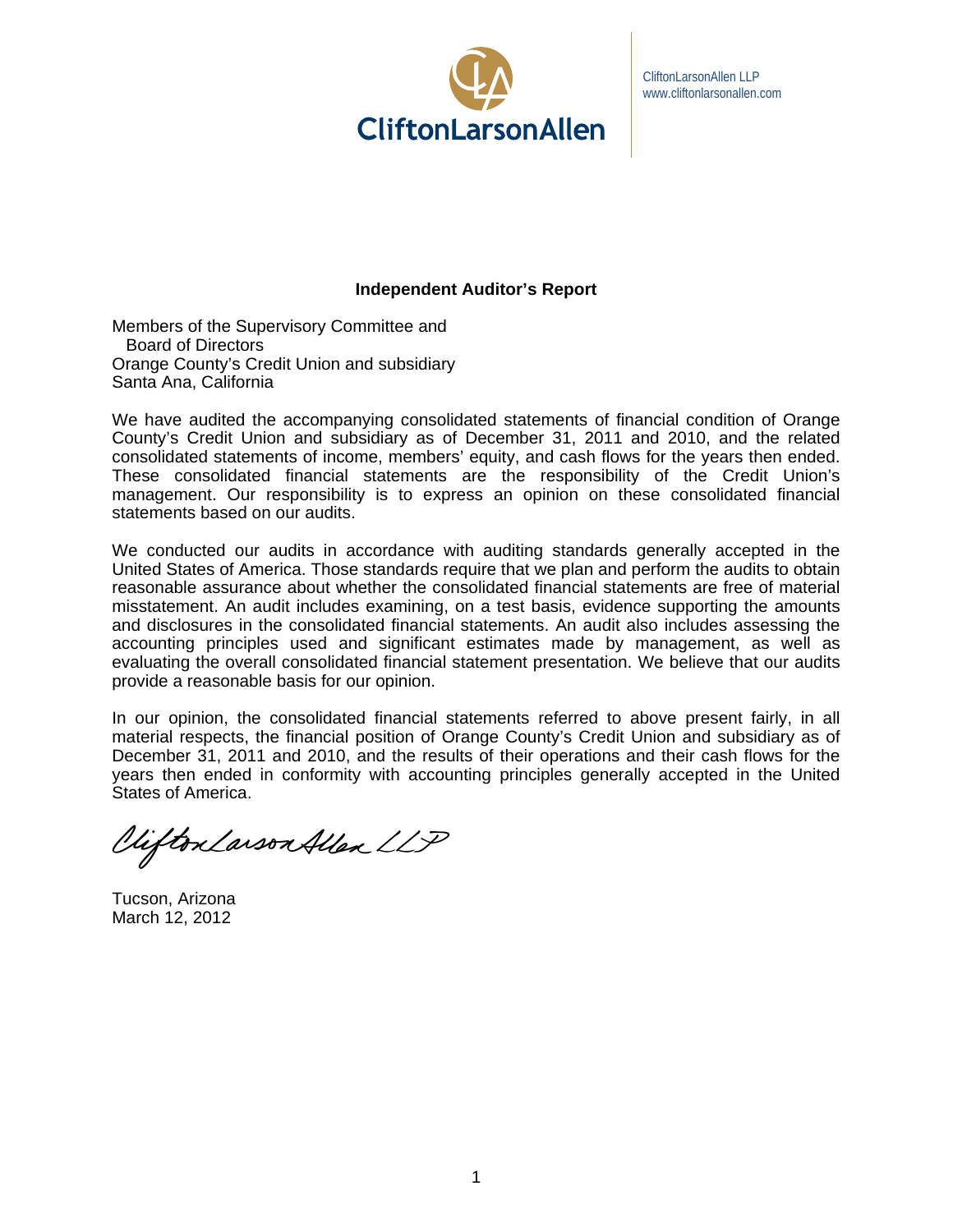# **ORANGE COUNTY'S CREDIT UNION AND SUBSIDIARY CONSOLIDATED STATEMENTS OF FINANCIAL CONDITION December 31, 2011 and 2010**

|                                                    | 2011              |     | 2010        |
|----------------------------------------------------|-------------------|-----|-------------|
| Cash and cash equivalents                          | \$<br>135,438,915 | \$. | 122,055,150 |
| Investment securities:                             |                   |     |             |
| Available-for-sale                                 | 304,922,423       |     | 158,130,408 |
| Other investments                                  | 2,705,234         |     | 136,705,234 |
| Federal Home Loan Bank stock                       | 4,333,800         |     | 3,456,900   |
| Loans held-for-sale                                | 2,033,850         |     | 2,841,162   |
| Loans to members, net of allowance for loan losses | 493,050,590       |     | 483,217,823 |
| Accrued interest receivable                        | 2,622,657         |     | 2,375,935   |
| Foreclosed assets                                  | 1,159,125         |     | 1,672,000   |
| Premises and equipment, net                        | 22,850,906        |     | 22,384,688  |
| <b>NCUSIF deposit</b>                              | 8,302,416         |     | 8,157,773   |
| Life insurance policies                            | 7,496,426         |     | 7,201,738   |
| Other assets                                       | 3,504,790         |     | 2,428,955   |
|                                                    |                   |     |             |

| <b>TOTAL ASSETS</b> | \$ 988,421,132 \$ 950,627,766 |  |
|---------------------|-------------------------------|--|
|                     |                               |  |

# **LIABILITIES AND MEMBERS' EQUITY**

| <b>LIABILITIES</b>                                |                   |    |             |
|---------------------------------------------------|-------------------|----|-------------|
| Members' share and savings accounts               | \$<br>877,602,791 | \$ | 851,204,111 |
| Borrowed funds                                    | 17,250,000        |    | 14,750,000  |
| Accrued expenses and other liabilities            | 3,102,488         |    | 2,367,823   |
| <b>Total liabilities</b>                          | 897, 955, 279     |    | 868,321,934 |
| <b>MEMBERS' EQUITY - substantially restricted</b> |                   |    |             |
| Regular reserve                                   | 14,248,147        |    | 14,248,147  |
| Undivided earnings                                | 73,262,985        |    | 68,261,705  |
| Accumulated other comprehensive income (loss)     | 2,954,721         |    | (204,020)   |
| Total members' equity                             | 90,465,853        |    | 82,305,832  |
| TOTAL LIABILITIES AND MEMBERS' EQUITY             | \$<br>988,421,132 | S  | 950,627,766 |

The accompanying notes are an integral part of the consolidated financial statements.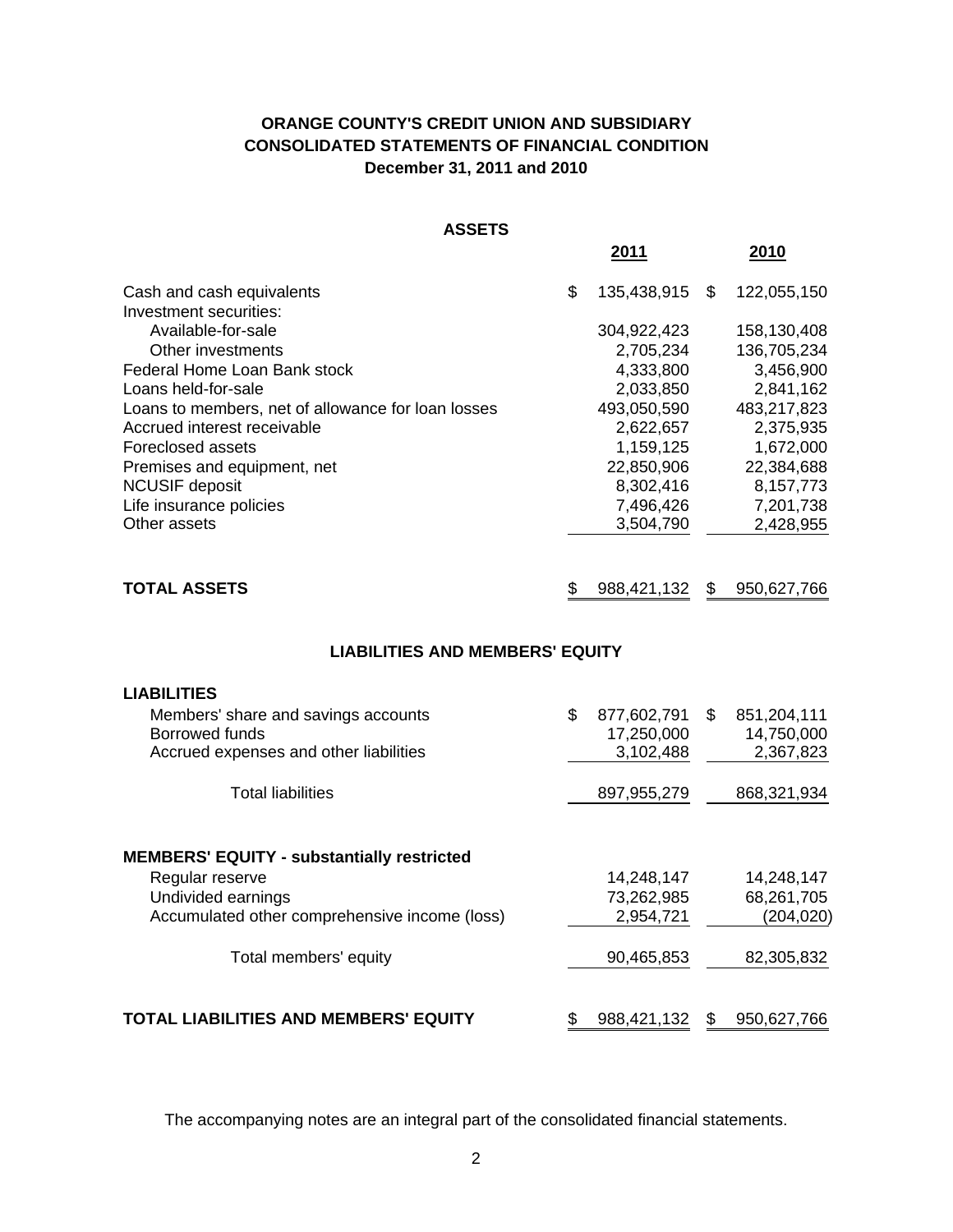# **ORANGE COUNTY'S CREDIT UNION AND SUBSIDIARY CONSOLIDATED STATEMENTS OF INCOME Years Ended December 31, 2011 and 2010**

|                                                        | 2011             | 2010             |
|--------------------------------------------------------|------------------|------------------|
| <b>INTEREST INCOME</b>                                 |                  |                  |
| Interest on loans to members                           | \$<br>29,607,901 | \$<br>33,146,944 |
| Interest on investment securities and cash equivalents | 4,789,565        | 5,085,755        |
| Total interest income                                  | 34,397,466       | 38,232,699       |
| <b>INTEREST EXPENSE</b>                                |                  |                  |
| Dividends on members' share and savings accounts       | 5,586,996        | 7,301,387        |
| Interest on borrowed funds                             | 546,158          | 513,091          |
| Total interest expense                                 | 6,133,154        | 7,814,478        |
| Net interest income                                    | 28,264,312       | 30,418,221       |
| <b>PROVISION FOR LOAN LOSSES</b>                       | 3,646,422        | 6,890,203        |
| Net interest income after provision for                |                  |                  |
| loan losses                                            | 24,617,890       | 23,528,018       |
| <b>NON-INTEREST INCOME</b>                             |                  |                  |
| Fees and charges                                       | 5,852,915        | 5,642,754        |
| Gain on sales of loans held-for-sale                   | 287,131          | 1,192,935        |
| Other non-interest income                              | 7,533,020        | 5,952,410        |
| Total non-interest income                              | 13,673,066       | 12,788,099       |
| <b>NON-INTEREST EXPENSE</b>                            |                  |                  |
| Compensation and benefits                              | 16,861,349       | 16,782,905       |
| Occupancy                                              | 2,723,764        | 2,730,844        |
| Operations                                             | 7,302,908        | 7,110,684        |
| <b>NCUSIF</b> premium assessment                       | 2,075,604        | 2,096,638        |
| Professional and outside services                      | 745,404          | 695,673          |
| Educational and promotional                            | 845,813          | 523,638          |
| Loan servicing                                         | 1,427,386        | 1,029,723        |
| Impairment loss on Members United capital account      |                  | 446,706          |
| Impairment loss on Southwest Corporate capital account |                  | 273,205          |
| Other expense                                          | 1,307,448        | 724,045          |
| Total non-interest expense                             | 33,289,676       | 32,414,061       |
| <b>NET INCOME</b>                                      | \$<br>5,001,280  | \$<br>3,902,056  |

The accompanying notes are an integral part of the consolidated financial statements.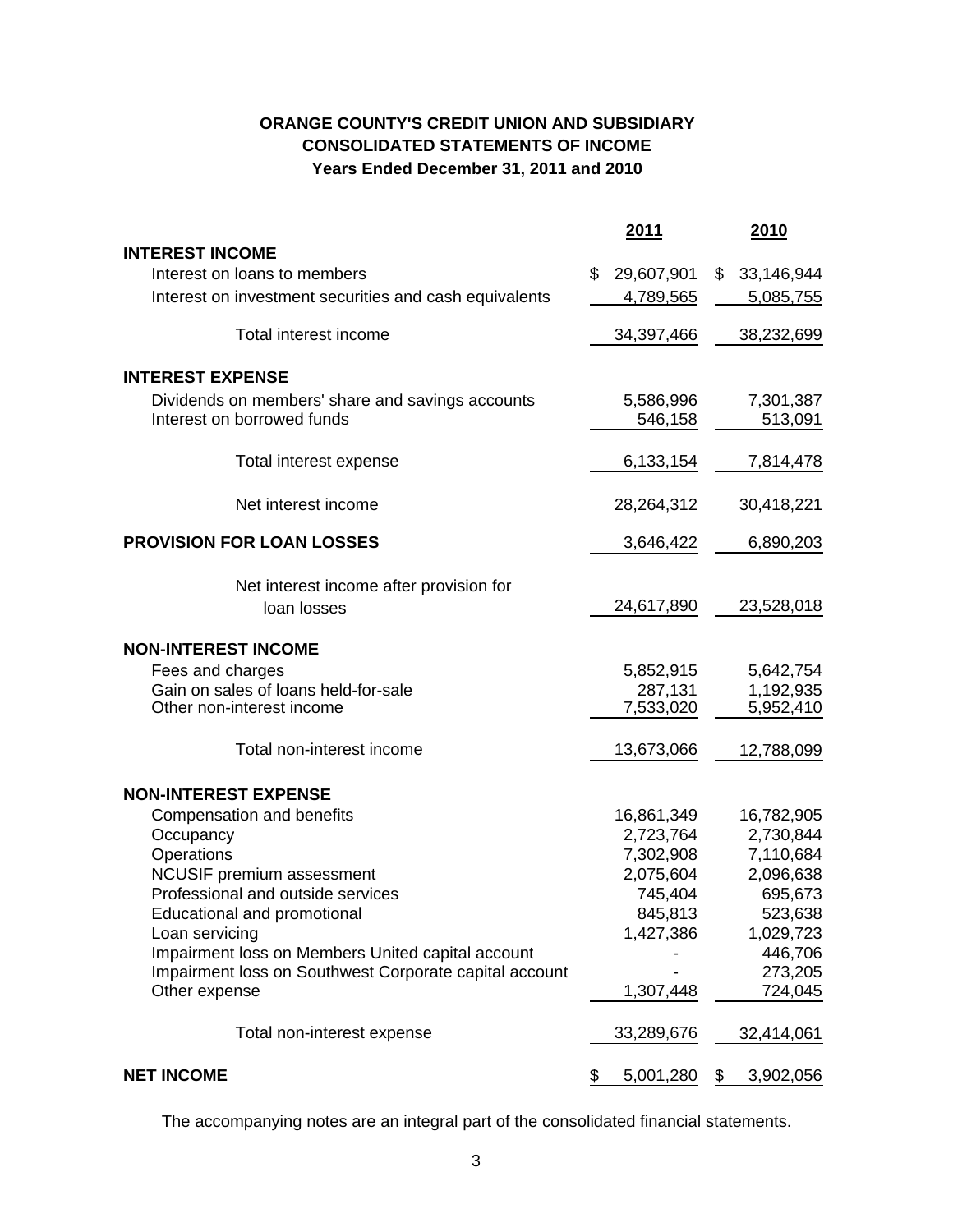# **ORANGE COUNTY'S CREDIT UNION AND SUBSIDIARYCONSOLIDATED STATEMENTS OF MEMBERS' EQUITYYears Ended December 31, 2011 and 2010**

|                                                                          |     |                           |                                     | <b>Accumulated</b><br><b>Other</b>    |    |            |
|--------------------------------------------------------------------------|-----|---------------------------|-------------------------------------|---------------------------------------|----|------------|
|                                                                          |     | Regular<br><b>Reserve</b> | <b>Undivided</b><br><b>Earnings</b> | <b>Comprehensive</b><br>Income (Loss) |    | Total      |
| <b>BALANCES, DECEMBER 31, 2009</b>                                       | \$. | 14,248,147                | \$<br>64,359,649                    | \$<br>53,393                          | S  | 78,661,189 |
| <b>COMPREHENSIVE INCOME</b><br>Net income<br>Other comprehensive loss:   |     |                           | 3,902,056                           |                                       |    | 3,902,056  |
| Change in unrealized gain (loss) on<br>securities available-for-sale     |     |                           |                                     | (257, 413)                            |    | (257, 413) |
| Total comprehensive income                                               |     |                           |                                     |                                       |    | 3,644,643  |
| <b>BALANCES, DECEMBER 31, 2010</b>                                       |     | 14,248,147                | 68,261,705                          | (204, 020)                            |    | 82,305,832 |
| <b>COMPREHENSIVE INCOME</b><br>Net income<br>Other comprehensive income: |     |                           | 5,001,280                           |                                       |    | 5,001,280  |
| Change in unrealized gain (loss) on<br>securities available-for-sale     |     |                           |                                     | 3,158,741                             |    | 3,158,741  |
| Total comprehensive income                                               |     |                           |                                     |                                       |    | 8,160,021  |
| <b>BALANCES, DECEMBER 31, 2011</b>                                       | \$  | 14,248,147                | \$<br>73,262,985                    | \$<br>2,954,721                       | \$ | 90,465,853 |

The accompanying notes are an integral part of the consolidated financial statements.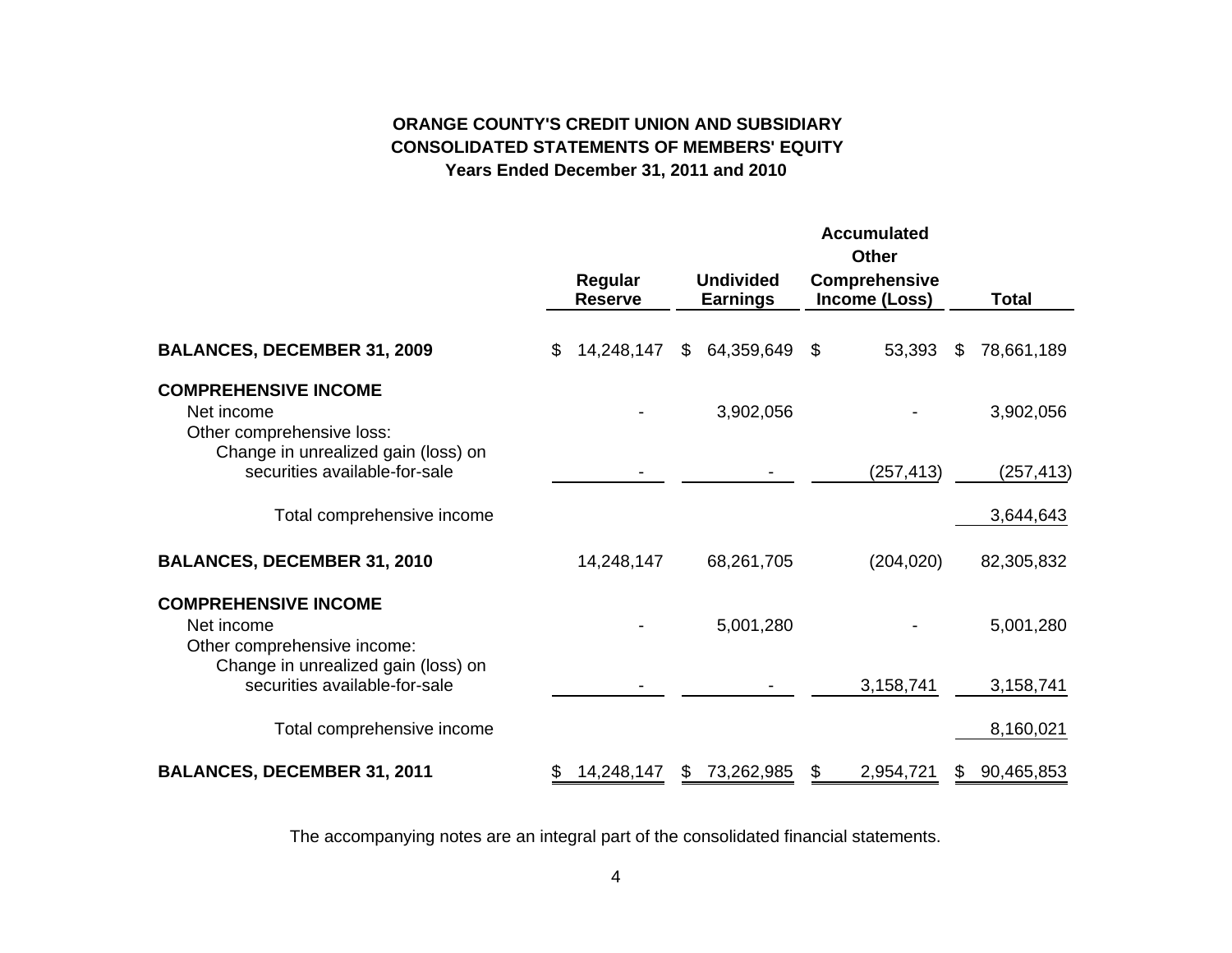# **ORANGE COUNTY'S CREDIT UNION AND SUBSIDIARY CONSOLIDATED STATEMENTS OF CASH FLOWS Years Ended December 31, 2011 and 2010**

|                                                                                        | 2011               | 2010            |
|----------------------------------------------------------------------------------------|--------------------|-----------------|
| <b>CASH FLOWS FROM OPERATING ACTIVITIES</b>                                            |                    |                 |
| Net income                                                                             | \$<br>5,001,280 \$ | 3,902,056       |
| Adjustments to reconcile net income to net                                             |                    |                 |
| cash provided by operating activities:                                                 |                    |                 |
| Depreciation and amortization                                                          | 1,586,095          | 1,662,626       |
| Amortization of premiums and discounts, net                                            | 2,294,236          | 958,054         |
| Amortization of deferred loan origination fees and costs, net                          | (263, 339)         | (383, 817)      |
| Provision for loan losses                                                              | 3,646,422          | 6,890,203       |
| Impairment loss on Members United capital account                                      |                    | 446,706         |
| Impairment loss on Southwest Corporate capital account                                 |                    | 273,205         |
| (Gain) loss on sale of foreclosed assets                                               | 331,356            | (176, 588)      |
| Gain on sale of premises and equipment                                                 | (20,660)           |                 |
| Capitalization of servicing assets                                                     | (254, 737)         |                 |
| Decrease in fair value of servicing assets                                             | 21,365             |                 |
| Effect of changes in operating assets and liabilities:                                 |                    |                 |
| Loans held-for-sale                                                                    | 807,312            | 2,407,376       |
| Accrued interest receivable                                                            | (246, 722)         | 229,011         |
| Other assets                                                                           | (842, 463)         | 535,817         |
| Accrued expenses and other liabilities                                                 | 439,977            | (31, 383)       |
| Net cash provided by operating activities                                              | 12,500,122         | 16,713,266      |
| <b>CASH FLOWS FROM INVESTING ACTIVITIES</b><br>Proceeds from repayments or maturity of |                    |                 |
| available-for-sale securities                                                          | 82,748,964         | 48,305,317      |
| Purchases of available-for-sale securities                                             | (228, 676, 474)    | (160, 347, 940) |
| Decrease in deposits in corporate credit union accounts                                | 134,000,000        | 48,000,000      |
| Decrease in other investments                                                          |                    | 100,000         |
| (Increase) decrease in Federal Home Loan Bank stock                                    | (876,900)          | 94,000          |
| Loans to members, net of principal collections                                         | (15,037,375)       | 63,451,257      |
| Proceeds from sale of foreclosed assets                                                | 2,003,044          | 902,363         |
| Increase in NCUSIF deposit                                                             | (144, 643)         | (82, 348)       |
| Purchases of life insurance policies                                                   |                    | (6,950,000)     |
| Proceeds from sale of premises and equipment                                           | 507,011            |                 |
| Purchases of premises and equipment                                                    | (2,538,664)        | (778, 187)      |
| Net cash used in investing activities                                                  | (28, 015, 037)     | (7,305,538)     |
| <b>CASH FLOWS FROM FINANCING ACTIVITIES</b>                                            |                    |                 |
| Net increase in members' share and savings accounts                                    | 26,398,680         | 21,274,076      |
| Proceeds received on borrowed funds                                                    | 5,000,000          | 3,750,000       |
| Payments made on borrowed funds                                                        | (2,500,000)        | (2,100,000)     |
| Net cash provided by financing activities                                              | 28,898,680         | 22,924,076      |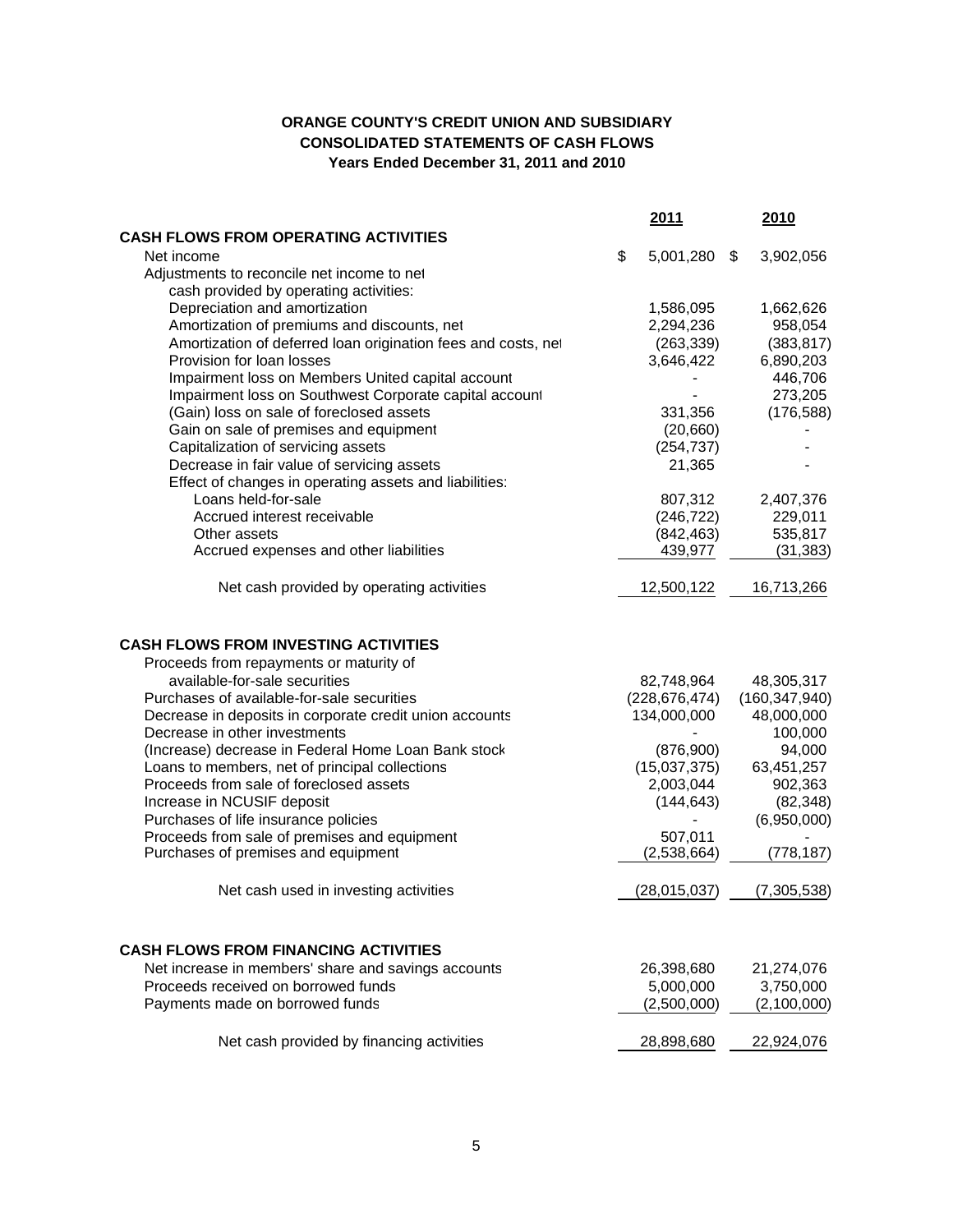# **ORANGE COUNTY'S CREDIT UNION AND SUBSIDIARY CONSOLIDATED STATEMENTS OF CASH FLOWS**(CONTINUED) **Years Ended December 31, 2011 and 2010**

|                                                                                                                           | 2011                           | <u>2010</u>                 |
|---------------------------------------------------------------------------------------------------------------------------|--------------------------------|-----------------------------|
| <b>NET INCREASE IN CASH AND</b><br><b>CASH EQUIVALENTS</b>                                                                | \$                             | 13,383,765 \$ 32,331,804    |
| <b>CASH AND CASH EQUIVALENTS,</b><br><b>BEGINNING OF YEAR</b>                                                             | 122,055,150                    | 89,723,346                  |
| <b>CASH AND CASH EQUIVALENTS,</b><br><b>END OF YEAR</b>                                                                   |                                | \$135,438,915 \$122,055,150 |
| SUPPLEMENTAL DISCLOSURE OF CASH FLOW<br><b>INFORMATION:</b>                                                               |                                |                             |
| Cash paid during the year for interest:<br>Dividends on members' share and savings accounts<br>Interest on borrowed funds | \$.<br>5,586,996 \$<br>546,158 | 7,301,387<br>513,091        |
| Total                                                                                                                     | 6,133,154<br>S                 | 7,814,478<br>S.             |
| Non-cash transactions:<br>Transfers from loans to foreclosed assets                                                       | 1,821,525<br>S                 | 1,672,000<br>S.             |
| Increase in life insurance policies                                                                                       | 294,688                        | 35,281<br>S                 |

The accompanying notes are an integral part of the consolidated financial statements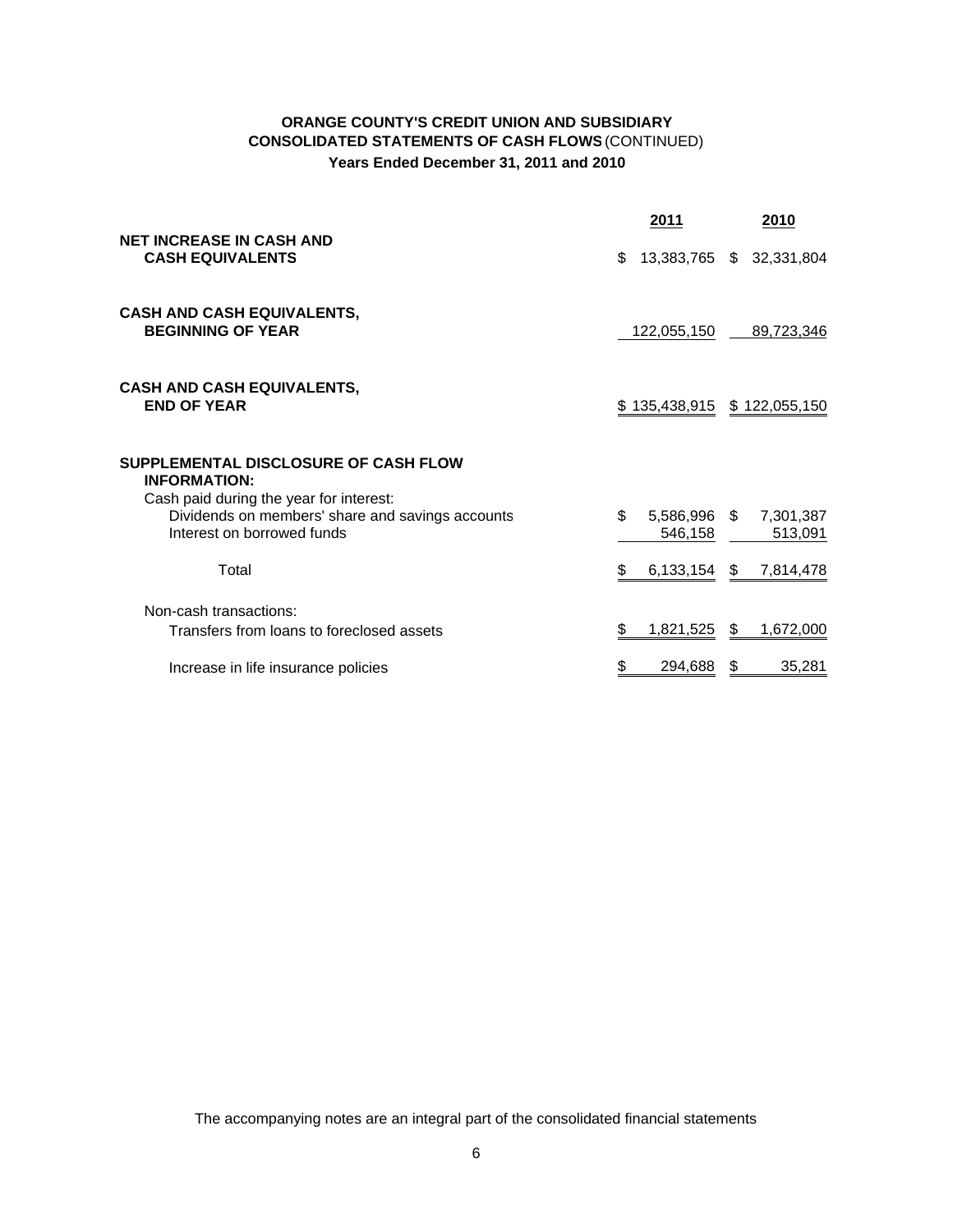# **NOTE 1 – SUMMARY OF SIGNIFICANT ACCOUNTING POLICIES**

## **Nature of Operations**

Orange County's Credit Union is a state chartered credit union organized under the provisions of the California Credit Union Act and administratively responsible to the California Department of Financial Institutions. The primary purpose is to promote thrift among, and create a source of credit for its members. Participation in the Credit Union is limited to those individuals that qualify for membership. The field of membership is defined in the Credit Union's Charter and Bylaws. The Credit Union's primary source of revenue is providing loans to its members.

## **Principles of Consolidation**

The consolidated financial statements include the accounts of Orange County's Credit Union (Credit Union) and its wholly owned subsidiary, Orange County Group, Inc. (CUSO). The CUSO was engaged in providing insurance products to members. No significant net income was derived from the CUSO. The CUSO was dissolved effective March 31, 2011 and the insurance products previously offered by the CUSO were transferred to the Credit Union. All significant intercompany accounts and transactions have been eliminated.

## **Use of Estimates in Preparing Consolidated Financial Statements**

The preparation of consolidated financial statements in conformity with generally accepted accounting principles requires management to make estimates and assumptions that affect the reported amounts of assets and liabilities and disclosure of contingent assets and liabilities at the date of the consolidated financial statements and the reported amounts of revenues and expenses during the reporting period. Actual results could differ from those estimates.

## **Significant Group Concentrations of Credit Risk**

The Credit Union provides a variety of financial services to its members, most of whom live, work, or worship in Orange County, California and Riverside County, California. The Credit Union may be exposed to credit risk from a regional economic standpoint because of significant concentration of its borrowers work or reside in the state of California. The financial deterioration resulting from the economic conditions in this region have resulted in significant loan losses and declines in fair value of investments for the Credit Union and those with whom it does business, including corporate credit unions. The Credit Union continually monitors the Credit Union's operations, including the loan and investment portfolios, for potential impairment.

However, the loan portfolio is well diversified and the Credit Union does not have any significant concentrations of credit risk except for real estate, automobile and member business loans. The Credit Union's policy for repossessing collateral is that when all other collection efforts have been exhausted, the Credit Union enforces its first lien holder status and repossesses the collateral. The Credit Union has full and complete access to repossessed collateral. Repossessed collateral normally consists of vehicles and residential and commercial real estate.

## **Cash and Cash Equivalents**

For purposes of the consolidated statements of financial condition and the consolidated statements of cash flows, cash and cash equivalents includes cash on hand, amounts due from financial institutions, and highly liquid debt instruments with original maturities of three months or less. Amounts due from financial institutions may, at times, exceed federally insured limits.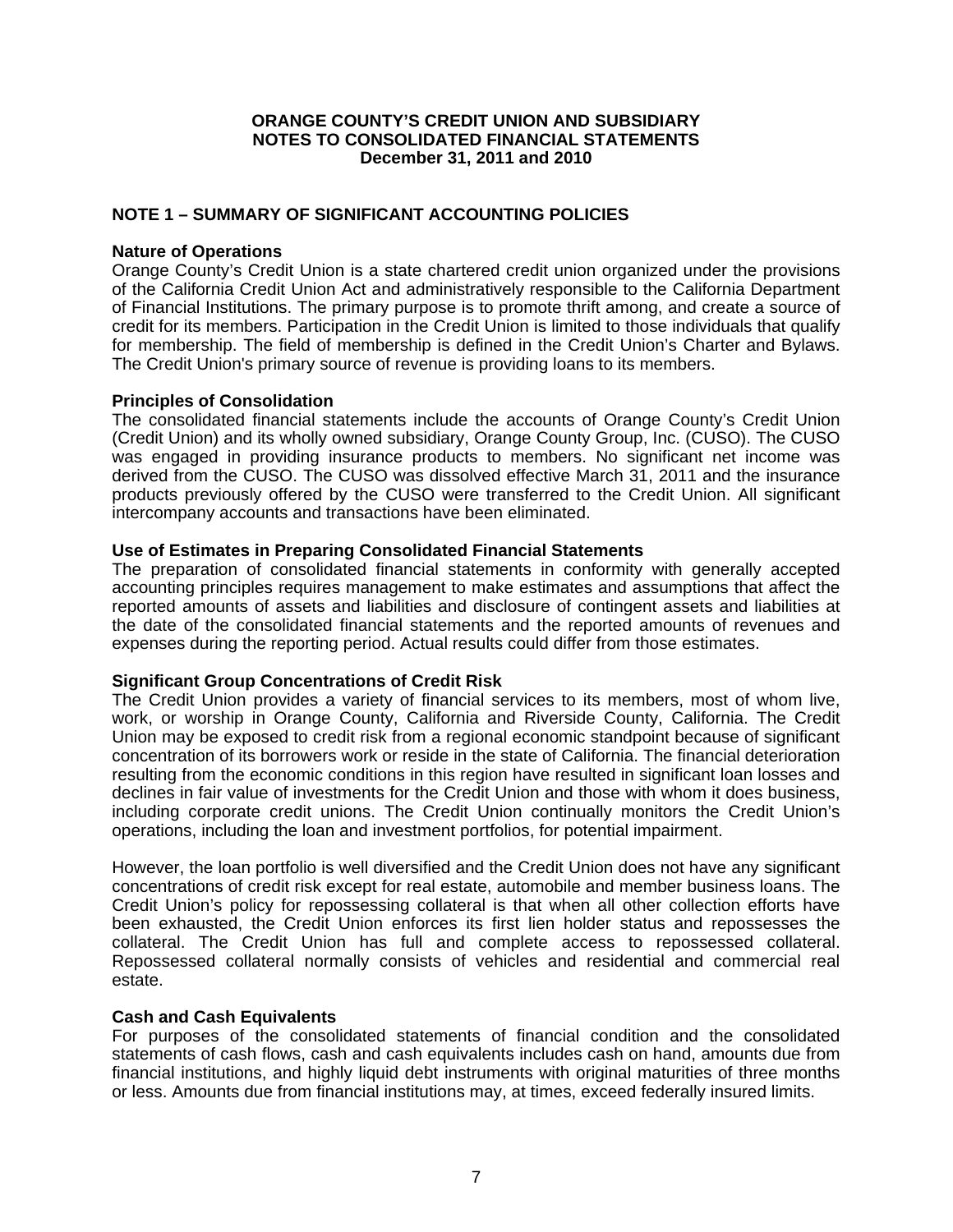# **NOTE 1 – SUMMARY OF SIGNIFICANT ACCOUNTING POLICIES** (CONTINUED)

## **Investment Securities**

Debt and equity securities that management has the positive intent and ability to hold to maturity are classified as "held-to-maturity" and recorded at amortized cost, adjusted for amortization of premiums and accretion of discounts. Securities not classified as held-to-maturity or trading, including debt and equity securities with readily determinable fair values, are classified as "available-for-sale" and recorded at fair value, with unrealized gains and losses excluded from earnings and reported in other comprehensive income (loss).

The Credit Union evaluates debt and equity securities for other-than-temporary impairment (OTTI), at least quarterly. This guidance specifies that (a) if the Credit Union does not have the intent to sell a debt security prior to recovery and (b) it is more-likely-than-not that it will not have to sell the debt security prior to recovery, the security would not be considered other-thantemporarily impaired unless there is a credit loss. When the Credit Union does not intend to sell the security and it is more-likely-than-not the Credit Union will not have to sell the security before recovery of its cost basis, it will recognize the credit component of an OTTI of a debt security in earnings and the remaining portion in other comprehensive income (loss). For heldto-maturity debt securities, the amount of OTTI recorded in other comprehensive income (loss) for the noncredit portion of a previous OTTI should be amortized prospectively over the remaining life of the security on the basis of the timing of future estimated cash flows of the security.

The Credit Union's consolidated statements of income reflects the full impairment (that is, the difference between the security's amortized cost basis and fair value) on debt securities that the Credit Union intends to sell or would more-likely-than-not be required to sell before the expected recovery of the amortized cost basis. The credit component recognized in earnings is identified as the amount of principal cash flows not expected to be received over the remaining term of the security as projected on cash flow projections.

Purchase premiums and discounts are recognized in interest income using the interest method over the terms of the securities. Gains and losses on the sale of securities are recorded on the trade date and are determined using the specific identification method. The Credit Union does not maintain a trading or held-to-maturity portfolio. Other investments are classified separately, stated at cost and subject to OTTI evaluation.

## **Federal Home Loan Bank Stock**

The Credit Union, as a member of the Federal Home Loan Bank (FHLB) system, is required to maintain an investment in capital stock of the FHLB in an amount equal to the greater of 1% of its membership assets or 4.7% of advances from the FHLB. There is no ready market value for the FHLB stock; therefore, it has no quoted market value and is reported on the consolidated statements of financial position at cost. The Credit Union considered the long-term nature of this investment and the intent and ability to hold this investment for a period of time sufficient to recover the recorded investment and determined it was not impaired at December 31, 2011 and 2010.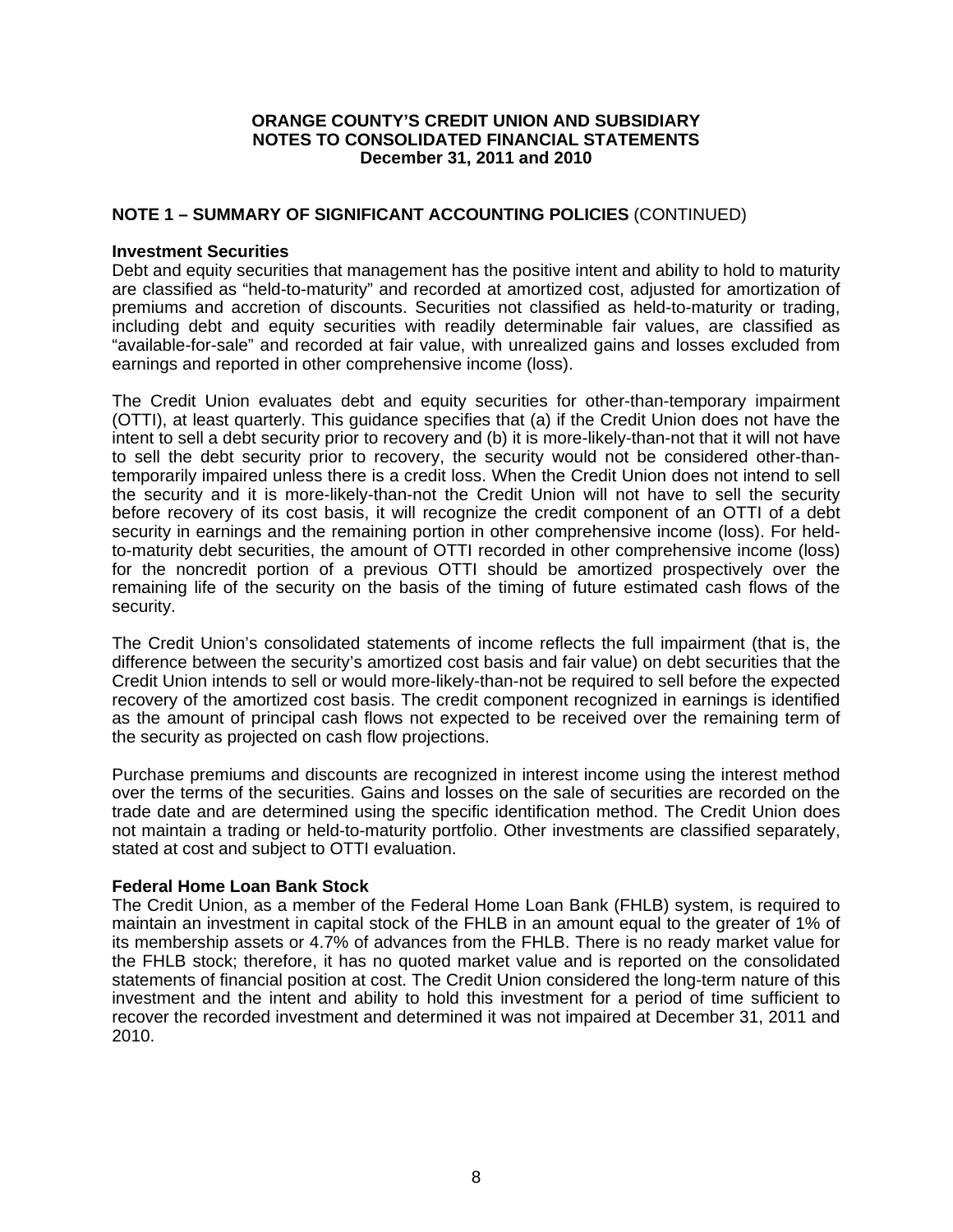# **NOTE 1 – SUMMARY OF SIGNIFICANT ACCOUNTING POLICIES** (CONTINUED)

## **Loans Held-For-Sale**

Loans originated and intended for sale in the secondary market are carried at the lower of cost or estimated fair value in the aggregate, as determined by aggregate outstanding commitments from investors or current investor yield requirements. Net unrealized losses are recognized through a valuation allowance by charges to income. All sales are made without recourse.

## **Loans to Members**

The Credit Union grants mortgage*,* member business and consumer loans to members and purchases loan participations. A substantial portion of the loan portfolio is represented by automobile and real estate loans to members. A substantial portion of its members' ability to honor their loan agreements is dependent upon the real estate and economic stability of the various groups comprising the Credit Union's field of membership.

Loans that the Credit Union has the intent and ability to hold for the foreseeable future are stated at unpaid principal balances, less an allowance for loan losses and net deferred loan origination fees. Interest on loans is recognized over the term of the loan and is generally calculated using the simple-interest method on principal amounts outstanding.

The accrual of interest on loans is discontinued at the time a loan is 60 days delinquent. Consumer loans are typically charged-off no later than 180 days past due. Loans may be charged-off at an earlier date if collection of principal or interest is considered doubtful. Past due loan status is based on contractual terms of the loan. In all cases, loans are placed on nonaccrual or charged-off at an earlier date if management believes, after considering economic conditions, business conditions, and collection efforts, that collection of principal or interest is considered doubtful.

All interest accrued but not collected for loans that are placed on nonaccrual or charged-off is reversed against interest income. The interest on these loans is accounted for on the cash-basis method, until qualifying for return to accrual. Loans are returned to accrual status when all the principal and interest amounts contractually due are brought current and future payments are reasonably assured.

Certain direct loan origination costs are deferred, and the net fee or cost is recognized as an adjustment to interest income using the interest method (first mortgage loans) and the effective yield method, which approximates the interest method (all other loan types) over the contractual life of the loans, adjusted for estimated prepayments based on the Credit Union's historical prepayment experience.

## **Allowance for Loan Losses**

The allowance for loan losses is established as losses are estimated to have occurred through a provision for loan losses charged to earnings. Loan losses are charged against the allowance when management believes the uncollectability of a loan balance is confirmed. Subsequent recoveries, if any, are credited to the allowance.

The allowance for loan losses is evaluated on a regular basis by management and is based upon management's periodic review of the collectability of the loans in light of historical experience, the nature and volume of the loan portfolio, adverse situations that may affect the borrower's ability to repay, estimated value of any underlying collateral and prevailing economic conditions. This evaluation is inherently subjective as it requires estimates that are susceptible to significant revision as more information becomes available.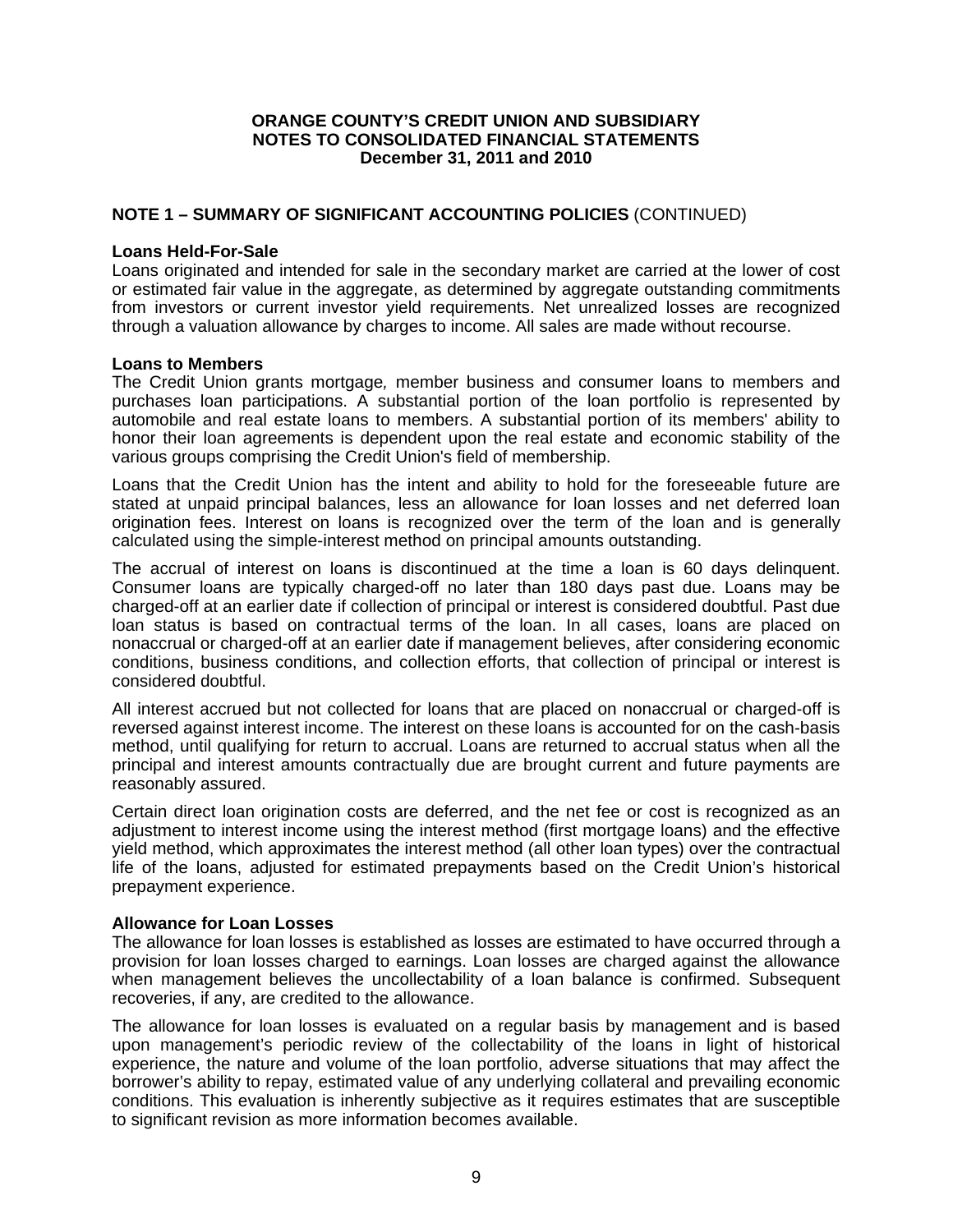# **NOTE 1 – SUMMARY OF SIGNIFICANT ACCOUNTING POLICIES** (CONTINUED)

## **Allowance for Loan Losses** (Continued)

The Credit Union's allowance for loan losses is that amount considered adequate to absorb probable losses in the portfolio based on management's evaluations of the size and current risk characteristics of the loan portfolio. Such evaluations consider prior loss experience, the risk rating distribution of the portfolios, the impact of current internal and external influences on credit loss and the levels of nonperforming loans. General allowances are established for loans that can be grouped into pools based on similar characteristics. In this process, general allowance factors are based on an analysis of historical charge-off experience and expected losses given default derived from the Credit Union's internal risk rating process. These factors are developed and applied to the portfolio in terms of loan type. The qualitative factors associated with the allowances are subjective and require a high degree of management judgment. Specific allowances for loan losses are established for large non-homogeneous impaired loans on an individual basis. The specific allowance established for these loans is based on a thorough analysis of the most probable source of repayment, including the present value of the loan's expected future cash flow, the loan's estimated market value, or the estimated fair value of the underlying collateral. These factors include the credit quality statistics, recent economic uncertainty, losses incurred from recent events, and lagging data.

A loan is considered impaired when, based on current information and events, it is probable that the Credit Union will be unable to collect the scheduled payments of principal and interest when due according to the contractual terms of the loan agreement. Factors considered by management in determining impairment include payment status, collateral value, and the probability of collecting scheduled principal and interest payments when due. Loans that experience insignificant payment delays and payment shortfalls generally are not classified as impaired. Management determines the significance of payment delays and payment shortfalls on a case-by-case basis, taking into consideration all of the circumstances surrounding the loan and the borrower, including the length of the delay, the reasons for the delay, the borrower's prior payment record, and the amount of the shortfall in relation to the principal and interest owed. Impairment is measured on a loan by loan basis for member business and residential real estate loans by either the present value of the expected future cash flows discounted at the loan's effective interest rate, the loan's obtainable market price, or the fair value of the collateral if the loan is collateral dependent.

Large groups of smaller balance homogeneous loans are collectively evaluated for impairment. Accordingly, the Credit Union does not separately identify individual consumer loans for impairment disclosures.

## **Servicing**

Servicing assets are recognized separately when mortgage servicing rights are acquired through purchase or through sale of financial assets. Servicing rights resulting from the sale or securitization of loans originated by the Credit Union are initially measured at fair value at the date of transfer. The Credit Union measures servicing assets at fair value at each reporting date and report changes in fair value of servicing assets in earnings in the period of which the change occurs.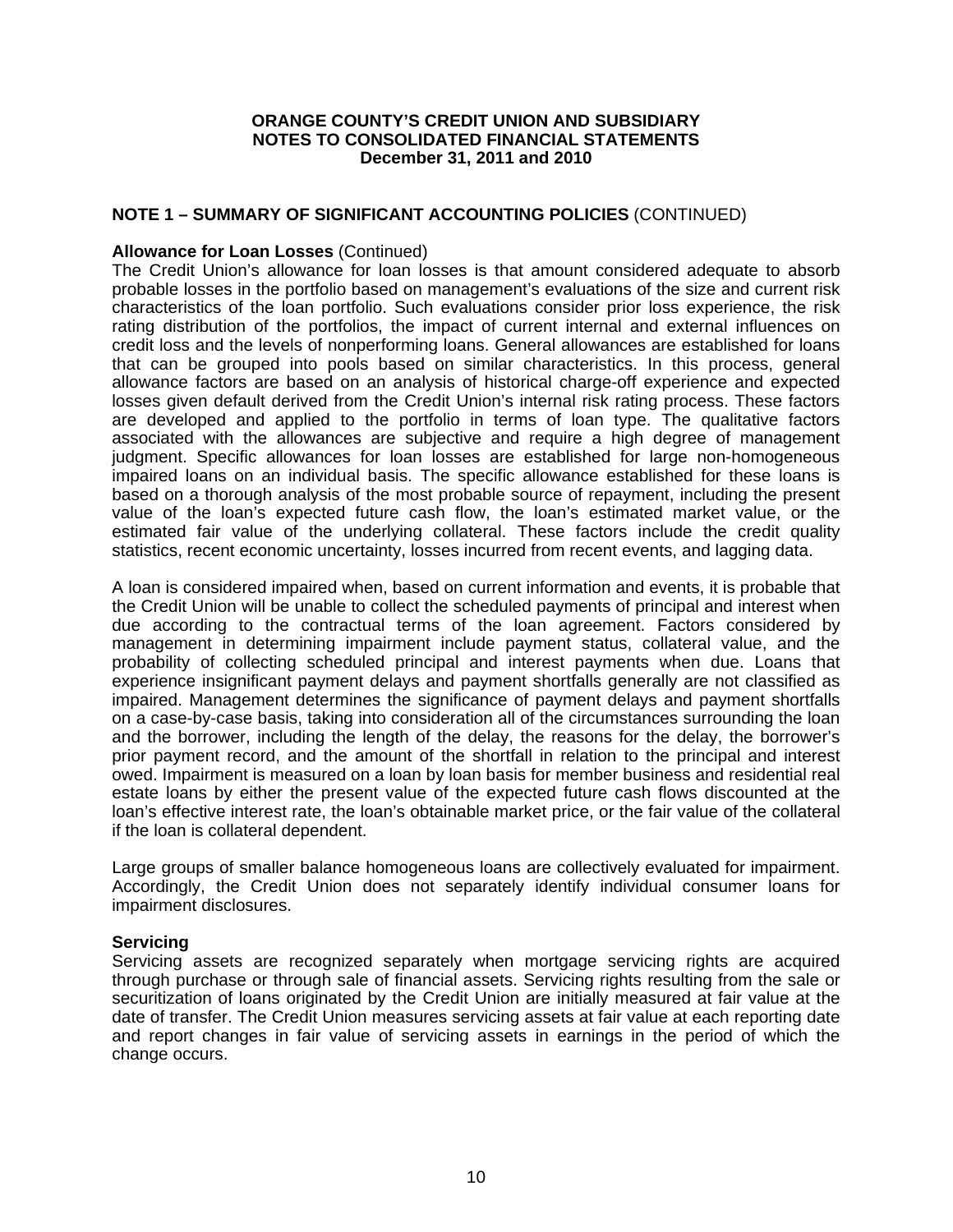## **NOTE 1 – SUMMARY OF SIGNIFICANT ACCOUNTING POLICIES** (CONTINUED)

## **Servicing** (Continued)

Fair value is based on market prices for comparable mortgage servicing contracts, when available, or alternatively, is based on a valuation model that calculates the present value of estimated future net servicing income. The valuation model incorporates assumptions that market participants would use in estimating future net servicing income, such as the cost to service, the discount rate, the custodial earnings rate, an inflation rate, ancillary income, prepayment speeds and default rates and losses. These variables change from quarter to quarter as the market conditions and projected interest rates change, and may have an adverse impact on the value of the mortgage servicing right and may result in reduction to noninterest income.

## **Off-Balance Sheet Credit Related Financial Instruments**

In the ordinary course of business, the Credit Union has entered into commitments to extend credit. Such financial instruments are recorded when they are funded.

## **Collateral in Process of Liquidation and Foreclosed Assets**

Assets acquired through, or in lieu of, loan repossession or foreclosure are held for sale and are initially recorded at fair value less estimated costs to sell at the date of repossession or foreclosure, establishing a new cost basis. Subsequent to repossession or foreclosure, valuations are periodically performed by management and the assets are carried at the lower of carrying amount or fair value less costs to sell. Revenue and expenses from operations and changes in the valuation allowance are included in net expenses.

## **Transfers of Financial Assets**

Transfers of financial assets are accounted for as sales when control over the assets has been surrendered. Control over transferred assets is deemed to be surrendered when (1) the assets have been isolated from the Credit Union, (2) the transferee obtains the right to pledge or exchange the transferred assets, and (3) the Credit Union does not maintain effective control over the transferred assets through an agreement to repurchase them before maturity.

#### **Premises and Equipment**

Land is carried at cost. Buildings and improvements, furniture and equipment and leasehold improvements are carried at cost, less accumulated depreciation and amortization. Buildings and improvements and furniture and equipment are depreciated using the straight-line method over the estimated useful lives of the assets. The cost of leasehold improvements is amortized using the straight-line method over the terms of the related leases or the expected terms of the leases, if shorter. Expected terms include lease option periods to the extent that the exercise of such options is reasonably assured.

#### **Valuation of Long-Lived Assets**

Long-lived assets are reviewed for impairment whenever events or changes in circumstances indicate that the carrying amount of an asset may not be recoverable. Management reviews all material assets annually for possible impairment. If such assets are considered to be impaired, the impairment recognized is measured as the amount by which the carrying amount of the assets exceeds the estimated fair value of the assets.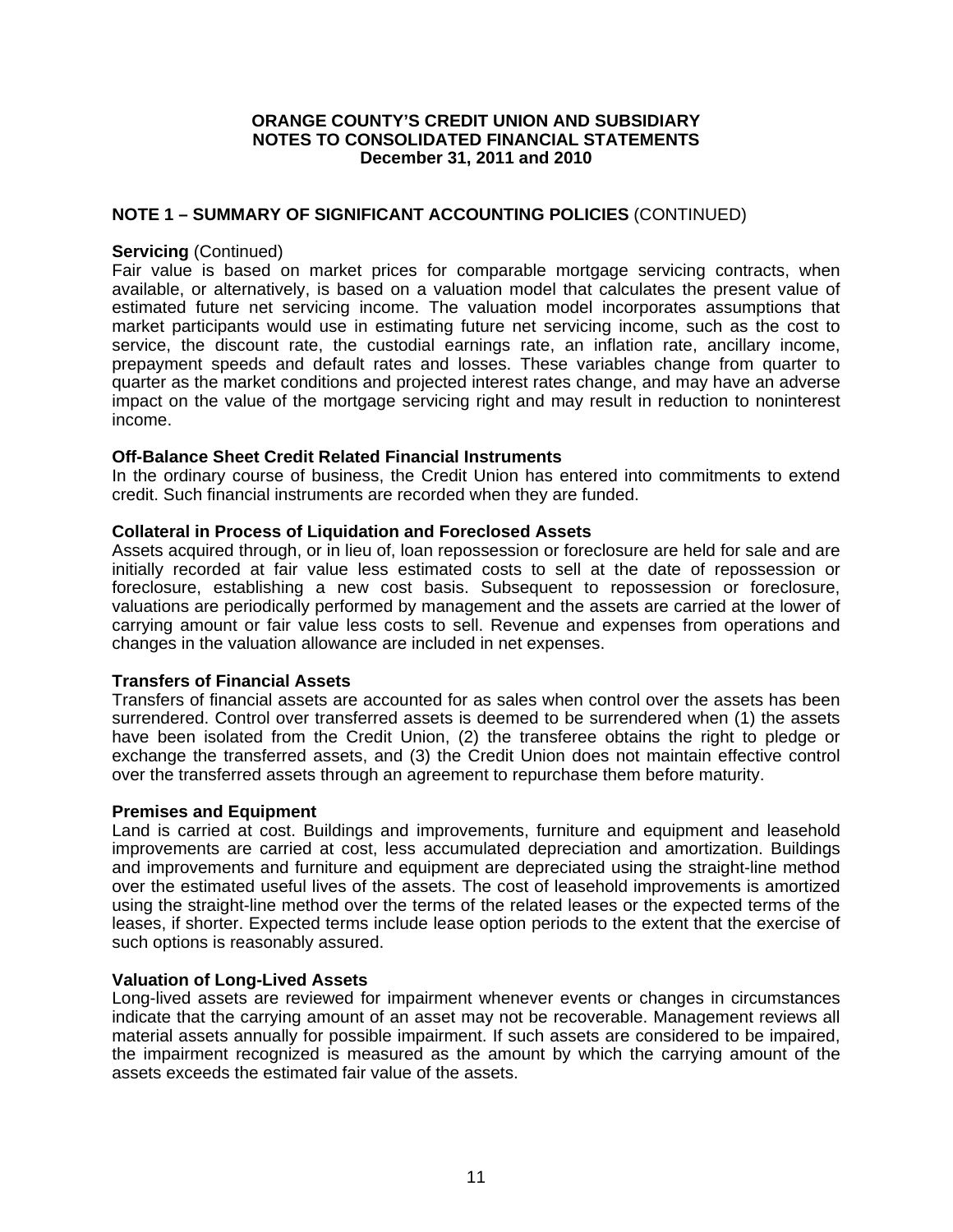## **NOTE 1 – SUMMARY OF SIGNIFICANT ACCOUNTING POLICIES** (CONTINUED)

## **NCUSIF Deposit**

The deposit in the National Credit Union Share Insurance Fund (NCUSIF) is in accordance with NCUA regulations, which require the maintenance of a deposit by each insured credit union in an amount equal to one percent of its insured shares. The deposit would be refunded to the Credit Union if its insurance coverage is terminated, it converts to insurance coverage from another source, or the operations of the fund are transferred from the NCUA Board.

## **NCUSIF Insurance Premiums**

A credit union is required to pay an annual insurance premium based on a percent of its total insured shares as declared by the NCUA Board, unless the payment is waived by the NCUA Board.

## **Members' Share and Savings Accounts**

Members' share and savings accounts are subordinated to all other liabilities of the Credit Union upon liquidation. Interest on members' share and savings accounts are based on available earnings at the end of a dividend period and are not guaranteed by the Credit Union. Interest rates on members' share and savings accounts are set by Management, based on an evaluation of current and future market conditions.

## **Members' Equity**

The Credit Union is required, by regulation, to maintain a statutory regular reserve. This reserve, which represents a regulatory restriction of retained earnings, is not available for the payment of interest.

## **Income Taxes**

The Credit Union is exempt, by statute, from federal and state income taxes. The CUSO, however, is subject to federal and state income taxes. Operations of the CUSO resulted in no income tax for the year ended December 31, 2011 and an income tax benefit of \$2,367 for the year ended December 31, 2010.

The Credit Union is a tax-exempt entity under Internal Revenue Code 501(c)(14), but may be subject to taxation on income unrelated to the Credit Union's exempt function. State chartered credit unions should pay income tax on certain types of net taxable income from activities that taxing authorities consider unrelated to the purpose for which the Credit Union was granted nontaxable status. The Credit Union has filed UBIT returns (990-T) in the past, which has resulted in no income taxes paid for the years ended December 31, 2011 and 2010.

## **Pension Plan – 401(k)**

The Credit Union has a qualified 401(k) plan covering substantially all of its employees.

## **Pension Plan – Deferred Compensation Plans**

The Credit Union has a non-qualified deferred compensation plans for members of management.

## **Life Insurance Policies**

Life insurance policies held as part of the Credit Union's deferred compensation plans are carried at their cash surrender value.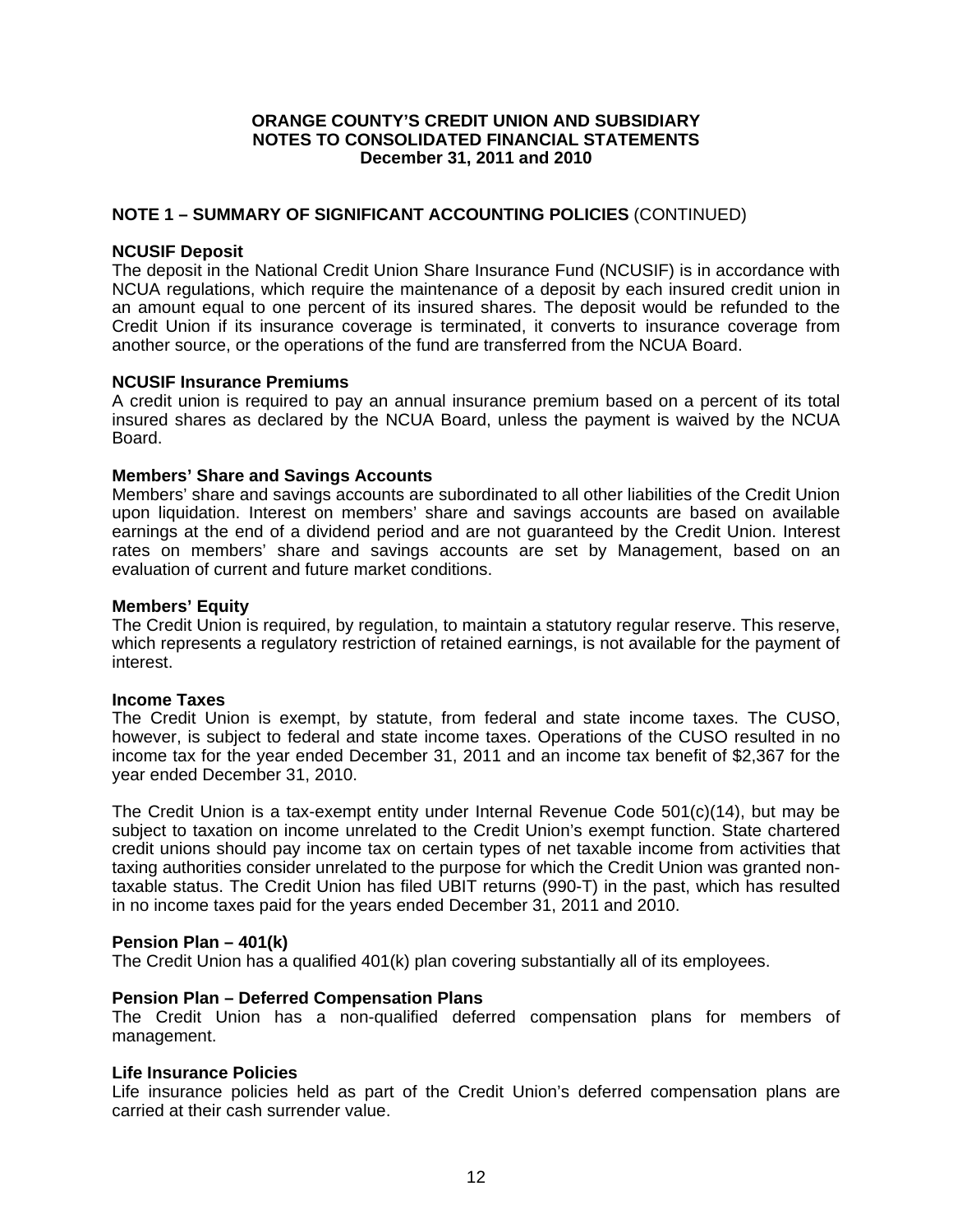# **NOTE 1 – SUMMARY OF SIGNIFICANT ACCOUNTING POLICIES** (CONTINUED)

## **Advertising Costs**

Advertising costs are charged to operations when incurred.

# **Comprehensive Income (Loss)**

Accounting principles generally require that recognized revenue, expenses, gains and losses be included in net income. Certain changes in assets and liabilities, such as unrealized gains and losses on available-for-sale securities, are reported as a separate component of the members' equity section of the consolidated statements of financial condition. For 2011 and 2010, other comprehensive income (loss) includes no reclassification adjustments.

## **Fair Value Measurements**

Fair value measurement standards provide a comprehensive framework for measuring fair value and expands disclosures for assets and liabilities reported at fair value. Specifically, it sets forth a definition of fair value and establishes a hierarchy prioritizing the inputs to valuation techniques, giving the highest priority to quoted prices in active markets for identical assets and liabilities and the lowest priority to unobservable value inputs.

## **Subsequent Events**

Management evaluated subsequent events through March 12, 2012, the date the consolidated financial statements were available to be issued.

## **Reclassifications**

Certain reclassifications have been made to the 2010 consolidated financial statement presentation to correspond to the current year's format. Total members' equity and net income are unchanged due to these reclassifications.

# **NOTE 2 – INVESTMENT SECURITIES**

The amortized cost and fair value of investment securities available-for-sale are as follows:

| December 31, 2011                                        | <b>Amortized</b><br>Cost | <b>Gross</b><br><b>Unrealized</b><br>Gains | Gross<br><b>Unrealized</b><br><b>Losses</b> | <b>Fair Value</b> |
|----------------------------------------------------------|--------------------------|--------------------------------------------|---------------------------------------------|-------------------|
| U.S. government and<br>federal agency<br>securities      | \$142,884,577            | \$<br>967,085                              | \$<br>(12,019)                              | \$143,839,643     |
| Federal agency<br>mortgage-backed<br>securities          | 57,655,835               | 1,032,973                                  | (374)                                       | 58,688,434        |
| Federal agency<br>collateralized<br>mortgage obligations | 91,426,263               | 1,113,870                                  | (146, 814)                                  | 92,393,319        |
| Mutual fund                                              | 10,001,027               |                                            |                                             | 10,001,027        |
| Total                                                    | \$301,967,702            | \$<br>3,113,928                            | \$<br>159,207                               | \$304,922,423     |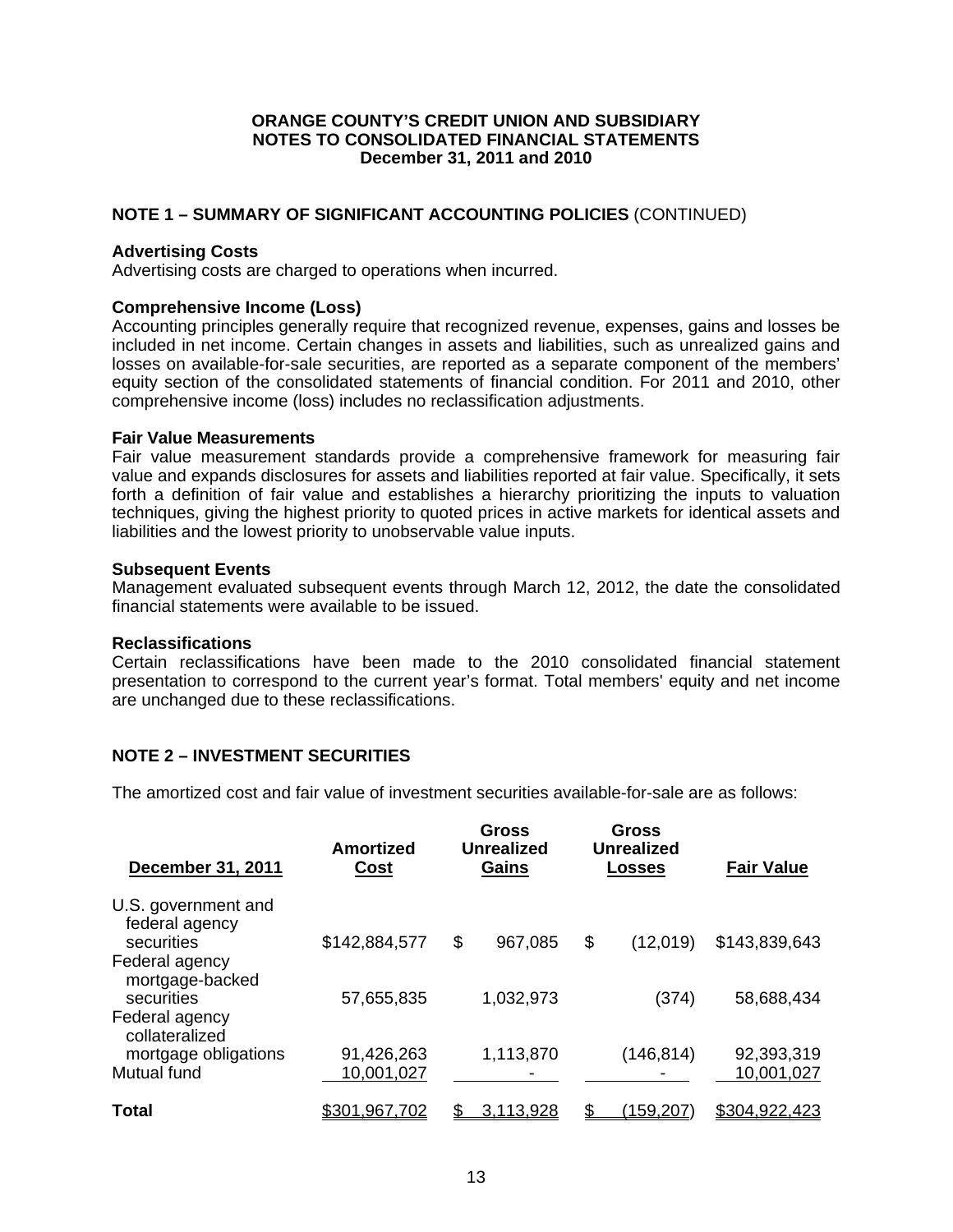# **NOTE 2 – INVESTMENT SECURITIES** (CONTINUED)

| <b>December 31, 2010</b>                                 | <b>Amortized</b><br><u>Cost</u> | <b>Gross</b><br><b>Unrealized</b><br>Gains | Gross<br><b>Unrealized</b><br>Losses | <b>Fair Value</b> |
|----------------------------------------------------------|---------------------------------|--------------------------------------------|--------------------------------------|-------------------|
| U.S. government and<br>federal agency<br>securities      | 76,554,345                      | \$<br>201,675                              | \$<br>(254, 727)                     | \$76,501,293      |
| Federal agency<br>mortgage-backed<br>securities          | 35,753,457                      | 217,026                                    | (108, 411)                           | 35,862,072        |
| Federal agency<br>collateralized<br>mortgage obligations | 46,026,626                      | 141,456                                    | (401,039)                            | 45,767,043        |
| Total                                                    | \$158,334,428                   | 560,157                                    | (764,177                             | \$158,130,408     |

The mutual fund invests exclusively in U.S. government securities and related custodial receipts, repurchase agreements pertaining thereto, and short-term obligations.

At December 31, 2011 and 2010, securities carried at approximately \$300,701,000 and \$153,402,000, respectively, were pledged as collateral against a line of credit with the Federal Home Loan Bank. At December 31, 2011 and 2010, securities carried at approximately \$4,208,000 and \$4,261,000, respectively, were pledged as collateral against a line of credit with the Federal Reserve Bank.

The amortized cost and fair values of investment securities available-for-sale at December 31, 2011, by contractual maturity, are shown below. Expected maturities will differ from contractual maturities because borrowers may have the right to call or prepay obligations with or without call or prepayment penalties.

|                                                                                                                | <b>Amortized</b><br><b>Cost</b>        | <b>Fair Value</b>                      |
|----------------------------------------------------------------------------------------------------------------|----------------------------------------|----------------------------------------|
| Due in one year or less<br>Due in one year through five years                                                  | 8,510,906<br>\$<br>134,373,671         | 8,552,686<br>S<br>135,286,957          |
|                                                                                                                | 142,884,577                            | 143,839,643                            |
| Federal agency mortgage-backed securities<br>Federal agency collateralized mortgage obligations<br>Mutual fund | 57,655,835<br>91,426,263<br>10,001,027 | 58,688,434<br>92,393,319<br>10,001,027 |
| <b>Total</b>                                                                                                   | \$301,967,702                          | <u>\$304,922,423</u>                   |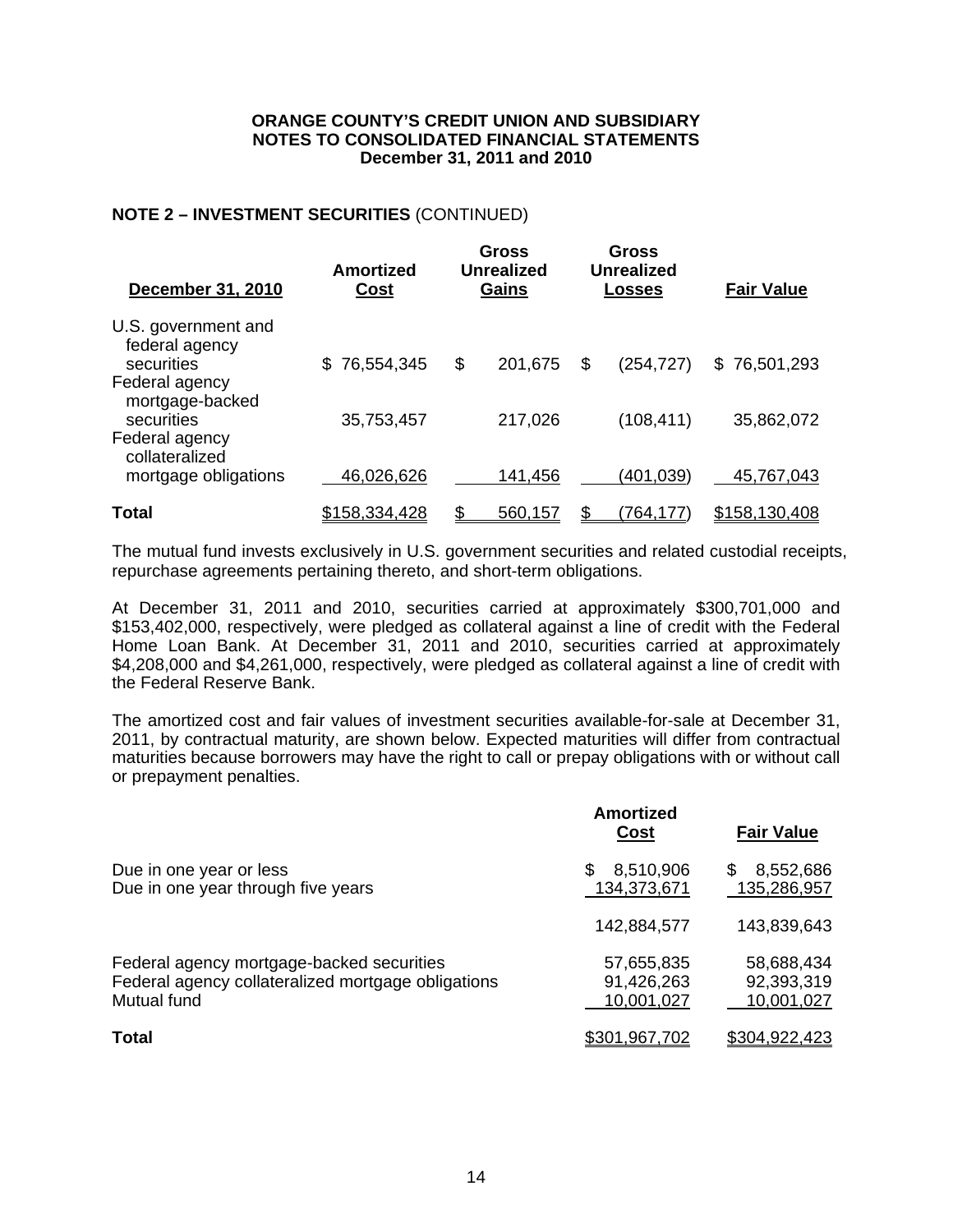# **NOTE 2 – INVESTMENT SECURITIES** (CONTINUED)

#### *Temporarily Impaired Investment Securities*

Information pertaining to available-for-sale securities with gross unrealized losses at December 31, 2011, aggregated by investment category and length of time that individual investment securities have been in a continuous loss position, are as follows:

|                                                                                                                                            | <b>Less than 12 Months</b> |                                                    |                           |                      | <b>Greater than 12 Months</b> |                                                    |                              |  |
|--------------------------------------------------------------------------------------------------------------------------------------------|----------------------------|----------------------------------------------------|---------------------------|----------------------|-------------------------------|----------------------------------------------------|------------------------------|--|
|                                                                                                                                            |                            | <b>Gross</b><br><b>Unrealized</b><br><u>Losses</u> |                           | Fair<br><b>Value</b> |                               | <b>Gross</b><br><b>Unrealized</b><br><b>Losses</b> | Fair<br><b>Value</b>         |  |
| U.S. government and<br>federal agency<br>securities<br>Federal agency<br>mortgage-backed<br>securities<br>Federal agency<br>collateralized | \$                         | -                                                  | $\boldsymbol{\mathsf{S}}$ |                      | \$                            | (12,019)<br>(374)                                  | \$<br>6,125,587<br>2,021,360 |  |
| mortgage<br>obligations                                                                                                                    |                            |                                                    |                           |                      |                               | (146, 814)                                         | 21,024,622                   |  |
| <b>Total</b>                                                                                                                               |                            |                                                    |                           |                      |                               | (159, 207)                                         | <u>29,171,569</u>            |  |

Information pertaining to available-for-sale securities with gross unrealized losses at December 31, 2010, aggregated by investment category and length of time that individual investment securities have been in a continuous loss position, are as follows:

| <b>Less than 12 Months</b> |                          |                                                                  |                          |                            |  |                                                    |                               |
|----------------------------|--------------------------|------------------------------------------------------------------|--------------------------|----------------------------|--|----------------------------------------------------|-------------------------------|
|                            |                          |                                                                  | Fair<br><b>Value</b>     |                            |  |                                                    | Fair<br><b>Value</b>          |
| \$                         | (254, 727)<br>(108, 411) | \$                                                               | 29,386,781<br>15,209,592 | \$                         |  | \$                                                 |                               |
|                            | (764, 177)               |                                                                  |                          |                            |  |                                                    |                               |
|                            |                          | <b>Gross</b><br><b>Unrealized</b><br><b>Losses</b><br>(401, 039) |                          | 17,948,167<br>\$62,544,540 |  | <b>Gross</b><br><b>Unrealized</b><br><b>Losses</b> | <b>Greater than 12 Months</b> |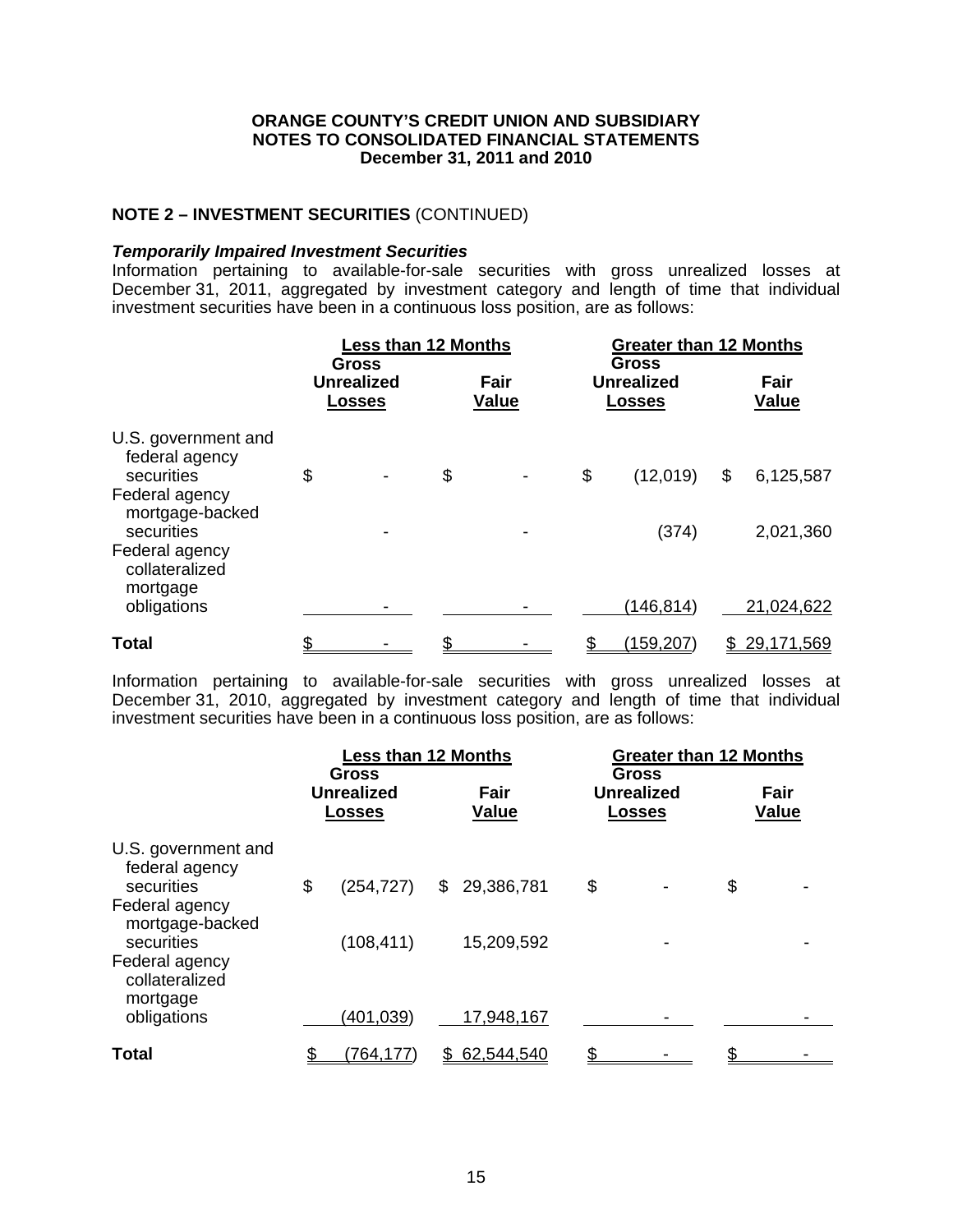# **NOTE 2 – INVESTMENT SECURITIES** (CONTINUED)

*U.S. government and federal agency obligations.* At December 31, 2011, the three debt securities with unrealized losses have depreciated 0.20% from the Credit Union's amortized cost basis. The unrealized losses on the Credit Union's investments in U.S. government obligations and direct obligations of the U.S. government agencies were caused by interest rate increases. The contractual terms of those investments do not permit the issuer to settle the securities at a price less than the amortized cost basis of the investments. Because the Credit Union does not intend to sell the investments and it is not more-likely-than-not that the Credit Union will be required to sell the investments before recovery of their amortized cost basis, which may be maturity, the Credit Union does not consider those investments to be other-thantemporarily impaired at December 31, 2011.

*Federal agency mortgage-backed securities and collateralized mortgage obligations.* At December 31, 2011, the 14 debt securities with unrealized losses have depreciated 0.63% from the Credit Union's amortized cost basis. The unrealized losses are primarily driven by higher projected collateral losses; wider credit spreads and changes in interest rates. The Credit Union assesses for credit impairment using a cash flow model. Based on the assessment of the expected credit losses of the security given the performance of the underlying collateral compared to the credit enhancement, the Credit Union expects to recover the entire amortized cost basis of these securities.

In analyzing an issuer's financial condition, management considers whether the securities are issued by the federal government or its agencies, whether downgrades by bond rating agencies have occurred, and the results of reviews of the issuer's financial condition.

## *Other-Than-Temporary Impairment*

The Credit Union routinely conducts periodic reviews to identify and evaluate each investment security to determine whether an OTTI has occurred. Economic models are used to determine whether an OTTI has occurred on these securities. For each security in the investment portfolio (including but not limited to those whose fair value is less than their amortized cost basis), an extensive, regular review is conducted to determine if an OTTI has occurred. Various inputs to the economic model are used to determine if an unrealized loss is other-than-temporary. Based on the assessment of the expected credit losses of the security given the performance of the underlying collateral compared to the credit enhancement, the Credit Union expects to recover the entire amortized cost basis of these securities; therefore no OTTI is deemed necessary or reported for the years ended December 31, 2011 and 2010.

#### *Investment Risk*

Investment securities are exposed to various risks such as interest rate, market, and credit risks. Due to the level of risk associated with certain investment securities, it is possible that changes in the values of investment securities could occur in the near term and that such changes could materially affect the amounts reported in the consolidated statements of financial condition.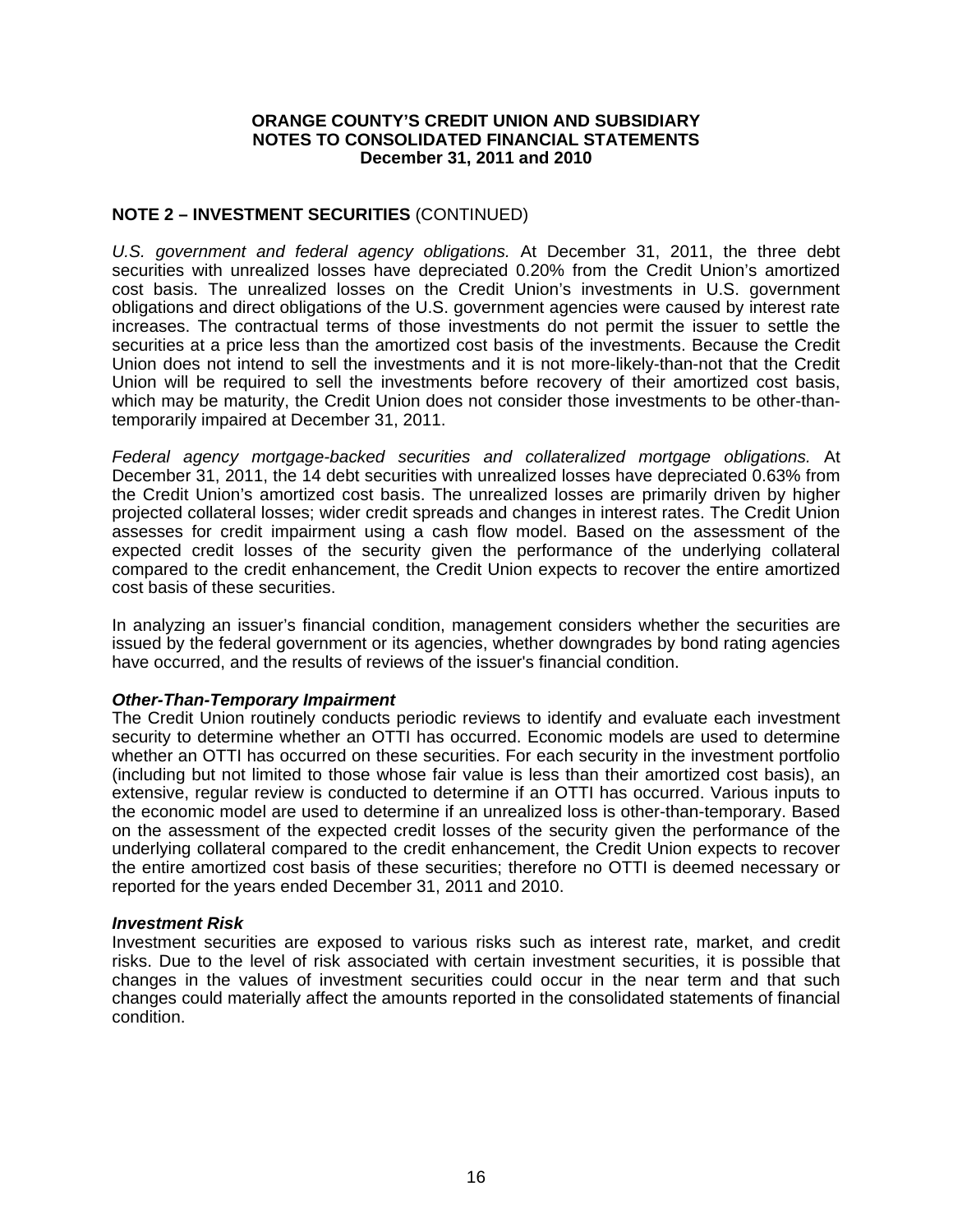# **NOTE 2 – INVESTMENT SECURITIES** (CONTINUED)

## *Other Investments*

Other investment securities at December 31 are summarized as follows:

|                                                                                                                                                         | 2011                 | 2010                                |
|---------------------------------------------------------------------------------------------------------------------------------------------------------|----------------------|-------------------------------------|
| Funds in corporate credit unions<br>Certificates of deposit with other financial institutions<br>Investment in other credit union service organizations | 2,200,000<br>505,234 | \$136,000,000<br>200,000<br>505,234 |
| <b>Total</b>                                                                                                                                            | <u>2,705,234</u>     | \$136,705,234                       |

At December 31, 2011, the Credit Union has approximately \$3,026,000 held in accounts at Western Bridge Corporate Federal Credit Union (WesCorp). Effective January 28, 2009, all shares, except capital and community reinvestment fund shares, are fully guaranteed by NCUA through a Share Guarantee Program that renews quarterly for a two-year period with a current expiration date of December 31, 2012. The Credit Union concluded that the capital shares held in Members United Bridge Corporate Federal Credit Union and Southwest Bridge Corporate Federal Credit Union were considered impaired and recorded impairment losses totaling \$446,706 and \$273,205, respectively, for the year ended December 31, 2010.

# **NOTE 3 – LOANS TO MEMBERS**

The composition of loans to members at December 31 is as follows:

|                                                                           | 2011                                   | 2010                                   |
|---------------------------------------------------------------------------|----------------------------------------|----------------------------------------|
| Member Business:<br>Real estate<br><b>Residential Real Estate:</b>        | \$124,331,650                          | \$107,893,329                          |
| 1 <sup>st</sup> mortgage<br>$2nd$ mortgage                                | 190,283,651<br>54,871,935              | 181,767,792<br>65,537,515              |
| Consumer:<br>Auto<br>Unsecured<br>Other secured                           | 104,025,332<br>28,402,030<br>2,852,890 | 109,925,765<br>27,498,206<br>3,281,951 |
|                                                                           | 504,767,488                            | 495,904,558                            |
| Net deferred loan origination fees and costs<br>Allowance for loan losses | (231, 592)<br>(11, 485, 306)           | (212, 872)<br>(12, 473, 863)           |
| <b>Total</b>                                                              | \$493,050,590                          | \$483,217,823                          |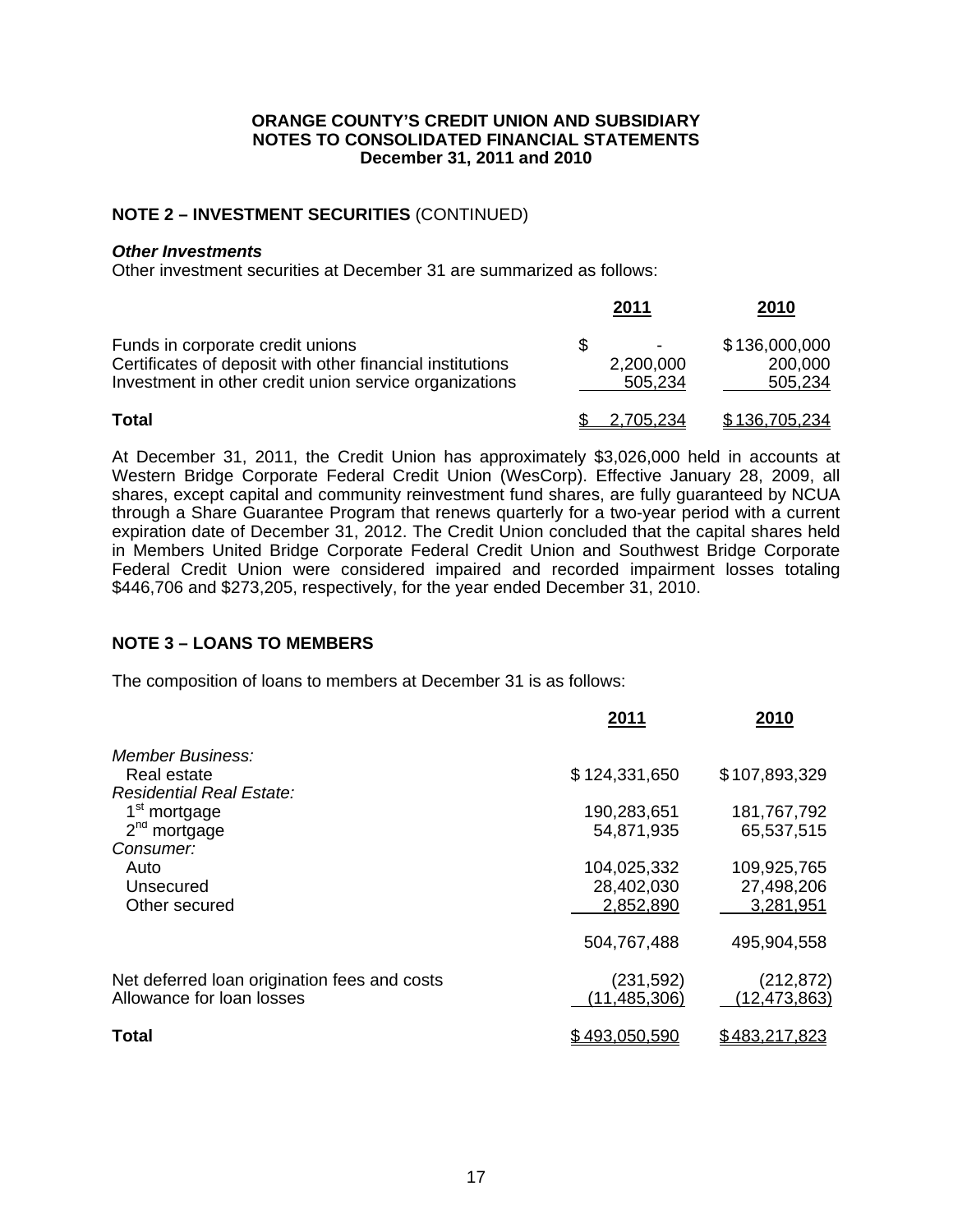# **NOTE 3 – LOANS TO MEMBERS** (CONTINUED)

The Credit Union has purchased participations originated by various entities which are secured by commercial property and other real estate to members of other credit unions. All of the loan participations were purchased without recourse and the originating entities perform all of the related loan servicing functions on these loans.

The composition of loan participations at December 31 is as follows:

|                                                                          | <u> 2011</u>            | <u>2010</u>             |
|--------------------------------------------------------------------------|-------------------------|-------------------------|
| Member business - real estate<br>Residential real estate $-1st$ mortgage | \$22,203,719<br>419.954 | \$28,151,489<br>511,836 |
| Total                                                                    | \$22,623,673            | \$28,663,325            |

The Credit Union offers non-traditional mortgage loans to its members. These loans include hybrid and variable interest only mortgages. Hybrid loans consist of loans that are fixed for an initial period of three, five or seven years. After this period, the mortgages are converted to variable rates using an indexed rate, which can result in significant payment shock to the borrower. The interest only loans allow the borrower to pay only interest for a specified number of years. These types of loans may result in a lack of principal amortization or even negative amortization, if the minimum payment is less than the interest accruing on the loan.

Non-traditional mortgage loans may have significantly different credit risk characteristics than traditional fixed and variable rate mortgages. However, the Credit Union believes it has established prudent underwriting standards as well as adequate risk management functions to monitor the additional risk. Non-traditional mortgage loans, which are included in the member business – real estate and residential real estate –  $1<sup>st</sup>$  mortgage captions above, totaled approximately \$62,373,000 and \$54,175,000 at December 31, 2011 and 2010, respectively.

Specific changes in the allowance for loan losses and recorded investment in loans by segment for the year ended December 31, 2011 are as follows:

| Allowance for loan losses:  | <b>Member</b><br><b>Business</b> | <b>Residential</b><br><b>Real Estate</b> | <b>Consumer</b>  | <b>Total</b> |
|-----------------------------|----------------------------------|------------------------------------------|------------------|--------------|
| Beginning balance           | 1,903,728<br>\$.                 | \$6,439,202                              | 4,130,933<br>\$. | \$12,473,863 |
| Provision (credit) for loan |                                  |                                          |                  |              |
| losses                      | 718,497                          | 2,486,846                                | 441,079          | 3,646,422    |
| Charge-offs                 | (305, 361)                       | (2,571,989)                              | (2,331,441)      | (5,208,791)  |
| Recoveries                  |                                  | 286,312                                  | 287,500          | 573,812      |
| <b>Ending balance</b>       | 2,316,864                        | 6,640,371                                | 2,528,071        | \$11,485,306 |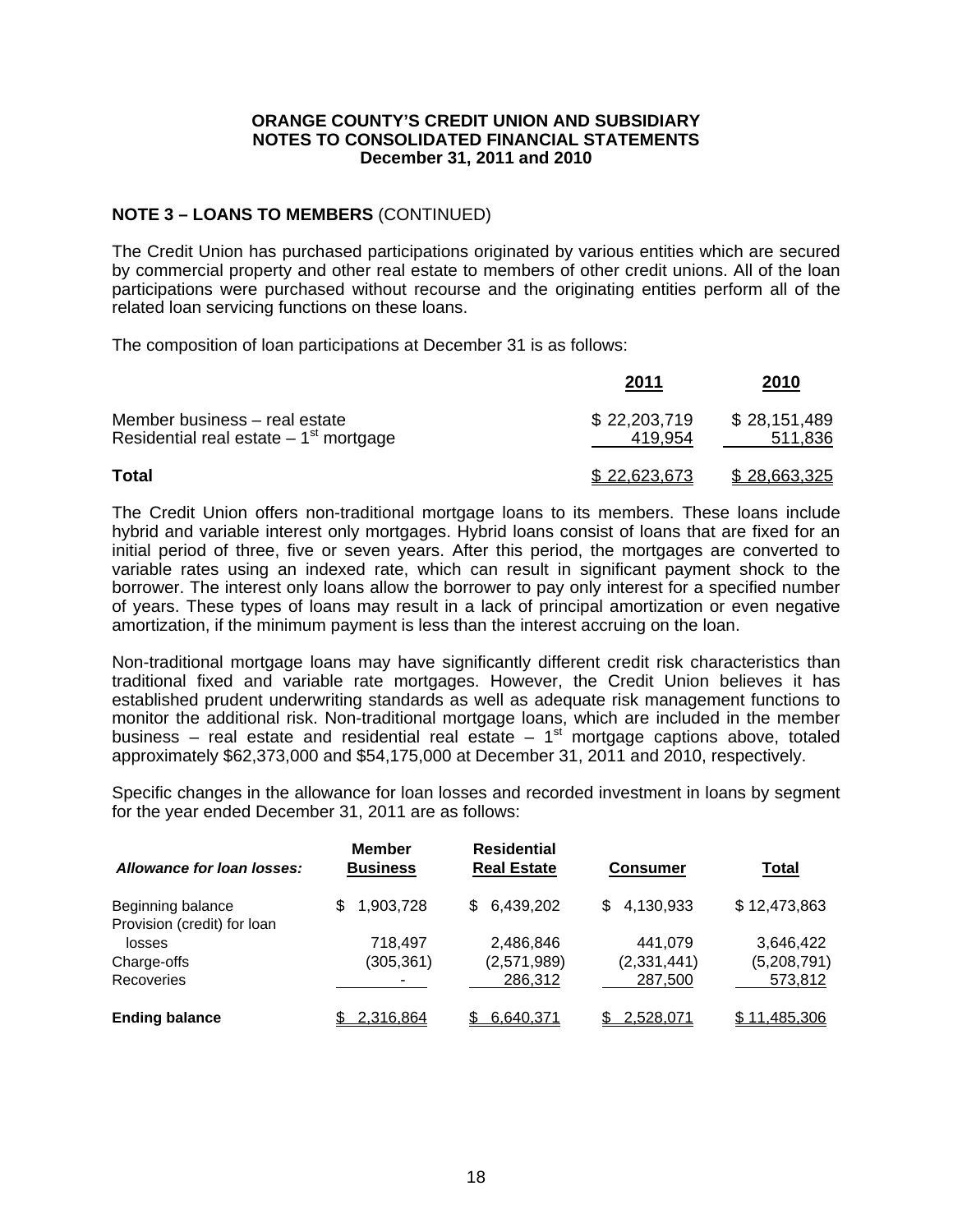# **NOTE 3 – LOANS TO MEMBERS** (CONTINUED)

| Allowance for loan losses:                                                               | <b>Member</b><br><b>Business</b> | <b>Residential</b><br><b>Real Estate</b> | <b>Consumer</b> | Total             |
|------------------------------------------------------------------------------------------|----------------------------------|------------------------------------------|-----------------|-------------------|
| Ending balance: Individually<br>evaluated for impairment<br>Ending balance: Collectively | \$<br>1,966,288                  | \$<br>3,258,226                          | \$              | \$<br>5,224,514   |
| evaluated for impairment                                                                 | 350,576                          | 3,382,145                                | 2,528,071       | 6,260,792         |
| <b>Ending balance</b>                                                                    | 2,316,864<br>\$                  | 6,640,371<br>\$                          | 2,528,071<br>\$ | 11,485,306<br>\$. |
| Loans to members:<br>Ending balance: Individually                                        |                                  |                                          |                 |                   |
| evaluated for impairment<br>Ending balance: Collectively                                 | 17,089,451<br>\$                 | 26,045,785<br>\$.                        | \$              | 43,135,236<br>\$  |
| evaluated for impairment                                                                 | 107,242,199                      | 219,109,801                              | 135,280,252     | 461,632,252       |
| <b>Ending balance</b>                                                                    | \$124,331,650                    | \$245,155,586                            | \$135,280,252   | \$504,767,488     |

A summary of the changes in the allowance for loan losses for the year ended December 31, 2010 is as follows:

| <b>Ending Balance</b>     | \$12,473,863 |
|---------------------------|--------------|
| <b>Recoveries</b>         | 506.941      |
| Charge-offs               | (8,960,009)  |
| Provision for loan losses | 6,890,203    |
| Beginning balance         | \$14,036,728 |

*Member Business Loan Credit Quality Indicators:* As part of the on-going monitoring of the credit quality of the Credit Union's member business loan portfolio, management tracks certain credit quality indicators including trends related to (i) the risk ratings of member business loans, (ii) the level of classified loans, (iii) net charge-offs, (iv) non-performing loans, and (v) the general economic conditions in the market area.

The Credit Union utilizes a risk rating matrix to assign risk ratings to each of its member business loans. Loans are rated on a scale of 1 to 8. A description of the 8 risk ratings is presented in the matrix as follows: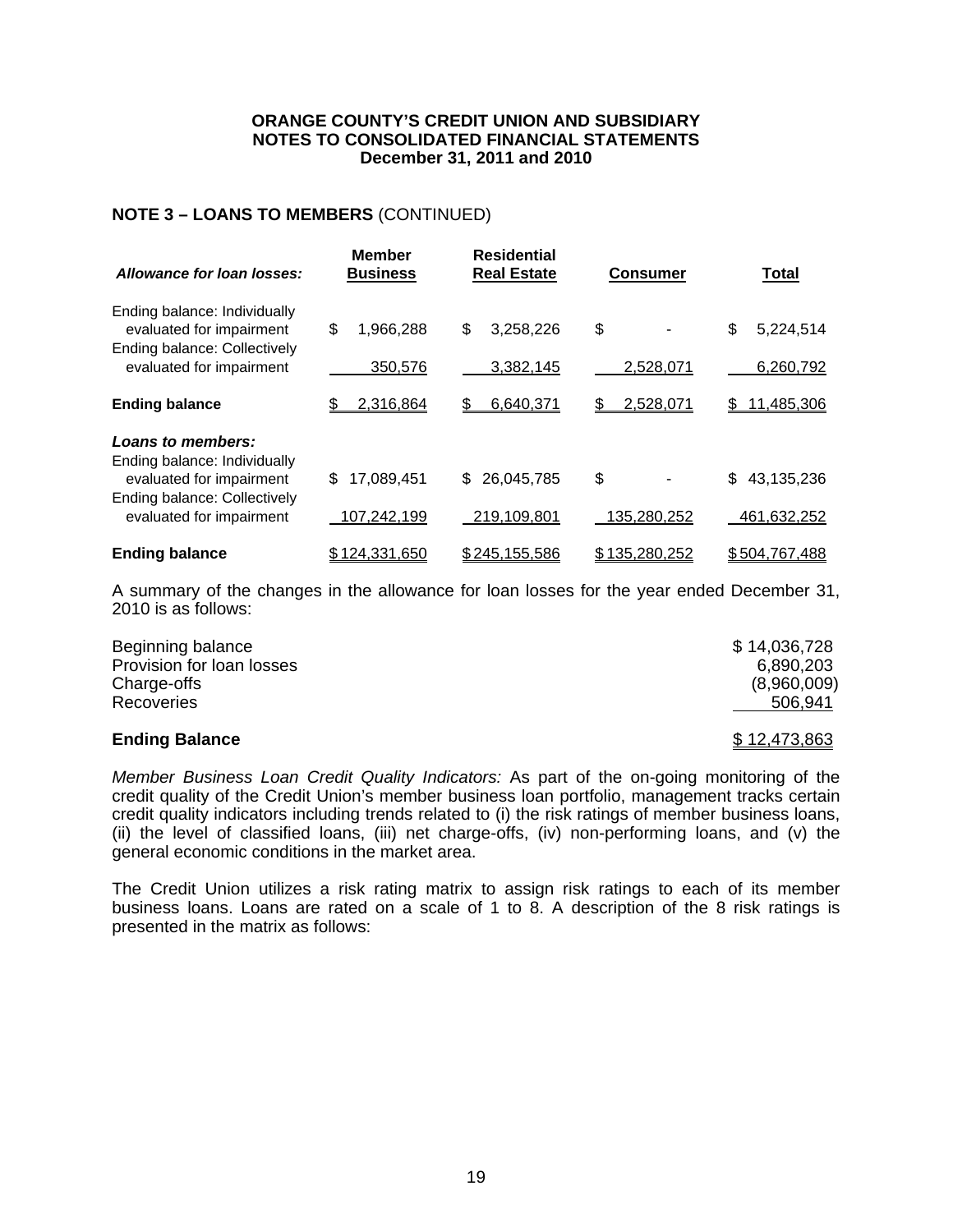# **NOTE 3 – LOANS TO MEMBERS** (CONTINUED)

| Rating                  | <b>Financial Condition</b>               | <b>Combined Earnings</b>        | <b>Collateral</b>         | <b>Management</b>         | <b>Industry Outlook</b>       |
|-------------------------|------------------------------------------|---------------------------------|---------------------------|---------------------------|-------------------------------|
|                         | Strong equity and liquidity with low     | Strong earnings and cash flow   | Significantly better      | Proven track record with  | Outstanding performance       |
| <b>Excellent - Pass</b> | leverage. Exceeds RMA or peer group      | trend. Substantial additional   | than policy limits.       | adequate depth.           | ratios compared to peers.     |
| (minimal risk)          | standards                                | debt service capacity.          | Government                | Succession plan in place. | Industry may have modest      |
|                         |                                          |                                 | guarantees of 75% or      |                           | cyclical qualities, but is    |
|                         |                                          |                                 | more.                     |                           | generally stable.             |
| $\overline{2}$          | Good equity and liquidity. Consistent    | Satisfactory earnings and       | Better than policy limits | Satisfactory depth and    | Outlook is acceptable. May    |
| Good - Pass             | with RMA and peer group standards.       | adequate cash flow. DSCR        | with minimal reliance     | experience. History of    | be somewhat vulnerable to     |
| (modest risk)           |                                          | exceeds 1.5X                    | on receivables and        | proper decision making.   | sudden economic or            |
|                         |                                          |                                 | inventory.                |                           | technological change.         |
| 3                       | Moderate leverage and adequate           | Acceptable earnings and/or      | At policy limits with     | Acceptable experience     | May be susceptible to         |
| Acceptable -            | liquidity with stable trend.             | cash flow. Minimum DSCR of      | acceptable coverage       | and controls. Previous    | unfavorable changes in the    |
| Pass (average risk)     |                                          | 1.25X                           | ratios.                   | business decisions not    | economy. Serious financial    |
|                         |                                          |                                 |                           | always appropriate.       | deterioration is the industry |
|                         |                                          |                                 |                           |                           | is unlikely.                  |
| $\mathbf{\Lambda}$      | Moderate leverage (debt/worth 3:1 or     | Marginal profitability. Break-  | Coverage below policy     | Recent management or      | Intensely competitive         |
| Acceptable with         | more) with declining trends. Falling     | even or slightly negative cash  | limits. Notable reliance  | key person changes.       | industry. Outlook is          |
| Caution/Watch -         | liquidity.                               | flow. Minimum DSCR of 1.1X.     | on inventory.             | Lack of succession plan.  | uncertain. Barriers to entry  |
| Pass (Developing        |                                          | Start-up operations.            |                           |                           | are declining. Market niche   |
| risk)                   |                                          |                                 |                           |                           | is increasingly competitive.  |
| 5                       | Marginal liquidity and/or equity.        | Unstable performance and        | Marginal collateral       | Inexperienced             | Outlook is questionable.      |
| <b>Special Mention</b>  | Declining trends. Ratios below RMA       | negative cash flow. Recent      | coverage with stale       | management. Lack of       | Competition is fierce.        |
| (currently protected,   | and peer group standards. Borrower       | loss with modest impact on      | valuation or other        | succession plan and       | Industry may be in start-up   |
| but potentially         | unwilling to provide info for current    | balance sheet.                  | uncertainties.            | potential ownership       | or long-term decline phase.   |
| weak, considerable      | evaluation and existing info is outdated |                                 | Moderate reliance on      | issues.                   |                               |
| risk)                   | by two or more years.                    |                                 | inventory.                |                           |                               |
| 6                       | Negative trends. Highly leveraged.       | Material losses. Negative cash  | Insufficient coverage.    | Management                | Industry has problems         |
| Substandard             | Poor liquidity and equity. Significant   | flow.                           | Heavy reliance on         | weaknesses. Pattern of    | which may adversely affect    |
| (high and well-         | intangibles and/or poor quality assets.  |                                 | inventory.                | poor business decisions.  | majority of participants.     |
| defined risk of         |                                          |                                 |                           |                           | Borrower ranks in bottom of   |
| default)                |                                          |                                 |                           |                           | industry.                     |
|                         | Negative net worth.                      | Significant negative cash flow. | Collection in full is     | Significant weaknesses.   | Severe permanent industry     |
| Doubtful                |                                          |                                 | highly improbable.        | Adversarial               | problems exist.               |
| (extremely high risk    |                                          |                                 |                           | bank/borrower             |                               |
| of loss)                |                                          |                                 |                           | relationship.             |                               |
| 8                       | Principal uncollectible.                 | Principal uncollectible.        | Principal uncollectible.  | Principal uncollectible.  | Principal uncollectible.      |
| Loss                    |                                          |                                 |                           |                           |                               |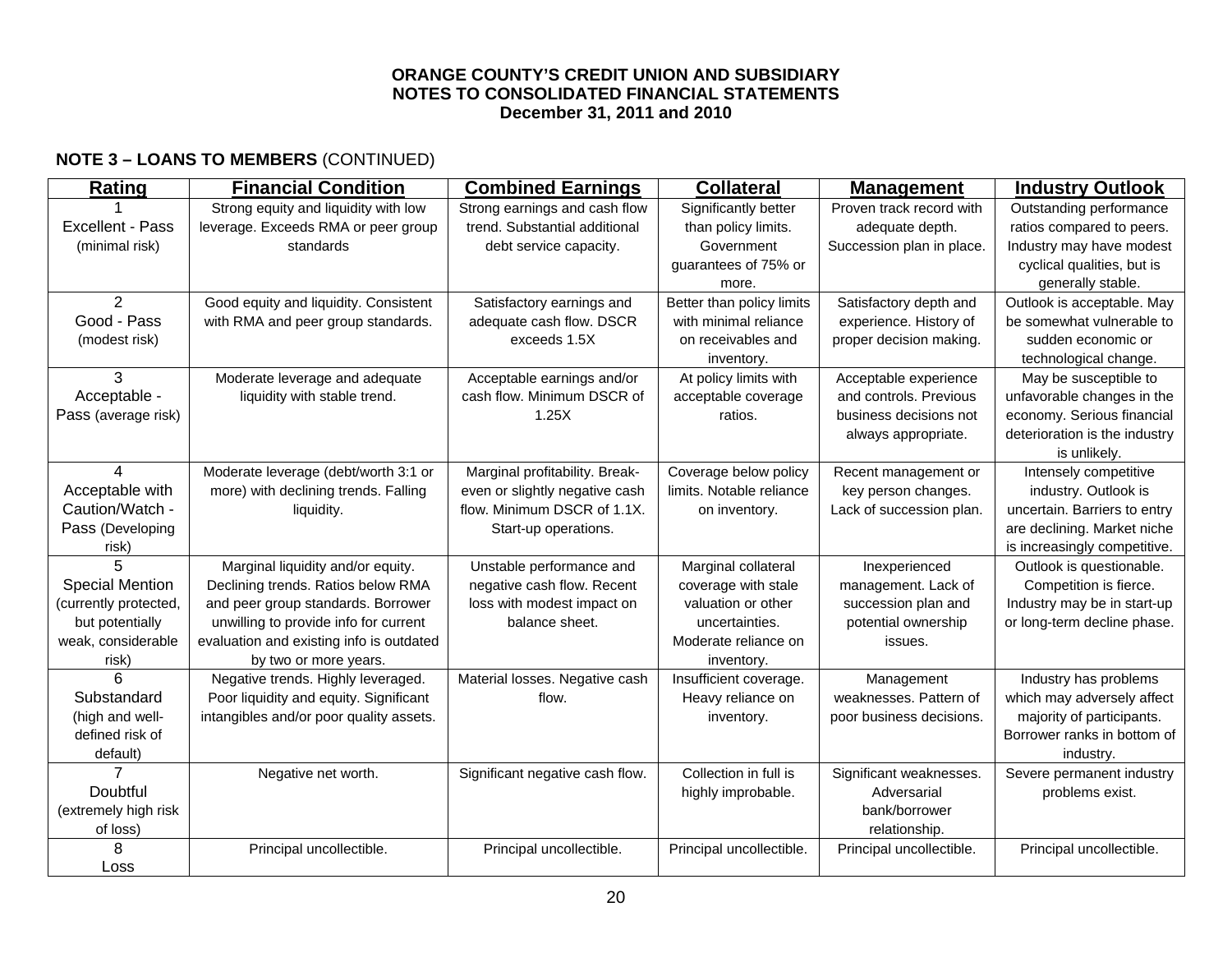## **NOTE 3 – LOANS TO MEMBERS** (CONTINUED)

#### *Member Business Credit Exposure:*

The member business loan credit risk profile by internally assigned risk ratings by class at December 31, 2011 is as follows:

|                 | <b>Real Estate</b> |
|-----------------|--------------------|
| Pass            | \$108,034,457      |
| Special mention | 6,036,682          |
| Substandard     | 10,260,511         |
| Doubtful        |                    |
| Loss            |                    |
| <b>Total</b>    | \$124,331,650      |

*Residential Real Estate and Consumer Loan Credit Quality Indicators:* As part of the on-going monitoring of the credit quality of the Credit Union's residential real estate and consumer loan portfolios, management tracks certain credit quality indicators based on if these loans are performing or non-performing. To differentiate these categories, management tracks the loans performance and when the loan becomes 60 days past due these are classified as nonperforming loans.

## *Residential Real Estate Credit Exposure:*

The residential real estate credit risk profile based on payment activity by class at December 31, 2011 is as follows:

|                              | 1 <sup>st</sup> Mortgage   | 2 <sup>nd</sup> Mortgage | <u>Total</u>               |
|------------------------------|----------------------------|--------------------------|----------------------------|
| Performing<br>Non-performing | \$183,470,446<br>6,813,205 | \$54,218,565<br>653,370  | \$237,689,011<br>7,466,575 |
| <b>Total</b>                 | \$190,283,651              | \$54,871,935             | \$245,155,586              |

## *Consumer Credit Exposure:*

The consumer loan credit risk profile based on payment activity by class at December 31, 2011 is as follows:

|                              | <u>Auto</u>              | <u>Unsecured</u>        | Other<br><b>Secured</b> | <u>Total</u>               |
|------------------------------|--------------------------|-------------------------|-------------------------|----------------------------|
| Performing<br>Non-performing | \$103,871,780<br>153,552 | \$27,467,501<br>934,529 | 2,852,890               | \$134,192,171<br>1,088,081 |
| <b>Total</b>                 | \$104,025,332            | \$28,402,030            | 2,852,890               | \$135,280,252              |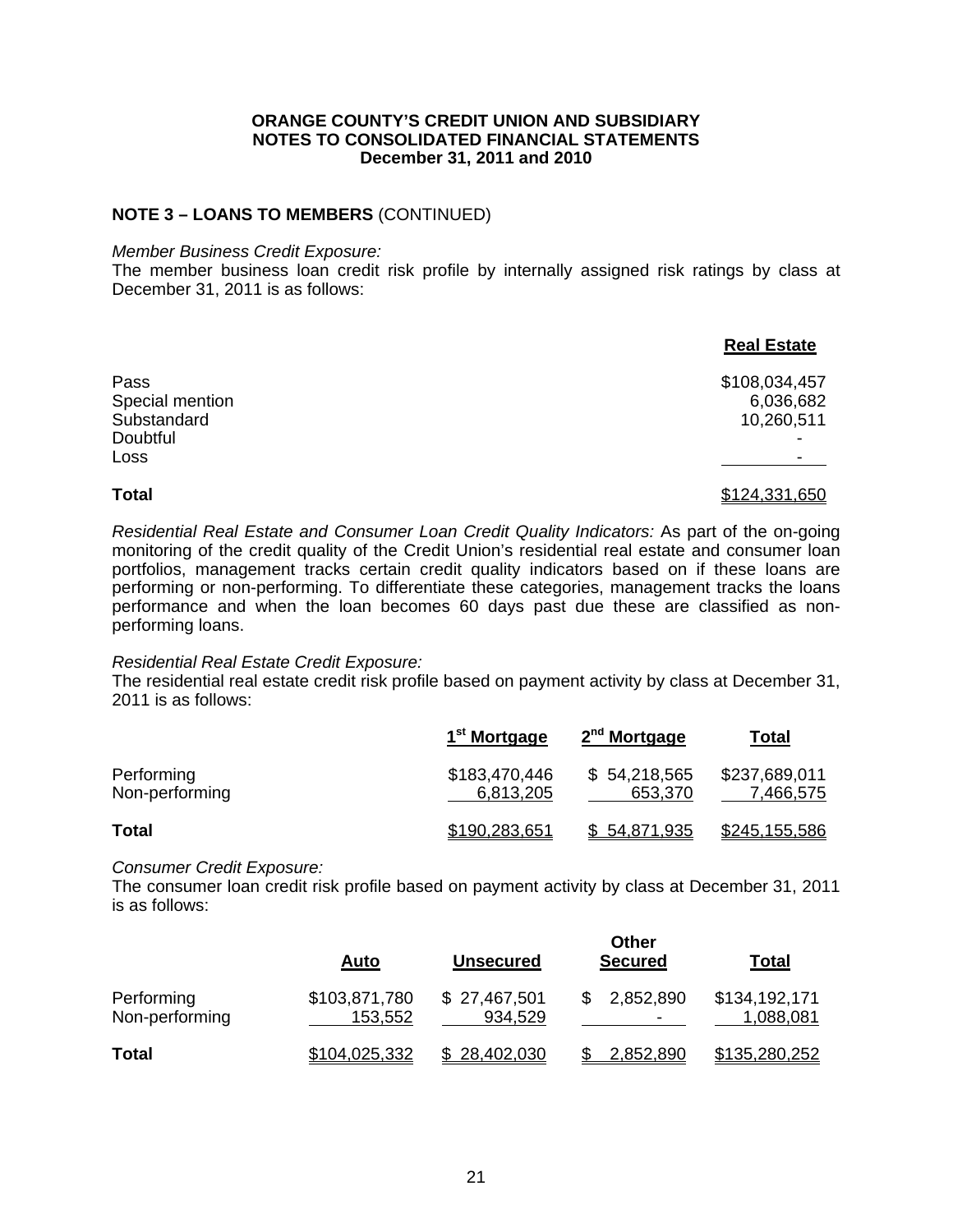# **NOTE 3 – LOANS TO MEMBERS** (CONTINUED)

Information concerning impaired loans by loan class as of December 31, 2011 is as follows:

|                                                           | <b>Unpaid</b><br><b>Principal</b><br><b>Balance</b> | <b>Related</b><br><b>Allowance</b> | Average<br><b>Recorded</b><br><b>Investment</b> | <b>Interest</b><br><b>Income</b><br><b>Recognized</b> |
|-----------------------------------------------------------|-----------------------------------------------------|------------------------------------|-------------------------------------------------|-------------------------------------------------------|
| With no specific reserve<br>recorded:<br>Member Business: |                                                     |                                    |                                                 |                                                       |
| Real estate<br>Residential Real Estate:                   | \$<br>9,196,802                                     | \$                                 | \$<br>7,279,199                                 | \$<br>495,985                                         |
| 1 <sup>st</sup> mortgage<br>2 <sup>nd</sup> mortgage      | 2,119,806<br>628,615                                |                                    | 1,958,428<br>587,030                            | 132,740<br>26,961                                     |
| <b>Total</b>                                              | 11,945,223<br>S                                     | \$                                 | 9,824,657                                       | \$<br>655,686                                         |
| With specific reserve<br>recorded:<br>Member Business:    |                                                     |                                    |                                                 |                                                       |
| Real estate<br><b>Residential Real Estate:</b>            | \$<br>7,892,649                                     | \$<br>1,966,288                    | \$<br>7,660,250                                 | \$<br>349,121                                         |
| 1 <sup>st</sup> mortgage<br>$2^{nd}$<br>mortgage          | 21,850,009<br>1,447,355                             | 2,929,777<br>328,449               | 20,700,309<br>2,005,759                         | 781,190<br>30,410                                     |
| Total                                                     | 31,190,013<br>S.                                    | 5,224,514<br>\$                    | 30,366,318<br>\$.                               | 1,160,721<br>\$                                       |
| Member business<br>Residential real estate                | \$.<br>17,089,451<br>26,045,785                     | \$<br>1,966,288<br>3,258,226       | 14,939,449<br>\$<br>25,251,526                  | \$<br>845,106<br>971,301                              |
| Total                                                     | 43,135,236<br>\$                                    | \$<br>5,224,514                    | 40,190,975<br>\$                                | \$<br>1,816,407                                       |

The recorded investment in impaired loans approximates the amount reported as unpaid impaired loan balances as of December 31, 2011.

A summary of impaired loans as of and for the year ended December 31, 2010 is as follows:

| Impaired loans with no specific reserve recorded<br>Impaired loans with specific reserve recorded | 7,704,090<br>\$.<br>29,542,622 |
|---------------------------------------------------------------------------------------------------|--------------------------------|
| <b>Total impaired loans</b>                                                                       | \$37,246,712                   |
| Allowance for impaired loans                                                                      | 4,597,783<br>\$                |
| Average investment in impaired loans                                                              | \$31,892,856                   |
| Interest income recognized on a cash basis on impaired<br>loans                                   | 1,255,212                      |

The interest income recognized on impaired loans approximates the interest income recognized on a cash basis on impaired loans for the year ended December 31, 2010.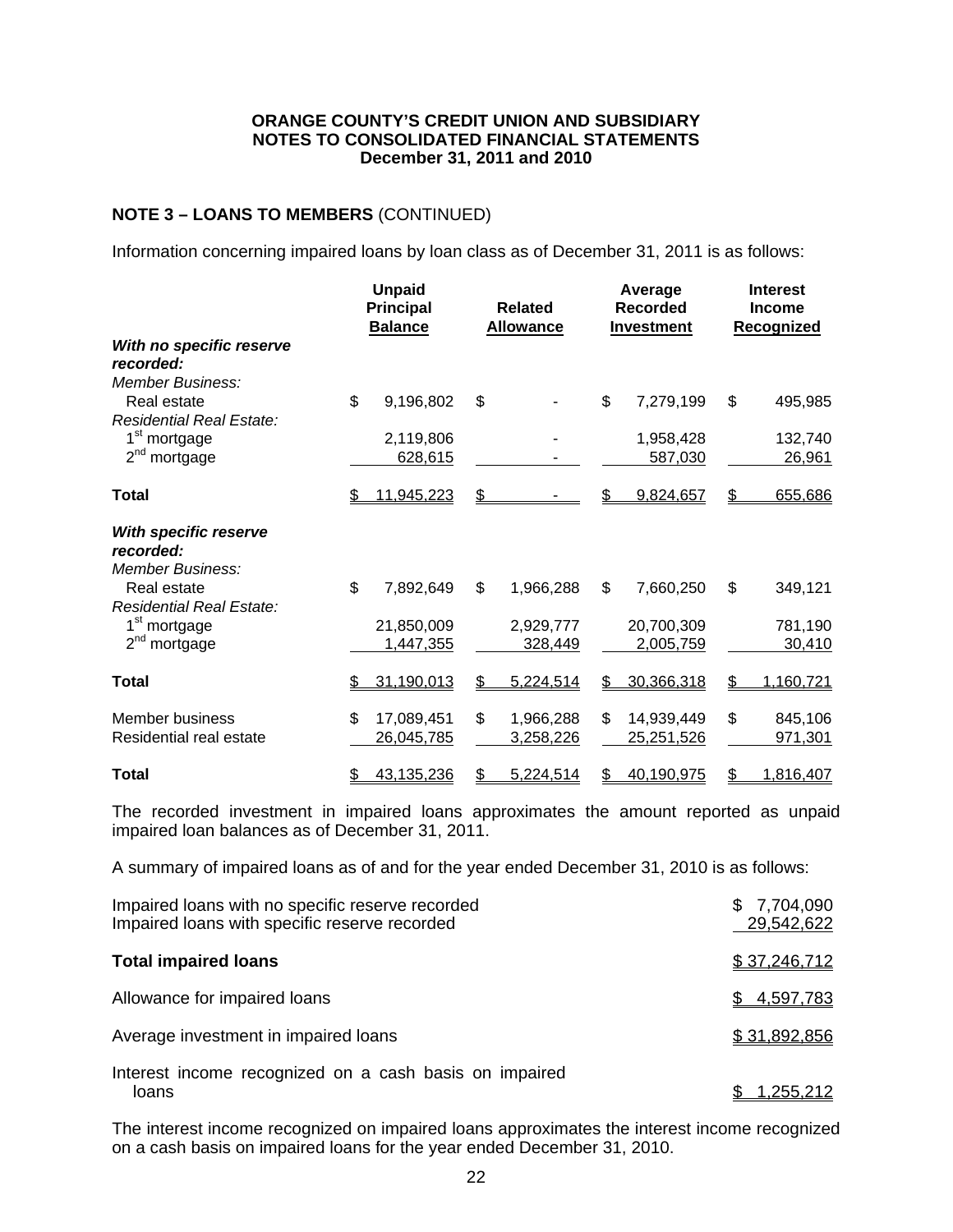# **NOTE 3 – LOANS TO MEMBERS** (CONTINUED)

A summary of non-accrual loans by class at December 31, 2011 is as follows:

| <b>Member Business:</b><br>Real estate                             | \$1,232,625        |
|--------------------------------------------------------------------|--------------------|
| <b>Residential Real Estate:</b><br>1 <sup>st</sup> mortgage        | 6,813,205          |
| $2nd$ mortgage<br>Consumer:                                        | 653,370            |
| Auto<br>Unsecured                                                  | 153,552<br>934,529 |
| <b>Total</b>                                                       | \$9,787,281        |
| Foregone interest on non-accrual loans                             | 313,122            |
| A summary of non-accrual loans at December 31, 2010 is as follows: |                    |
|                                                                    |                    |

| Non-accrual loans                      | \$9,813,359 |
|----------------------------------------|-------------|
| Foregone interest on non-accrual loans | 295,832     |

A summary of past due loans by class as of December 31, 2011 are as follows:

|                          | 30-59 Days                     | 60-90<br><u>Days</u> | <b>Greater</b><br>than 90<br><u>Days</u> | <b>Total Past</b><br><b>Due</b> | <b>Current</b>    | <b>Total Loans to</b><br><b>Members</b> |
|--------------------------|--------------------------------|----------------------|------------------------------------------|---------------------------------|-------------------|-----------------------------------------|
| Member Business:         |                                |                      |                                          |                                 |                   |                                         |
| Real estate              | \$<br>$\overline{\phantom{a}}$ | \$<br>-              | \$1,232,625                              | \$1,232,625                     | \$<br>123,099,025 | \$<br>124,331,650                       |
| <b>Residential Real</b>  |                                |                      |                                          |                                 |                   |                                         |
| Estate:                  |                                |                      |                                          |                                 |                   |                                         |
| 1 <sup>st</sup> mortgage | 749,382                        | 2,960,429            | 3,852,776                                | 7,562,587                       | 182,721,064       | 190,283,651                             |
| $2nd$ mortgage           | 299.574                        | 119.726              | 533.644                                  | 952.944                         | 53.918.991        | 54,871,935                              |
| Consumer:                |                                |                      |                                          |                                 |                   |                                         |
| Auto                     | 1.043.840                      | 153,552              |                                          | 1,197,392                       | 102,827,940       | 104,025,332                             |
| Unsecured                | 554.887                        | 934,529              |                                          | 1,489,416                       | 26,912,614        | 28,402,030                              |
| Other secured            |                                |                      |                                          |                                 | 2,852,890         | 2,852,890                               |
| <b>Total</b>             | \$2.647.683                    | \$4.168.236          | \$5.619.045                              | \$12.434.964                    | 492.332.524       | 504.767.488                             |

The Credit Union had no loans that were greater than 60 days past-due for which the loans were accruing interest at December 31, 2011 and 2010.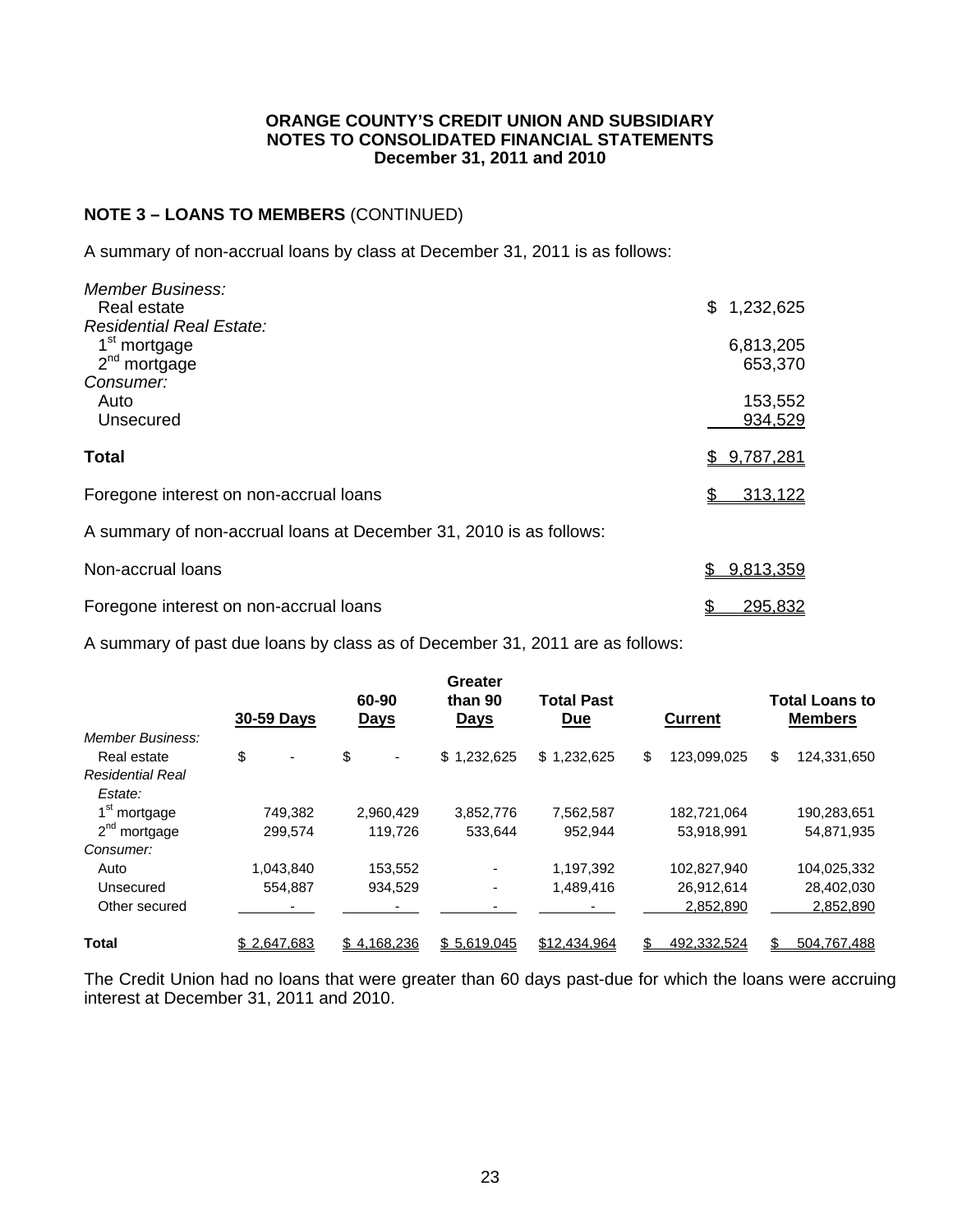# **NOTE 3 – LOANS TO MEMBERS** (CONTINUED)

A summary of loan troubled debt restructurings by class that were granted during the year ended December 31, 2011 are as follows:

|                                      | Pre-             |                     |                          |
|--------------------------------------|------------------|---------------------|--------------------------|
|                                      |                  | <b>Modification</b> | <b>Post-Modification</b> |
|                                      | Number of        | Outstanding         | Outstanding              |
|                                      | <b>Contracts</b> | <b>Balance</b>      | <b>Balance</b>           |
| <b>Troubled Debt Restructurings:</b> |                  |                     |                          |
| <b>Member Business:</b>              |                  |                     |                          |
| Real estate                          | 3                | \$4,818,247         | 4,818,247<br>\$          |
| <b>Residential Real Estate:</b>      |                  |                     |                          |
| 1 <sup>st</sup> mortgage             | 9                | 3,364,491           | 3,364,491                |
| $2nd$ mortgage                       | 9                | 579,003             | 579,003                  |
| Consumer:                            |                  |                     |                          |
| Auto                                 | 58               | 570,739             | 570,739                  |
| Unsecured                            | 18               | 104,923             | 104,923                  |
| <b>Total</b>                         | <u>97</u>        | \$9,437,403         | 9,437,403                |

Management has defined that a troubled debt restructured loan is considered in default when it becomes 60 days past due. A summary of loan troubled debt restructurings by class that were granted and subsequently defaulted during the year ended December 31, 2011 are as follows:

|                                                       | Number of<br><b>Contracts</b> | <b>Recorded</b><br><b>Investment</b> |
|-------------------------------------------------------|-------------------------------|--------------------------------------|
| <b>Troubled Debt Restructurings that Subsequently</b> |                               |                                      |
| Defaulted:                                            |                               |                                      |
| <b>Residential Real Estate:</b>                       |                               |                                      |
| 1 <sup>st</sup> mortgage                              |                               | 404,145<br>S                         |
| $2nd$ mortgage                                        |                               | 216,476                              |
| Total                                                 |                               | 620,621                              |

# **NOTE 4 – LOAN SERVICING**

In 2011, the Credit Union began selling  $1<sup>st</sup>$  mortgage residential real estate loans on the secondary market while retaining the servicing. Loans serviced for others are not included in the accompanying consolidated statements of financial condition. The unpaid principal balances of 1<sup>st</sup> mortgage residential real estate loans serviced for others were \$31,232,682 at December 31, 2011. Custodial escrow balances maintained in connection with the foregoing loan servicing were \$434,308 at December 31, 2011.

Servicing assets are included in other assets on the consolidated statements of financial condition and totaled \$233,372 at December 31, 2011. The fair value of servicing rights was determined using a discount rate of 7.50%, annual inflation rate of 2.50%, and projected prepayment speeds (PSAs) ranging from 361 to 530, depending upon the stratification of the specific right.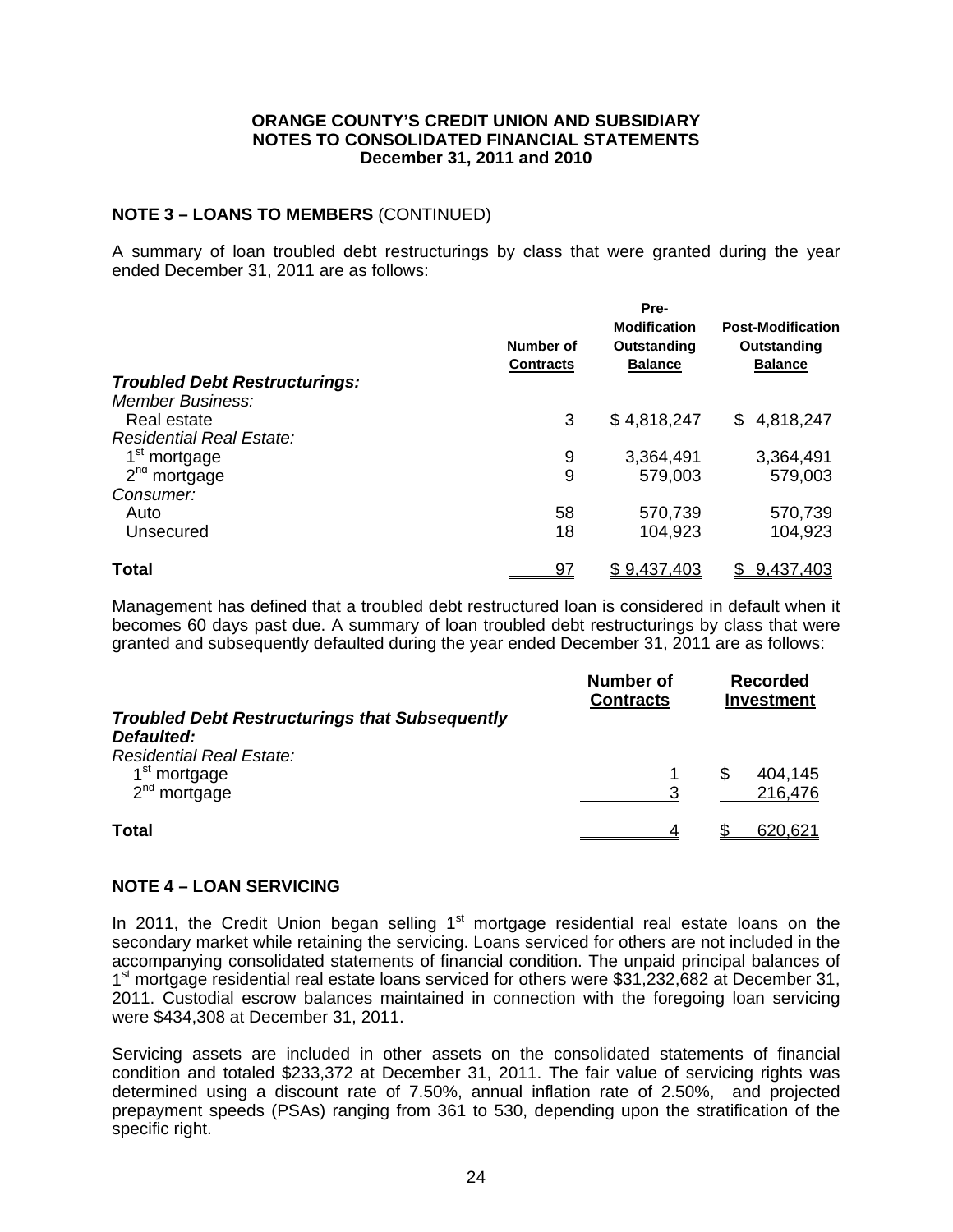# **NOTE 4 – LOAN SERVICING** (CONTINUED)

Following is an analysis of the changes in servicing assets subsequently measured using the fair value measurement method by class:

| Consolidated<br><b>Statement of Financial</b><br><b>Condition Disclosures</b>                                                        | 15-year<br><b>Servicing</b><br><b>Assets</b> | 20-year<br><b>Servicing</b><br>Assets | 30-year<br><b>Servicing</b><br>Assets | Total                |
|--------------------------------------------------------------------------------------------------------------------------------------|----------------------------------------------|---------------------------------------|---------------------------------------|----------------------|
| Fair value as of the<br>beginning of the period<br>Additions:<br>Servicing obligations<br>that result from<br>transfers of financial | \$                                           | \$                                    | \$                                    | \$                   |
| assets<br>Change in fair value:<br>Due to change in<br>valuation inputs or<br>assumptions used in                                    | 84.028                                       | 3,240                                 | 167,469                               | 254,737              |
| valuation model<br>Fair value as of the end<br>of the period                                                                         | (2, 229)<br>81,799                           | (405)<br>2,835                        | (18, 731)<br><u>148,738</u>           | (21, 365)<br>233,372 |

# **NOTE 5 – PREMISES AND EQUIPMENT**

Premises and equipment at December 31 is summarized as follows:

|                                                                                                                      | 2011                                                                | 2010                                                                  |
|----------------------------------------------------------------------------------------------------------------------|---------------------------------------------------------------------|-----------------------------------------------------------------------|
| Land<br><b>Buildings and improvements</b><br>Furniture and equipment<br>Computer equipment<br>Leasehold improvements | 4,853,742<br>S<br>17,938,834<br>4,439,831<br>4,185,044<br>3,772,005 | 5,058,842<br>\$.<br>18,169,643<br>5,226,937<br>4,043,084<br>3,992,118 |
| Projects-in-process                                                                                                  | 1,170,401                                                           |                                                                       |
| Accumulated depreciation and amortization                                                                            | 36,359,857<br>(13,508,951)                                          | 36,490,624<br>(14, 105, 936)                                          |
| <b>Total</b>                                                                                                         | \$22,850,906                                                        | \$22,384,688                                                          |

Depreciation and amortization expense amounted to \$1,586,095 and \$1,662,626 for the years ended December 31, 2011 and 2010, respectively.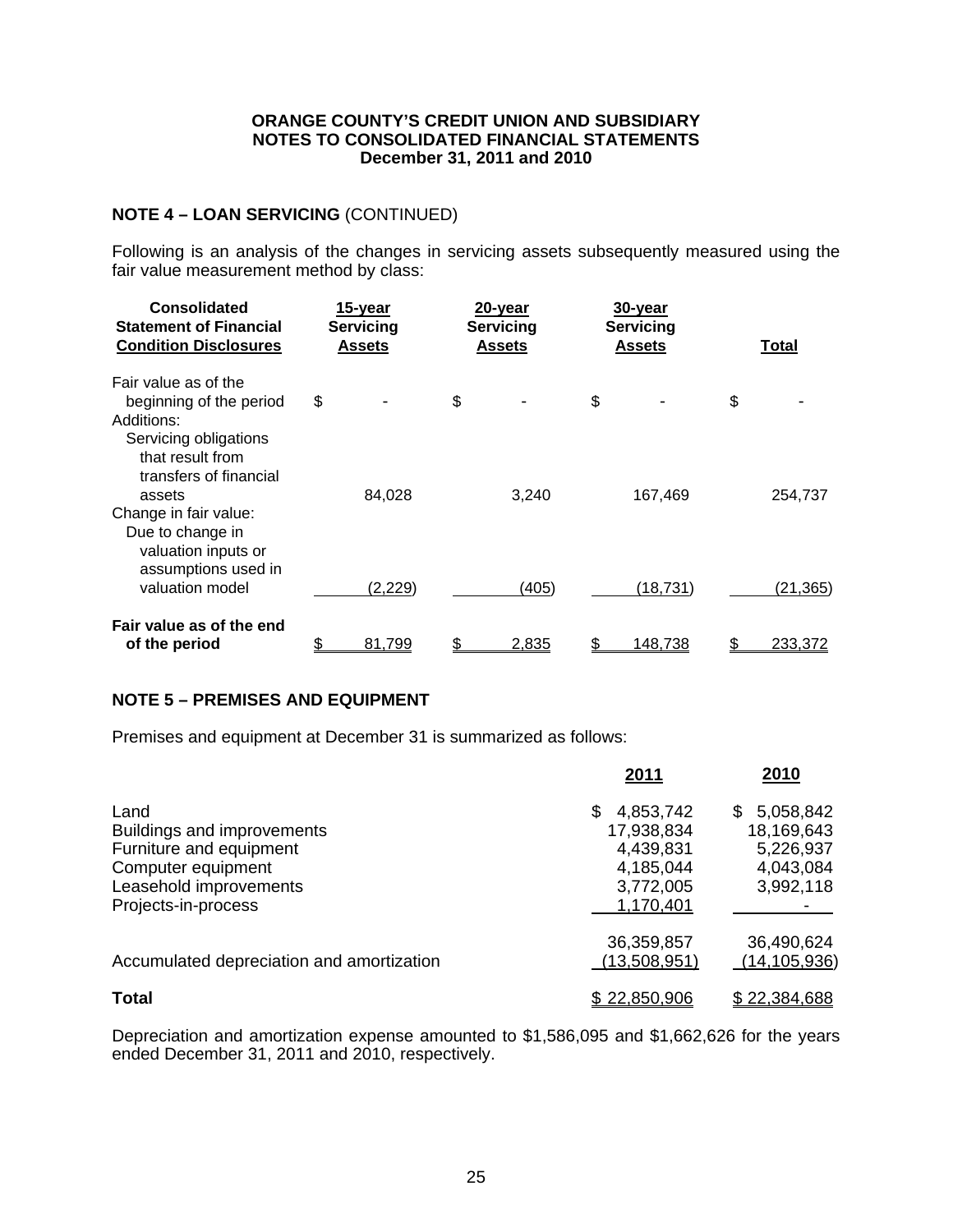# **NOTE 6 – LEASE COMMITMENTS**

The Credit Union leases certain office facilities under noncancelable operating leases expiring in various years through August 2018. Some of the leases contain renewal options for periods from three to five years at their fair rental value at the time of renewal. Future minimum lease payments under these leases are as follows:

## **Years Ending December 31,**

| <b>Future minimum lease payments</b> | \$2,540,533 |         |
|--------------------------------------|-------------|---------|
| Thereafter                           |             | 186,060 |
| 2016                                 |             | 181,990 |
| 2015                                 |             | 449,042 |
| 2014                                 |             | 500,273 |
| 2013                                 |             | 577,608 |
| 2012                                 | \$          | 645,560 |
|                                      |             |         |

Minimum lease payments exclude rentals under renewal options, which, as of December 31, 2011, are not reasonably assured of being exercised.

Rent expense was approximately \$825,000 and \$811,000 for the years ended December 31, 2011 and 2010, respectively.

# **NOTE 7 – MEMBERS' SHARE AND SAVINGS ACCOUNTS**

Members' share and savings accounts at December 31 are summarized as follows:

|                                                                                                                                           | 2011                                                              | 2010                                                                            |
|-------------------------------------------------------------------------------------------------------------------------------------------|-------------------------------------------------------------------|---------------------------------------------------------------------------------|
| Regular share accounts<br>Share draft accounts<br>Money market accounts<br><b>IRA</b> share accounts                                      | \$197,605,505<br>133,586,202<br>274,535,278<br>6,529,243          | \$174,157,353<br>118,700,985<br>244,386,337<br>5,991,544                        |
| Total share accounts                                                                                                                      | 612,256,228                                                       | 543,236,219                                                                     |
| Share and IRA certificates<br>$0.00\%$ to 1.99%<br>2.00% to 2.99%<br>3.00% to 3.99%<br>4.00% to 4.99%<br>5.00% to 5.99%<br>6.00% to 6.99% | 211,626,732<br>28,010,702<br>13,464,511<br>3,329,550<br>8,915,068 | 251,558,845<br>23,000,030<br>16, 181, 513<br>5,475,467<br>11,652,037<br>100,000 |
| Total certificate accounts                                                                                                                | 265,346,563                                                       | 307,967,892                                                                     |
| Total members' share and savings accounts                                                                                                 | \$877,602,791                                                     | \$851,204,111                                                                   |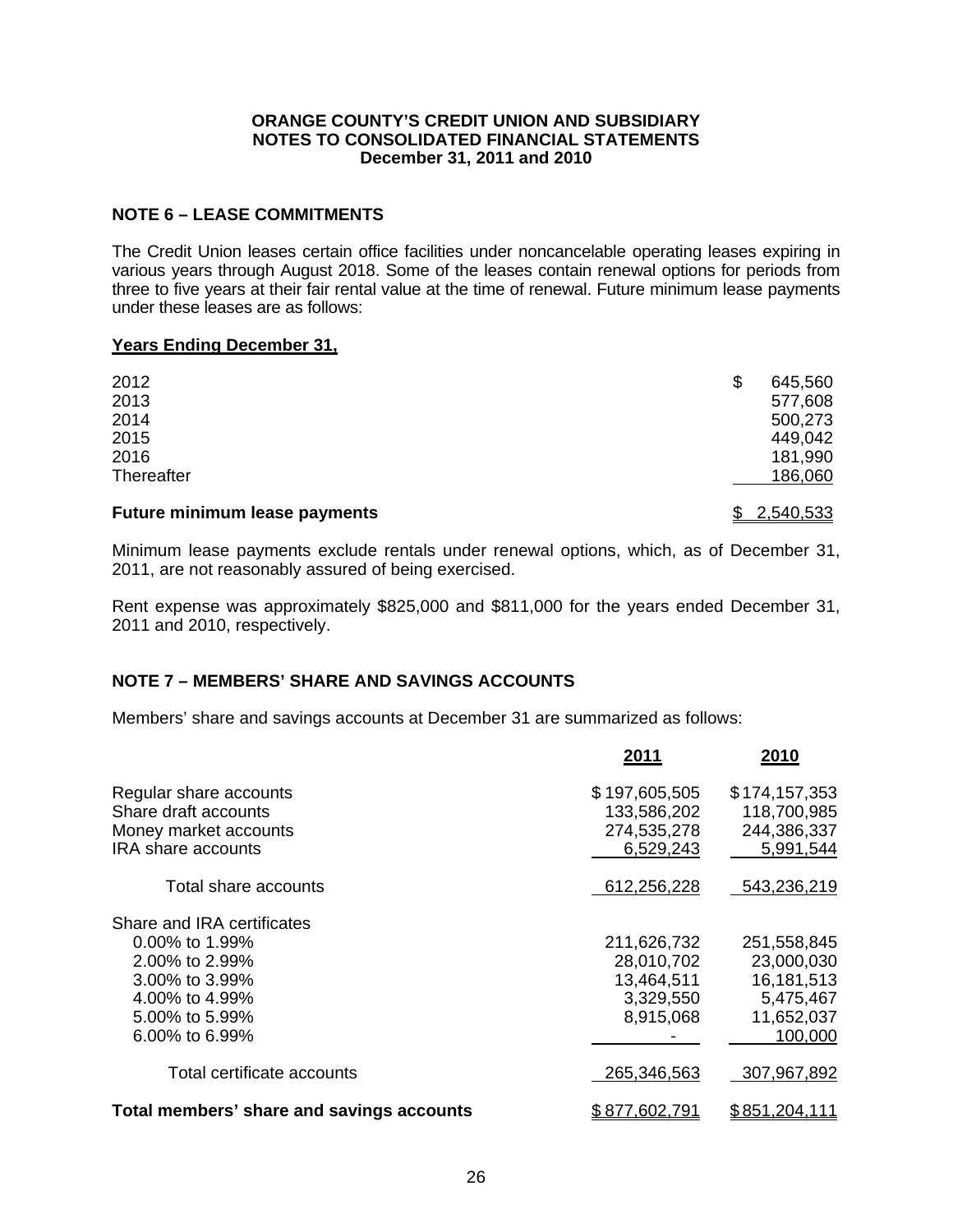# **NOTE 7 – MEMBERS' SHARE AND SAVINGS ACCOUNTS** (CONTINUED)

Scheduled maturities of share and IRA certificates at December 31, 2011 are as follows:

## **Years Ending December 31,**

| 2012 | S. | 192,278,624 |
|------|----|-------------|
| 2013 |    | 37,478,261  |
| 2014 |    | 13,159,041  |
| 2015 |    | 14,268,631  |
| 2016 |    | 8,162,006   |
|      |    |             |

# **Total certificate accounts** \$ 265,346,563

The aggregate amounts of members' share and savings accounts in denominations of \$100,000 or more were approximately \$391,567,000 and \$381,122,000 at December 31, 2011 and 2010, respectively.

Overdrawn share accounts reclassified to other assets totaled \$484,664 and \$336,197 at December 31, 2011 and 2010, respectively.

The National Credit Union Insurance Fund (NCUSIF) insures members' shares and certain individual retirement accounts up to \$250,000 as a result of an amendment approved by the House-Senate conference committee on regulatory overhaul in June 2010. The new law also requires NCUA to use the higher \$250,000 standard maximum share insurance amount when making decisions about premiums and administering insurance deposit adjustments. The increase in share insurance coverage includes all account types, such as share drafts, money markets, shares, and certificates of deposit.

# **NOTE 8 – LINES OF CREDIT**

The Credit Union maintains lines of credit with WesCorp, the Federal Home Loan Bank of San Francisco (FHLB) and the Federal Reserve Bank of San Francisco (FRB) as described below:

| December 31, 2011          | <b>WesCorp</b><br><b>Settlement</b> | <b>FHLB</b>    | <b>FRB</b>      | <b>Total Lines</b> |
|----------------------------|-------------------------------------|----------------|-----------------|--------------------|
| Total available            | \$20,000,000                        | \$455,121,298  | 4,117,891       | \$479,239,189      |
| <b>Borrowed</b>            |                                     | (17, 250, 000) | \$              | (17, 250, 000)     |
| <b>Remaining available</b> | \$20,000,000                        | \$437,871,298  | \$<br>4,117,891 | \$461,989,189      |
| Term                       | <b>LOC</b>                          | LOC.           | <b>LOC</b>      |                    |
| Weighted average rate      | N/A                                 | 3.30%          | N/A             |                    |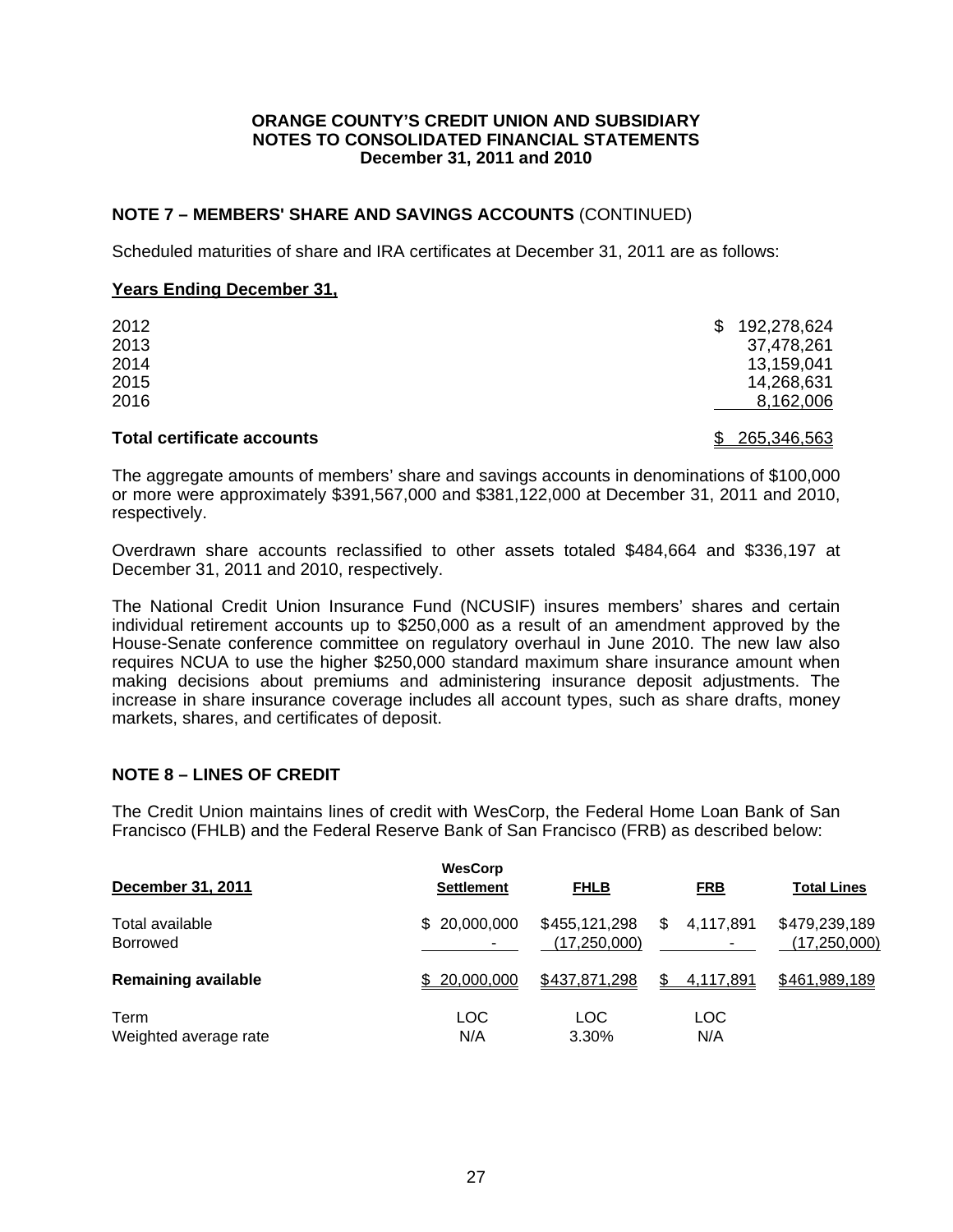# **NOTE 8 – LINES OF CREDIT** (CONTINUED)

| <b>December 31, 2010</b>           | <b>WesCorp</b><br>Variable/Fixed | <b>WesCorp</b><br><b>Settlement</b> | <b>FHLB</b>                   | <b>FRB</b>       | <b>Total Lines</b>            |
|------------------------------------|----------------------------------|-------------------------------------|-------------------------------|------------------|-------------------------------|
| Total available<br><b>Borrowed</b> | \$60,000,000                     | \$95,000,000                        | \$308,376,013<br>(14,750,000) | 4,179,837<br>\$. | \$467,555,850<br>(14,750,000) |
| <b>Remaining available</b>         | \$60,000,000                     | \$95,000,000                        | \$293,626,013                 | 4,179,837        | \$452,805,850                 |
| Term<br>Weighted average rate      | LOC<br>N/A                       | LOC<br>N/A                          | <b>LOC</b><br>3.50%           | LOC<br>N/A       |                               |

The WesCorp settlement line is collateralized by substantially all of the Credit Union's assets, excluding assets pledged to secure other lines of credit as described below. The WesCorp variable/fixed line was collateralized by WesCorp certificate of deposit balances totaling approximately \$134,000,000 at December 31, 2010. This line was discontinued in 2011. The FHLB line is collateralized by available-for-sale securities held in safekeeping by the FHLB and certain member business real estate and residential real estate  $1<sup>st</sup>$  and  $2<sup>nd</sup>$  mortgage loans. The outstanding principle balance of real estate loans pledged as collateral to the FHLB totaled approximately \$353,511,000 and \$344,545,000 at December 31, 2011 and 2010, respectively. The FRB line of credit is collateralized by federal agency securities held in safekeeping by the FRB.

# **NOTE 9 – BORROWED FUNDS**

Borrowed funds at December 31 are as follows:

|                                                                                                           | 2011         | <u>2010</u>  |
|-----------------------------------------------------------------------------------------------------------|--------------|--------------|
| FHLB, fixed rate (3.30% and 3.50% weighted average<br>rates at December 31, 2011 and 2010, respectively), |              |              |
| secured, with various maturity dates                                                                      | \$17.250.000 | \$14,750,000 |

Scheduled maturities of borrowed funds at December 31, 2011, are as follows:

# **Years Ending December 31,**

| 2012         | 1,500,000    |
|--------------|--------------|
| 2013         | \$           |
| 2014         | 4,000,000    |
| 2015         | 3,750,000    |
| 2016         | 2,250,000    |
| Thereafter   | 5,750,000    |
| <b>Total</b> | \$17,250,000 |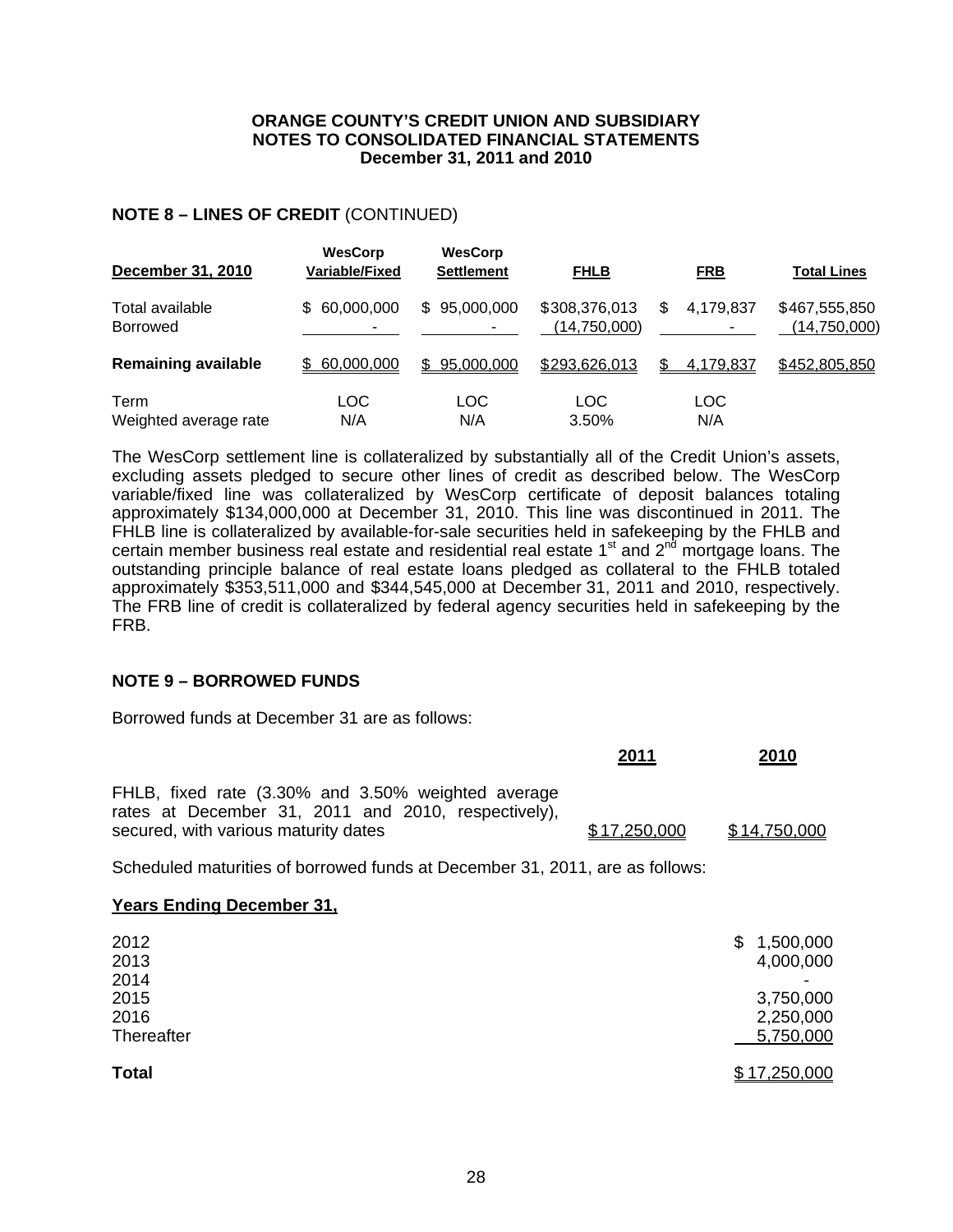# **NOTE 10 – ADVERTISING**

Advertising expense totaled approximately \$829,000 and \$510,000 for the years ended December 31, 2011 and 2010, respectively.

# **NOTE 11 – OFF-BALANCE SHEET ACTIVITIES**

The Credit Union is a party to conditional commitments to lend funds in the normal course of business to meet the financing needs of its members. These commitments represent financial instruments to extend credit which include lines of credit, credit cards, home equity lines, and overdraft protection commitments that involve, to varying degrees, elements of credit and interest rate risk in excess of amounts recognized in the consolidated financial statements.

The Credit Union's exposure to credit loss is represented by the contractual notional amount of these instruments. The Credit Union uses the same credit policies in making commitments as it does for those loans recorded in the consolidated financial statements.

At December 31, the following financial instruments were outstanding whose contract amounts represent credit risk:

|                                                                                                                                                                                      | 2011                                                             | 2010                                                  |
|--------------------------------------------------------------------------------------------------------------------------------------------------------------------------------------|------------------------------------------------------------------|-------------------------------------------------------|
| Commitments to extend credit:<br>Home-equity lines of credit<br>Credit cards<br>Line-of-credit loans<br>Overdraft protection program commitments<br>Member business loan commitments | \$37,979,821<br>26,685,213<br>29,145,231<br>6,764,255<br>176,730 | \$40,772,298<br>10,065,146<br>29,871,244<br>7,024,516 |
| <b>Total</b>                                                                                                                                                                         | \$100,751,250                                                    | \$87,733,204                                          |

Commitments to extend credit are agreements to lend to a member as long as there is no violation of any condition established in the contract. Commitments generally have fixed expiration dates or other termination clauses and may require payment of a fee. Because many of the commitments are expected to expire without being drawn upon, the total commitment amounts do not necessarily represent future cash requirements. The Credit Union evaluates each member's creditworthiness on a case-by-case basis. The amount of collateral obtained if deemed necessary by the Credit Union upon extension of credit is based on management's credit evaluation of the counterparty. Collateral held varies but may include consumer assets, residential real estate and member share balances.

Unfunded commitments under revolving credit lines and overdraft protection agreements are commitments for possible future extensions of credit to existing customers. These lines-of-credit are uncollateralized and usually do not contain a specified maturity date and may not be drawn upon to the total extent to which the Credit Union is committed.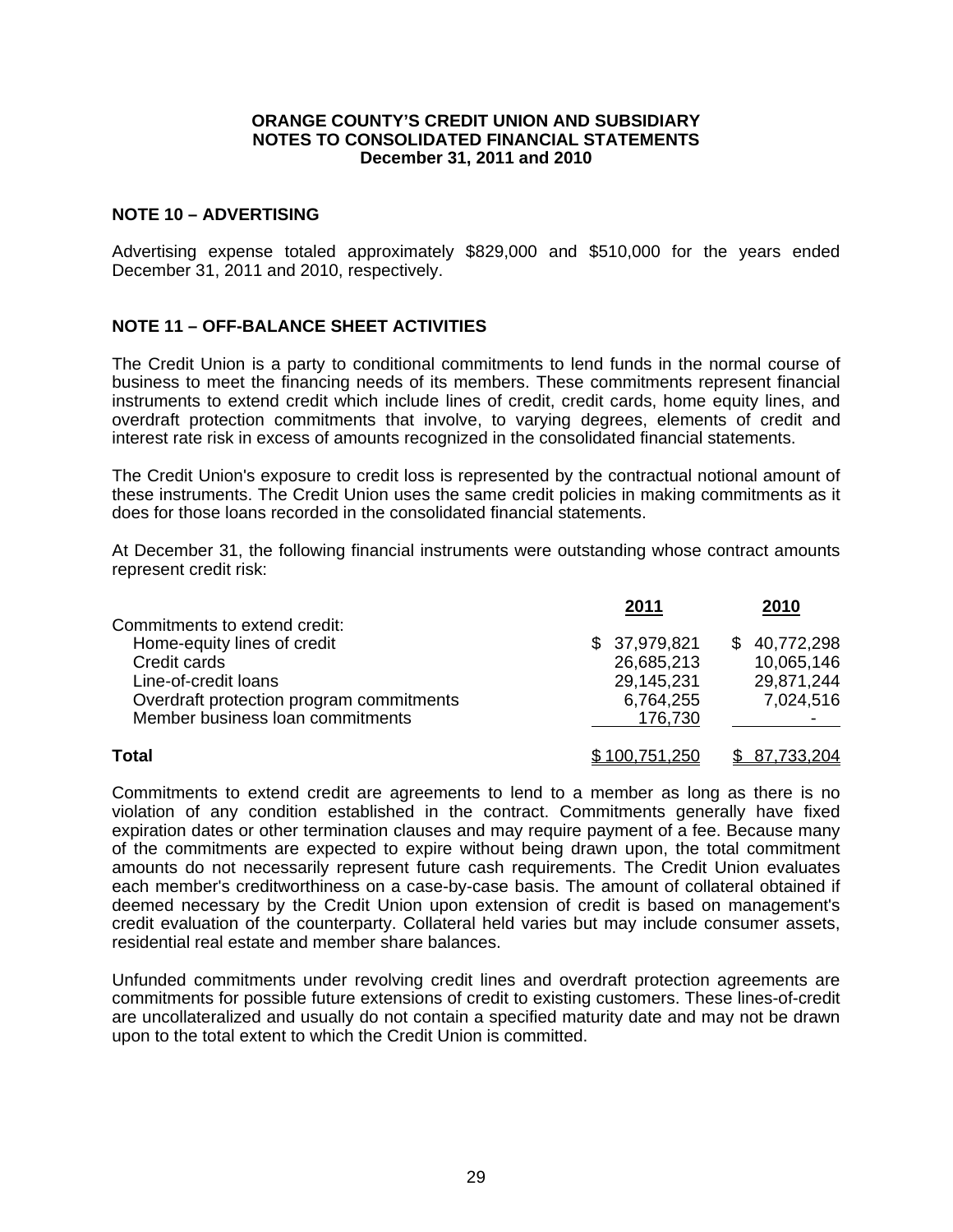# **NOTE 12 – CONTINGENCIES AND COMMITMENTS**

*Legal:* 

The Credit Union is periodically a party to various legal actions normally associated with financial institutions, the aggregate effect of which, in management's and legal counsel's opinion, would not be material to the Credit Union's financial condition.

## *Loans sold with recourse:*

The Credit Union has implemented a mortgage program whereby some of its mortgage loans are sold on the secondary market. The Credit Union is subject to recourse on the loans sold under certain conditions as disclosed in the loan purchase agreements with the funding corporations.

## *Premises and equipment commitments:*

The Credit Union has the following outstanding purchase commitments, which are not reflected in the consolidated financial statements as of December 31, 2011:

Core processing system conversion **by the system of the system of the system of the system of the system of the system of the system of the system of the system of the system of the system of the system of the system of th** 

# **NOTE 13 – CAPITAL REQUIREMENTS**

The Credit Union is subject to various regulatory capital requirements administered by the NCUA. Failure to meet minimum capital requirements can initiate certain mandatory – and possibly additional discretionary – actions by regulators that, if undertaken, could have a direct material effect on the Credit Union's consolidated financial statements. Under capital adequacy regulations and the regulatory framework for Prompt Corrective Action, the Credit Union must meet specific capital regulations that involve quantitative measures of the Credit Union's assets, liabilities, and certain off-balance-sheet items as calculated under generally accepted accounting principles. The Credit Union's capital amounts and net worth classification are also subject to qualitative judgments by the regulators about components, risk weightings, and other factors.

Quantitative measures established by regulation to ensure capital adequacy require the Credit Union to maintain minimum amounts and ratios (set forth in the following table) of net worth (as defined in the regulations) to assets and RBNW ratios (as defined). As of December 31, 2011 and 2010, the Credit Union's RBNW requirement was 5.06% and 4.51%, respectively. The minimum ratio to be considered complex under the regulatory framework is 6 percent. Management believes that, as of December 31, 2011, the Credit Union meets all capital adequacy requirements to which it is subject. No conditions or events have occurred since the calculation date that management believes has changed the Credit Union's category.

As of December 31, 2011, the most recent call reporting period, the NCUA has categorized the Credit Union as well capitalized under the regulatory framework for Prompt Corrective Action. To be categorized as well capitalized, the Credit Union must maintain a minimum net worth ratio of 7%. The Credit Union's actual capital amounts and ratios as of December 31, 2011 and 2010 are also presented in the table.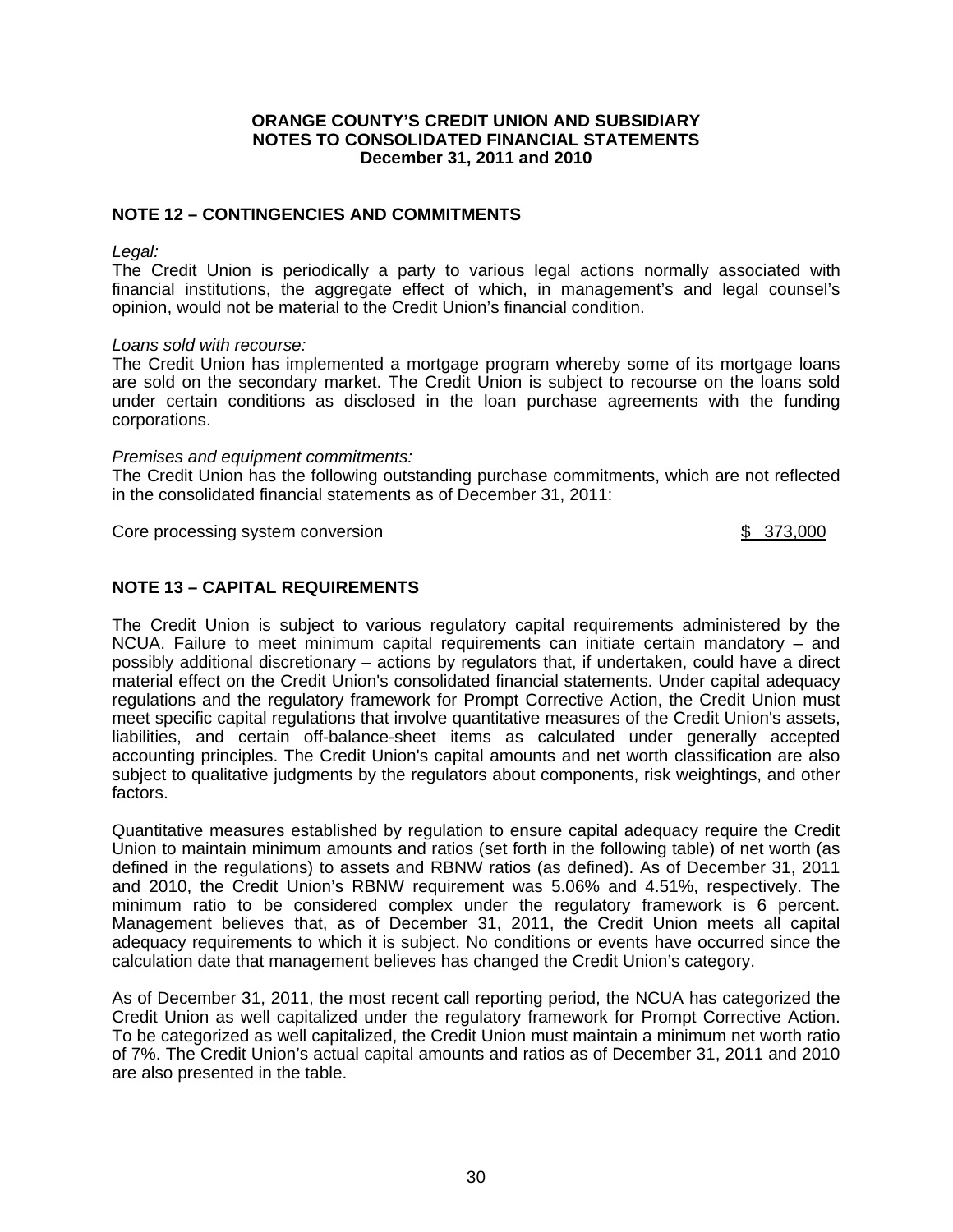# **NOTE 13 – CAPITAL REQUIREMENTS** (CONTINUED)

The Credit Union's actual capital amounts and ratios as of December 31, 2011 are as follows:

|                                      | <b>Actual</b> |              | <b>To Be Adequately</b><br><b>Capitalized Under</b><br><b>Prompt Corrective</b><br><b>Action Provisions</b> |       | <b>To Be Well Capitalized</b><br><b>Under Prompt</b><br><b>Corrective Action</b><br><b>Provisions</b> |              |  |
|--------------------------------------|---------------|--------------|-------------------------------------------------------------------------------------------------------------|-------|-------------------------------------------------------------------------------------------------------|--------------|--|
|                                      | Amount        | <b>Ratio</b> | Amount                                                                                                      | Ratio | Amount                                                                                                | <b>Ratio</b> |  |
| Net worth<br>Risk-based net<br>worth | \$87,511,132  | 8.90%        | \$58,996,553                                                                                                | 6.0%  | \$68,829,311                                                                                          | 7.0%         |  |
| reauirement                          | \$49,753,759  | 5.06%        | N/A                                                                                                         | N/A   | N/A                                                                                                   | N/A          |  |

Because the RBNW ratio of 5.06% is less than the net worth ratio of 8.90%, the Credit Union retains its original category. Further, in performing its calculation of total assets, the Credit Union used the average of daily assets over the calendar quarter option, as permitted by regulation.

The Credit Union's actual capital amounts and ratios as of December 31, 2010 are as follows:

|                                      | <b>Actual</b> |              | <b>To Be Adequately</b><br><b>Capitalized Under</b><br><b>Prompt Corrective</b><br><b>Action Provisions</b> |       | <b>To Be Well Capitalized</b><br><b>Under Prompt</b><br><b>Corrective Action</b><br><b>Provisions</b> |       |  |
|--------------------------------------|---------------|--------------|-------------------------------------------------------------------------------------------------------------|-------|-------------------------------------------------------------------------------------------------------|-------|--|
|                                      | Amount        | <b>Ratio</b> | Amount                                                                                                      | Ratio | Amount                                                                                                | Ratio |  |
| Net worth<br>Risk-based net<br>worth | \$82,509,852  | 8.68%        | \$57,037,666                                                                                                | 6.0%  | \$66,543,944                                                                                          | 7.0%  |  |
| requirement                          | \$42,873,312  | 4.51%        | N/A                                                                                                         | N/A   | N/A                                                                                                   | N/A   |  |

## **NOTE 14 – RELATED PARTY TRANSACTIONS**

In the normal course of business, the Credit Union extends credits to members of the Board of Directors, Supervisory Committee members and executive officers. The aggregate loans to related parties at December 31, 2011 and 2010 were approximately \$3,605,000 and \$3,557,000, respectively. Deposits from related parties at December 31, 2011 and 2010 amounted to approximately \$1,368,000 and \$1,500,000, respectively.

## **NOTE 15 – 401(k) RETIREMENT PLAN**

The Credit Union provides a 401(k) employee benefit plan covering substantially all employees who have completed at least one year of service and met minimum age requirements. The Credit Union matches a portion of employees' wage reductions. Total pension expense under this plan was \$885,914 and \$920,988 for the years ended December 31, 2011 and 2010, respectively.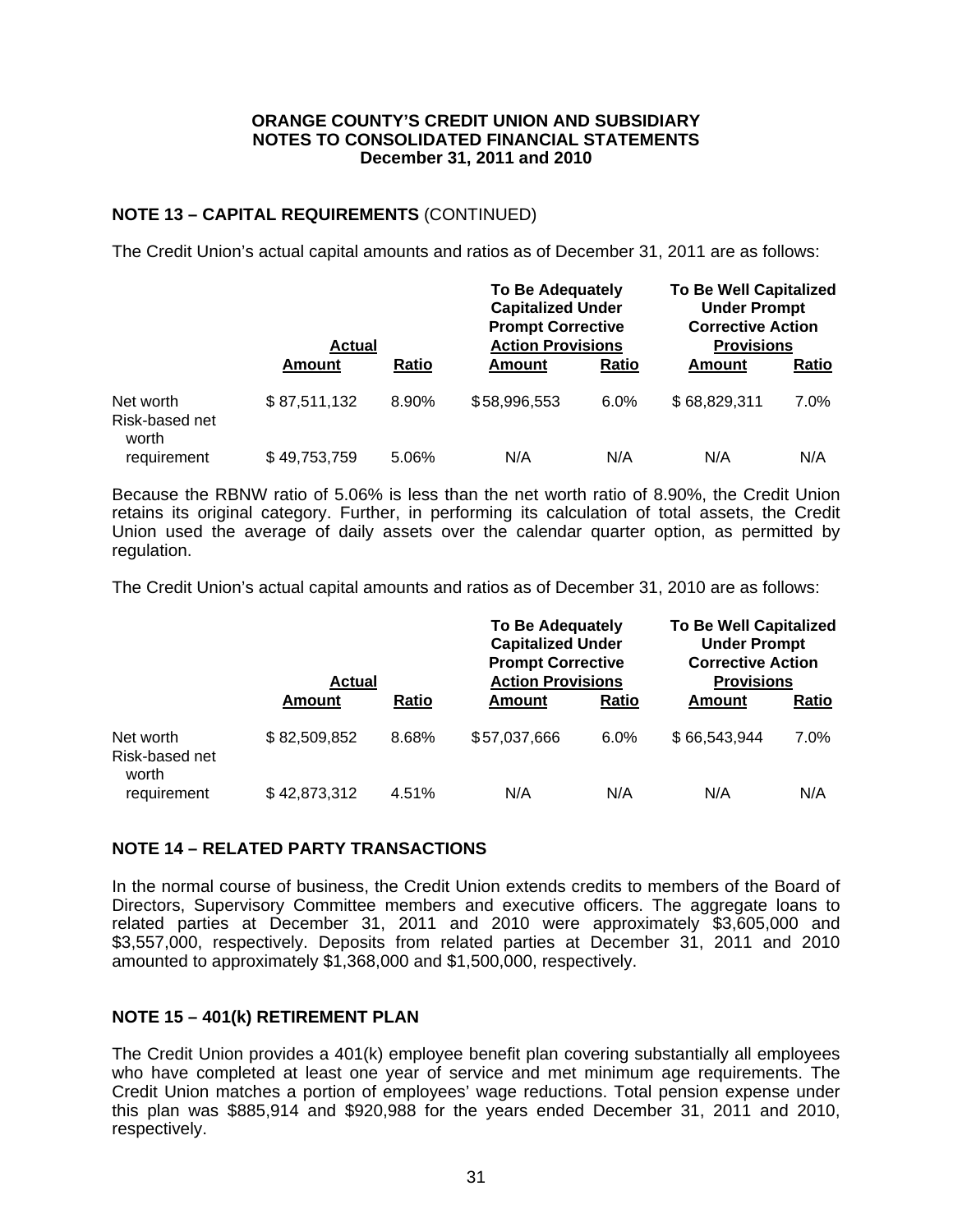# **NOTE 16 – DEFERRED COMPENSATION PLANS**

The Credit Union has a 457(b) non-qualified deferred compensation plan for members of management. The Credit Union makes discretionary contributions to the plan and employees are allowed to contribute to the plan. The deferred compensation accounts are shown as both assets and liabilities on the Credit Union's consolidated financial statements and are available to creditors in the event of the Credit Union's liquidation.

The Credit Union has a 457(f) non-qualified deferred compensation plan for members of management. The Credit Union contributes 100% of the funds to this plan. Under the terms of the plan, the participants are entitled to a specified amount if they remain employed by the Credit Union until a predetermined time. If these employees become fully disabled as defined in the agreement, accrued benefits are immediately payable. The benefits are subject to forfeiture if employment is terminated for cause as defined in the agreements. The deferred compensation accounts are shown as both assets and liabilities on the Credit Union's consolidated financial statements and are available to creditors in the event of the Credit Union's liquidation.

Life insurance policies pertaining to these plans were \$7,496,426 and \$7,201,738 as of December 31, 2011 and 2010, respectively. The deferred compensation payable, included in accrued expenses and other liabilities on the consolidated statements of financial condition was \$522,824 and \$251,738 as of December 31, 2011 and 2010, respectively. Deferred compensation expense was \$119,389 and \$18,631 for the years ended December 31, 2011 and 2010, respectively.

# **NOTE 17 – FAIR VALUES OF FINANCIAL INSTRUMENTS**

## *Determination of Fair Value*

The Credit Union uses fair value measurements to record fair value adjustments to certain assets and liabilities and to determine fair value disclosures. The fair value of a financial instrument is the price that would be received to sell an asset or paid to transfer a liability in an orderly transaction between market participants at the measurement date. Fair value is best determined based upon quoted market prices. However, in many instances, there are no quoted market prices for the Credit Union's various financial instruments. In cases where quoted market prices are not available, fair values are based on estimates using present value or other valuation techniques. Those techniques are significantly affected by the assumptions used, including the discount rate and estimates of future cash flows. Accordingly, the fair value estimates may not be realized in an immediate settlement of the instrument.

Fair value measurements are to focus on an exit price in an orderly transaction (that is, not a forced liquidation or distressed sale) between market participants at the measurement date under current market conditions. If there has been a significant decrease in the volume and level of activity for the asset or liability, a change in valuation technique or the use of multiple valuation techniques may be appropriate. In such instances, determining the price at which willing participants would transact at the measurement date under current market conditions depends on the facts and circumstances and requires the use of significant judgment. The fair value is a reasonable point within the range that is most representative of fair value under current market conditions.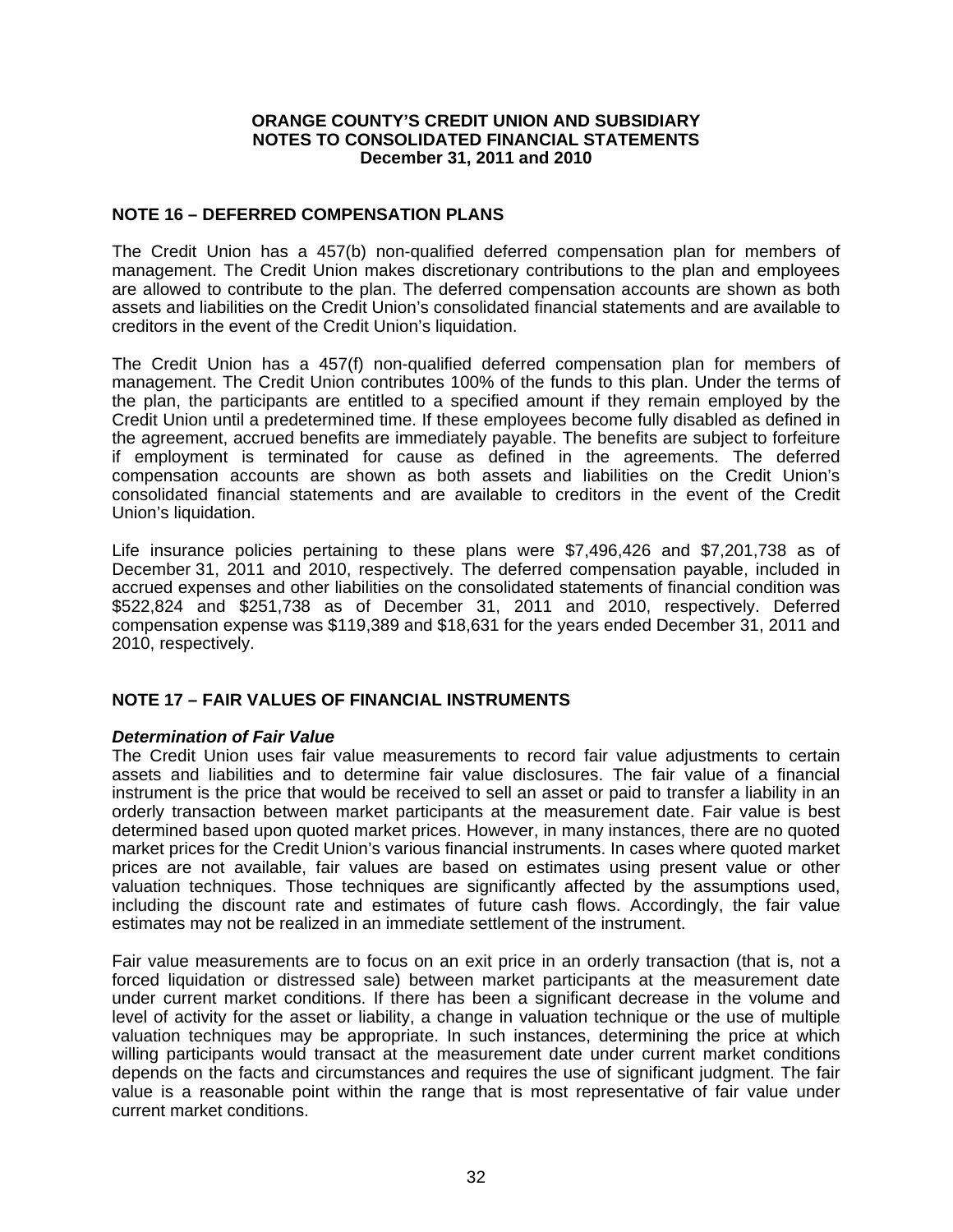## **NOTE 17 – FAIR VALUES OF FINANCIAL INSTRUMENTS** (CONTINUED)

## *Fair Value Hierarchy*

The Credit Union groups its financial assets and financial liabilities generally measured at fair value in three levels, based on the markets in which the assets and liabilities are traded and the reliability of the assumptions used to determine fair value.

- Level 1 Valuation is based on quoted prices in active markets for identical assets or liabilities that the Credit Union has the ability to access at the measurement date. Level 1 assets and liabilities generally include debt and equity securities that are traded in an active exchange market. Valuations are obtained from readily available pricing sources for market transactions involving identical assets or liabilities.
- Level 2 Valuation is based on inputs other than quoted prices included within Level 1 that are observable for the asset or liability, either directly or indirectly. The valuation may be based on quoted prices for similar assets or liabilities; quoted prices in markets that are not active; or other inputs that are observable or can be corroborated by observable market data for substantially the full term of the asset or liability.
- Level 3 Valuation is based on unobservable inputs that are supported by little or no market activity and that are significant to the fair value of the assets or liabilities. Level 3 assets and liabilities include financial instruments whose value is determined using pricing models, discounted cash flow methodologies, or similar techniques, as well as instruments for which determination of fair value requires significant management judgments or estimation.

A financial instrument's categorization within the valuation hierarchy is based upon the lowest level of input that is significant to the fair value estimation.

The following methods and assumptions were used by the Credit Union in estimating fair value disclosures for financial instruments:

*Cash and Cash Equivalents:* The carrying amounts of cash and cash equivalents approximate their fair value.

*Available-For-Sale Securities:* Market value technique is marked to market on a monthly basis, of which information is performed and provided on a monthly basis by Morgan Keegan. Month end market prices are obtained through the Morgan Keegan report folio investment accounting service. Morgan Keegan obtains their market values from Reuters. Reuters methodology for the valuation of U.S. government and federal agency securities is based on an OAS model, which includes the LIBOR/Swap forward curve, credit spreads and interest rate volatilities. The valuation of seasoned federal agency mortgage-backed securities and collateralized mortgage obligations pools is based on market makers and live trading systems. The valuation of federal agency mortgage-backed securities and collateralized mortgage obligations adjustable rate mortgages are based on the bond equivalent effective margin. These figures are validated by comparing Morgan Keegan results to the primary safekeeper, Federal Home Loan Bank.

**Other Investment Securities:** The carrying amounts of other investment securities approximate their fair value.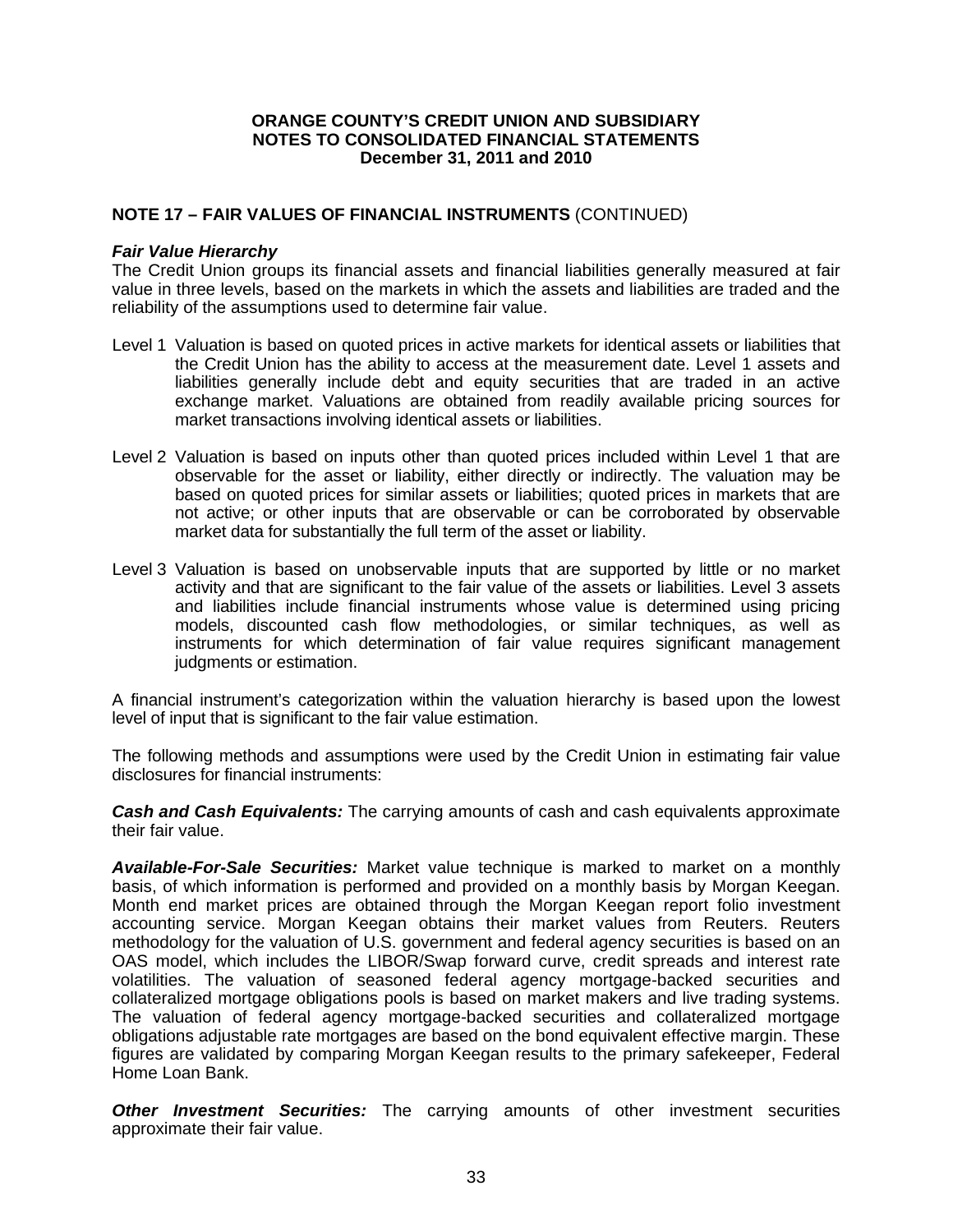# **NOTE 17 – FAIR VALUES OF FINANCIAL INSTRUMENTS** (CONTINUED)

*Federal Home Loan Bank Stock:* The carrying amount of the FHLB stock approximates the fair value.

*Loans Held-for-Sale:* Mortgage loans originated and intended for sale in the secondary market are carried at the lower of cost or estimated market value in the aggregate.

**Loans to Members:** For variable-rate loans that reprice frequently and have no significant change in the credit risk, fair values are based on carrying values. Fair values for certain mortgage loans (for example, one-to-four family residential), credit-card loans, and other consumer loans are based on quoted market prices of similar loans sold in conjunction with securitization transactions, adjusted for differences in loan characteristics; or are based on estimated cash flow analyses, using interest rates currently being offered for loans with similar terms to borrowers of similar credit quality. Fair values for business real estate and business loans are estimated using discounted cash flow analyses, using interest rates currently being offered for loans with similar terms to borrowers of similar credit quality. Fair values for impaired loans are estimated using discounted cash flow analyses or underlying collateral value, where appropriate.

*Accrued Interest Receivable:* Accrued interest receivable represents interest on loans and investments. The carrying amounts of accrued interest receivable approximate their fair value.

*Foreclosed Assets:* The fair value of foreclosed assets is generally based on recent real estate appraisals, less estimated costs to sell. These appraisals may utilize a single valuation approach or a combination of approaches including comparable sales and the income approach. Adjustments are routinely made in the appraisal process by the appraisers to adjust for differences between the comparable sales and income data available.

*Members' Share and Savings Accounts:* The fair values disclosed for share draft, regular savings and money market accounts are, by definition, equal to the amount payable on demand at the reporting date (that is, their carrying amounts). The carrying amounts of variable-rate, fixed-term share certificates approximate their fair values at the reporting date. Fair values for fixed-rate shares and share certificates are estimated using a discounted cash flow calculation that applies interest rates currently being offered on share certificates to a schedule of aggregated expected monthly maturities on shares and certificates.

*Borrowed Funds:* The carrying amounts of borrowed funds maturing within 90 days approximate their fair values. Fair values of other borrowed funds are estimated using discounted cash flow analyses based on the Credit Union's current incremental borrowing rates for similar types of borrowing arrangements.

*Commitments to Extend Credit:* The estimated fair value of the commitments to extend credit represents the potential unfunded commitments under such lines-of-credit.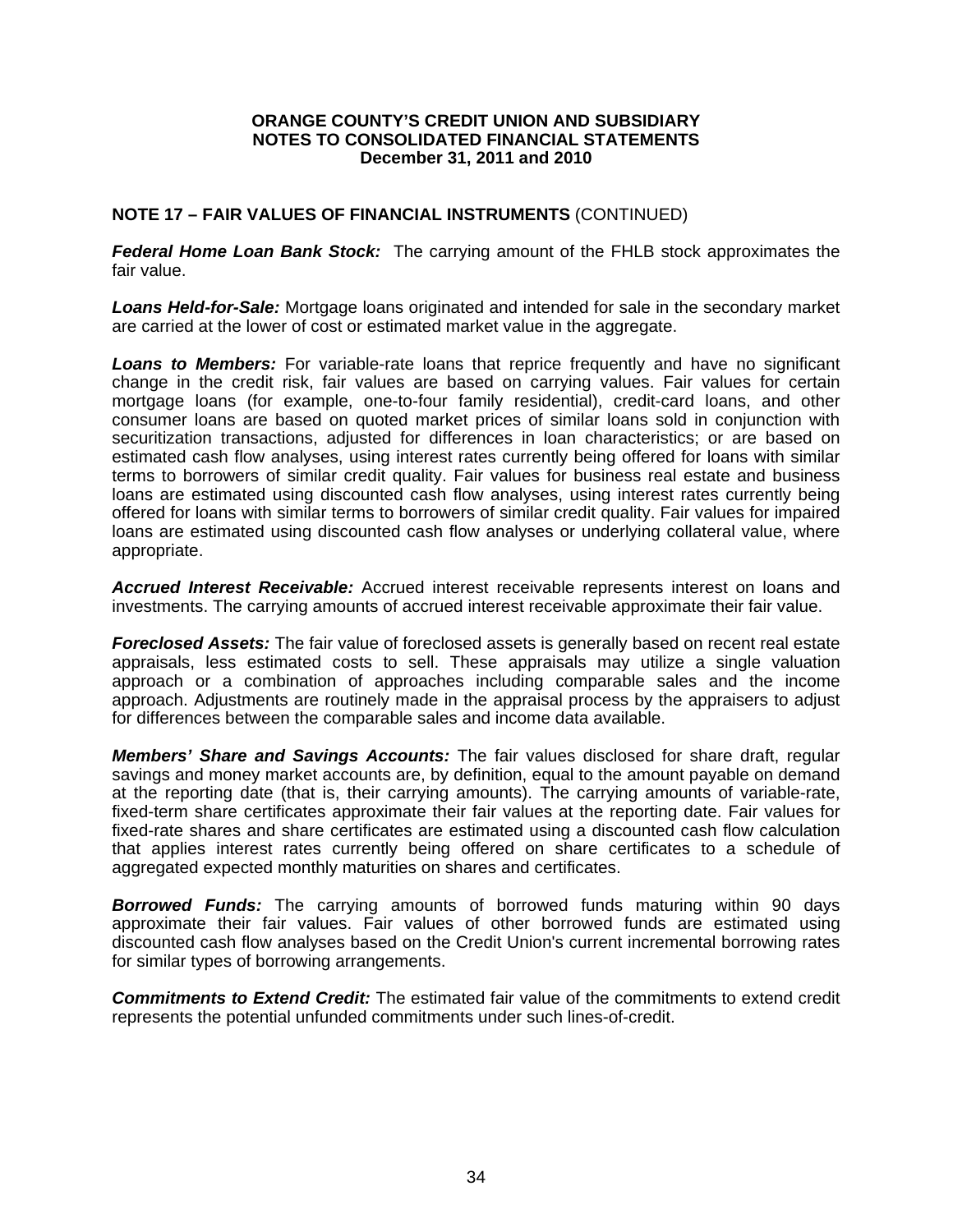# **NOTE 17 – FAIR VALUES OF FINANCIAL INSTRUMENTS** (CONTINUED)

# *Assets and Liabilities Measured at Fair Value on a Recurring Basis*

Assets and liabilities measured at fair value on a recurring basis at December 31, 2011 and 2010 are summarized as follows:

|                                                                                                 | <b>Fair Value Measurements at Reporting Date Using</b> |                                                                                                             |            |                                                                      |                          |    |                                                                  |
|-------------------------------------------------------------------------------------------------|--------------------------------------------------------|-------------------------------------------------------------------------------------------------------------|------------|----------------------------------------------------------------------|--------------------------|----|------------------------------------------------------------------|
| December 31,<br>2011                                                                            | <b>Total</b><br><b>Carrying Value</b>                  | <b>Quoted Prices in</b><br><b>Active Markets</b><br>for Identical<br><b>Assets/Liabilities</b><br>(Level 1) |            | Significant<br><b>Other Observable</b><br><b>Inputs</b><br>(Level 2) |                          |    | Significant<br><b>Unobservable</b><br><b>Inputs</b><br>(Level 3) |
| U.S. government<br>and federal<br>agency<br>securities<br>Federal agency<br>mortgage-<br>backed | \$143,840,000                                          | \$                                                                                                          |            |                                                                      | \$143,840,000            | \$ |                                                                  |
| securities<br>Federal agency<br>collateralized<br>mortgage<br>obligations                       | 58,688,000<br>92,393,000                               |                                                                                                             |            |                                                                      | 58,688,000<br>92,393,000 |    |                                                                  |
| Mutual funds<br>December 31,<br>2010                                                            | 10,001,000                                             |                                                                                                             | 10,001,000 |                                                                      |                          |    |                                                                  |
| U.S. government<br>and federal<br>agency<br>securities<br>Federal agency<br>mortgage-<br>backed | \$<br>76,501,000                                       | \$                                                                                                          |            | \$                                                                   | 76,501,000               | \$ |                                                                  |
| securities<br>Federal agency<br>collateralized<br>mortgage<br>obligations                       | 35,862,000<br>45,767,000                               |                                                                                                             |            |                                                                      | 35,862,000<br>45,767,000 |    |                                                                  |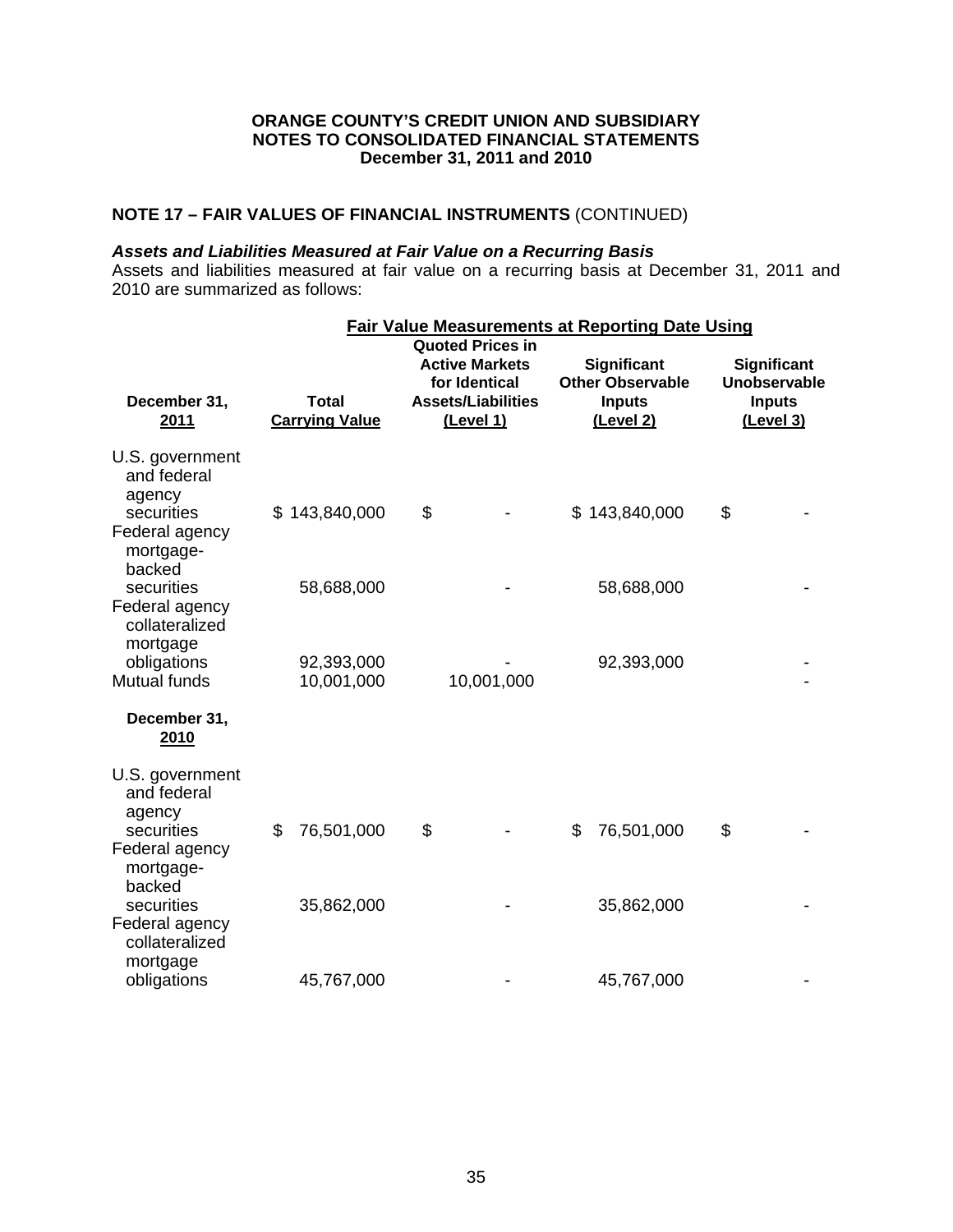# **NOTE 17 – FAIR VALUES OF FINANCIAL INSTRUMENTS** (CONTINUED)

#### *Assets and Liabilities Measured at Fair Value on a Nonrecurring Basis*

Under certain circumstances the Credit Union makes adjustments to fair value for assets and liabilities although they are not measured at fair value on an ongoing basis. The following table presents the financial instruments carried on the consolidated statements of financial condition by caption and by level in the fair value hierarchy at December 31, 2011 and 2010 for which a nonrecurring change in fair value has been recorded:

|                                                   | <b>Fair Value Measurements at Reporting Date Using</b><br><b>Quoted Prices in</b> |                         |                                                                                  |  |    |                                                                             |                                                           |                         |
|---------------------------------------------------|-----------------------------------------------------------------------------------|-------------------------|----------------------------------------------------------------------------------|--|----|-----------------------------------------------------------------------------|-----------------------------------------------------------|-------------------------|
|                                                   |                                                                                   | <b>Carrying Value</b>   | <b>Active Markets</b><br>for Identical<br><b>Assets/Liabilities</b><br>(Level 1) |  |    | <b>Significant</b><br><b>Other Observable</b><br><b>Inputs</b><br>(Level 2) | Significant<br>Unobservable<br><b>Inputs</b><br>(Level 3) |                         |
| December 31,<br>2011<br>Impaired loans<br>with an |                                                                                   |                         |                                                                                  |  |    |                                                                             |                                                           |                         |
| allowance, net<br>Foreclosed assets               | \$                                                                                | 25,965,000<br>1,159,000 | \$                                                                               |  | \$ |                                                                             | \$                                                        | 25,965,000<br>1,159,000 |
| December 31,<br>2010<br>Impaired loans<br>with an |                                                                                   |                         |                                                                                  |  |    |                                                                             |                                                           |                         |
| allowance, net<br>Foreclosed assets               | \$                                                                                | 24,945,000<br>1,672,000 | \$                                                                               |  | \$ |                                                                             | \$                                                        | 24,945,000<br>1,672,000 |

The carrying values and estimated fair values of the Credit Union's financial instruments at December 31 are as follows:

|                           |                   | 2010                      |                   |
|---------------------------|-------------------|---------------------------|-------------------|
| Carrying<br><b>Amount</b> | <b>Fair Value</b> | Carrying<br><b>Amount</b> | <b>Fair Value</b> |
|                           |                   |                           |                   |
|                           |                   |                           |                   |
| 135,438,915<br>\$         | 135,439,000<br>\$ | 122,055,150<br>\$         | 122,055,000<br>\$ |
|                           |                   |                           |                   |
| 304,922,423               | 304.922.000       | 158,130,408               | 158,130,000       |
| 2,705,234                 | 2,705,000         | 136,705,234               | 136,705,000       |
| 4,333,800                 | 4,334,000         | 3,456,900                 | 3,457,000         |
| 2,033,850                 | 2,034,000         | 2,841,162                 | 2,841,000         |
|                           |                   |                           |                   |
| 493,050,590               | 516,223,000       | 483,217,823               | 491,500,000       |
|                           |                   |                           |                   |
| 2,622,657                 | 2,623,000         | 2,375,935                 | 2,376,000         |
|                           |                   | 2011                      |                   |